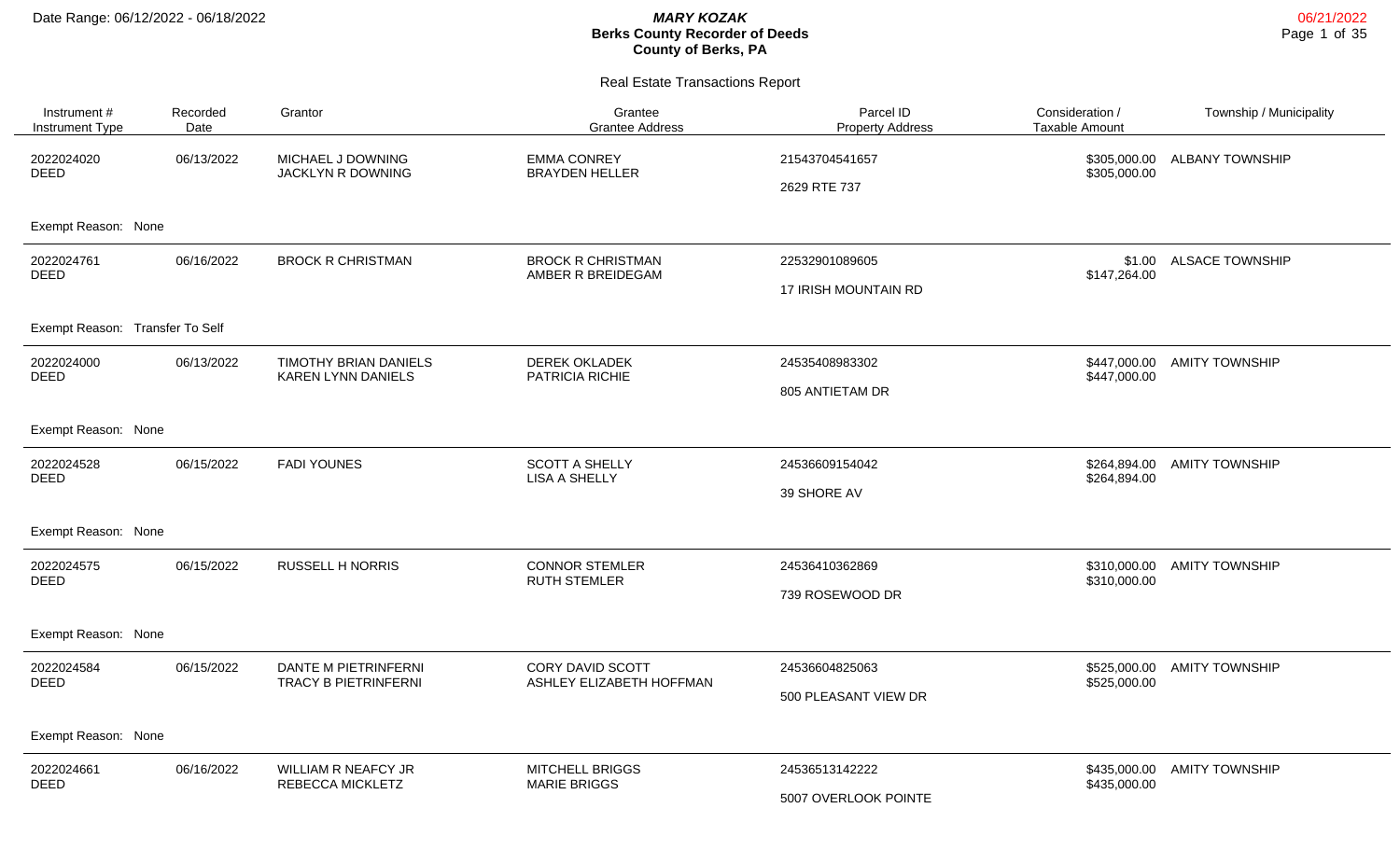Real Estate Transactions Report

| Instrument #<br>Instrument Type           | Recorded<br>Date | Grantor                                         | Grantee<br><b>Grantee Address</b>       | Parcel ID<br><b>Property Address</b> | Consideration /<br><b>Taxable Amount</b> | Township / Municipality |
|-------------------------------------------|------------------|-------------------------------------------------|-----------------------------------------|--------------------------------------|------------------------------------------|-------------------------|
| Exempt Reason: None                       |                  |                                                 |                                         |                                      |                                          |                         |
| 2022024777<br><b>DEED</b>                 | 06/16/2022       | ROBERT O HATFIELD                               | ROBERT M BAUMAN JR<br><b>LIDA NOM</b>   | 24536514343898<br>103 MEADOWCREST LN | \$355,000.00<br>\$355,000.00             | <b>AMITY TOWNSHIP</b>   |
| Exempt Reason: None                       |                  |                                                 |                                         |                                      |                                          |                         |
| 2022024308<br><b>DEED</b>                 | 06/14/2022       | <b>JAMES C KOLB</b>                             | TRAVIS E MACE                           | 26539809065270<br>193 W CHESTNUT ST  | \$247,000.00<br>\$247,000.00             | BECHTELSVILLE BOROUGH   |
| Exempt Reason: None                       |                  |                                                 |                                         |                                      |                                          |                         |
| 2022024716<br><b>DEED</b>                 | 06/16/2022       | <b>GARY A MOGEL</b><br><b>KAREN L MOGEL</b>     | <b>SEGUNDO ZHINGRE</b><br>ANGELA KELLY  | 27438802952767<br>109 MEADOW VIEW RD | \$719,900.00<br>\$719,900.00             | <b>BERN TOWNSHIP</b>    |
| Exempt Reason: None                       |                  |                                                 |                                         |                                      |                                          |                         |
| 2022024044<br><b>DEED</b>                 | 06/13/2022       | TIMOTHY JOHN GULDNER<br>CARYN ELIZABETH GULDNER | TIMOTHY J GULDNER                       | 30440100798685<br>9515 OLD RTE 22    | \$1.00<br>\$0.00                         | <b>BETHEL TOWNSHIP</b>  |
| Exempt Reason: Conveyance Between Spouses |                  |                                                 |                                         |                                      |                                          |                         |
| 2022024206<br><b>DEED</b>                 | 06/14/2022       | PATRICIA E DUNDORE                              | <b>MELISSA BEITLER</b>                  | 30440100387950<br>9751 OLD RTE 22    | \$255,000.00<br>\$255,000.00             | <b>BETHEL TOWNSHIP</b>  |
| Exempt Reason: None                       |                  |                                                 |                                         |                                      |                                          |                         |
| 2022024421<br><b>DEED</b>                 | 06/14/2022       | <b>CLEM A MILLER</b><br>AMBER N MILLER          | <b>STAFFORD EBERLY</b><br>SHARLA EBERLY | 30348200959453<br>471 SWOPE RD       | \$207,000.00<br>\$207,000.00             | <b>BETHEL TOWNSHIP</b>  |

Exempt Reason: None

06/21/2022 Page 2 of 35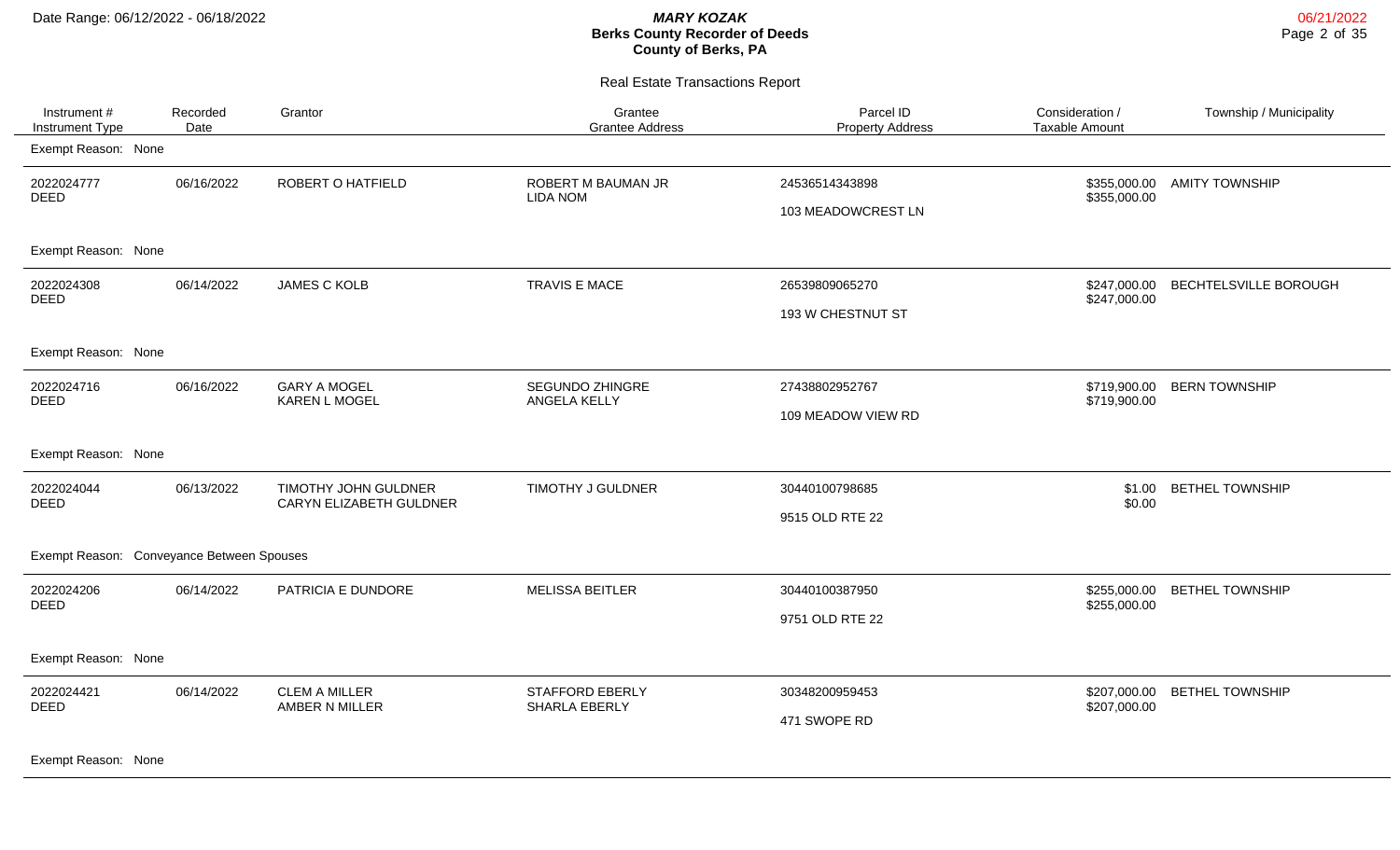| Instrument #<br>Instrument Type                | Recorded<br>Date | Grantor                                                               | Grantee<br><b>Grantee Address</b>                                                       | Parcel ID<br><b>Property Address</b> | Consideration /<br><b>Taxable Amount</b> | Township / Municipality  |  |  |
|------------------------------------------------|------------------|-----------------------------------------------------------------------|-----------------------------------------------------------------------------------------|--------------------------------------|------------------------------------------|--------------------------|--|--|
| 2022024213<br><b>DEED</b>                      | 06/14/2022       | N MARDELL LUDWIG                                                      | <b>ANDREW F SLATER</b><br>JORDAN ZUBER                                                  | 31534414226591                       | \$235,000.00<br>\$235,000.00             | <b>BIRDSBORO BOROUGH</b> |  |  |
|                                                |                  |                                                                       |                                                                                         | 413 E 8TH ST                         |                                          |                          |  |  |
| Exempt Reason: None                            |                  |                                                                       |                                                                                         |                                      |                                          |                          |  |  |
| 2022024248<br><b>DEED</b>                      | 06/14/2022       | <b>KENNETH J CROES</b><br><b>LYNDSAY GREENWOOD</b>                    | <b>KENNETH J CROES</b>                                                                  | 31534414338593                       | \$1.00<br>\$0.00                         | <b>BIRDSBORO BOROUGH</b> |  |  |
|                                                |                  |                                                                       |                                                                                         | 330 S WALNUT ST                      |                                          |                          |  |  |
| Exempt Reason: Conveyance Between Spouses      |                  |                                                                       |                                                                                         |                                      |                                          |                          |  |  |
| 2022024289<br><b>DEED</b>                      | 06/14/2022       | <b>GREEN EAGLE ENTERPRISE LP</b><br><b>GREEN EAGLE ENTERPRISES LP</b> | <b>KEVIN KANN</b>                                                                       | 31534413244652                       | \$0.00                                   | <b>BIRDSBORO BOROUGH</b> |  |  |
|                                                |                  |                                                                       |                                                                                         | 131 S MILL ST                        | \$0.00                                   |                          |  |  |
| Exempt Reason: Corrective or Confirmatory Deed |                  |                                                                       |                                                                                         |                                      |                                          |                          |  |  |
| 2022024024<br><b>DEED</b>                      | 06/13/2022       | <b>RYAN MCFADDEN</b>                                                  | <b>VIDARLIN BATISTA CORNIEL</b><br><b>VIDARLIN BATISTA CORNIEL</b>                      | 17531731275741                       | \$160,000.00<br>\$160,000.00             | CITY OF READING          |  |  |
|                                                |                  |                                                                       |                                                                                         | 1327 LINDEN ST                       |                                          |                          |  |  |
| Exempt Reason: None                            |                  |                                                                       |                                                                                         |                                      |                                          |                          |  |  |
| 2022024040<br><b>DEED</b>                      | 06/13/2022       | JOSE O DELACRUZ                                                       | KARINA BAEZ SARITA DE DURAN<br>KARINA BAEZ SARITA DE DURAN                              | 10531621087908                       | \$165,000.00<br>\$165,000.00             | <b>CITY OF READING</b>   |  |  |
|                                                |                  |                                                                       | JOSE ALEJANDRO DURAN NUNEZ<br>JOSE ALEJANDRO DURAN NUNEZ<br>KARINA BAEZ SARITA DE DURAN | 1010 CHESTNUT ST                     |                                          |                          |  |  |
| Exempt Reason: None                            |                  |                                                                       |                                                                                         |                                      |                                          |                          |  |  |
| 2022024062<br><b>DEED</b>                      | 06/13/2022       | STEVEN ALLEN FISHER JR                                                | <b>JOSE E GAMEZ</b>                                                                     | 17531721093160                       | \$90,000.00<br>\$90,000.00               | <b>CITY OF READING</b>   |  |  |
|                                                |                  |                                                                       |                                                                                         | <b>1609 MOSS ST</b>                  |                                          |                          |  |  |
| Exempt Reason: None                            |                  |                                                                       |                                                                                         |                                      |                                          |                          |  |  |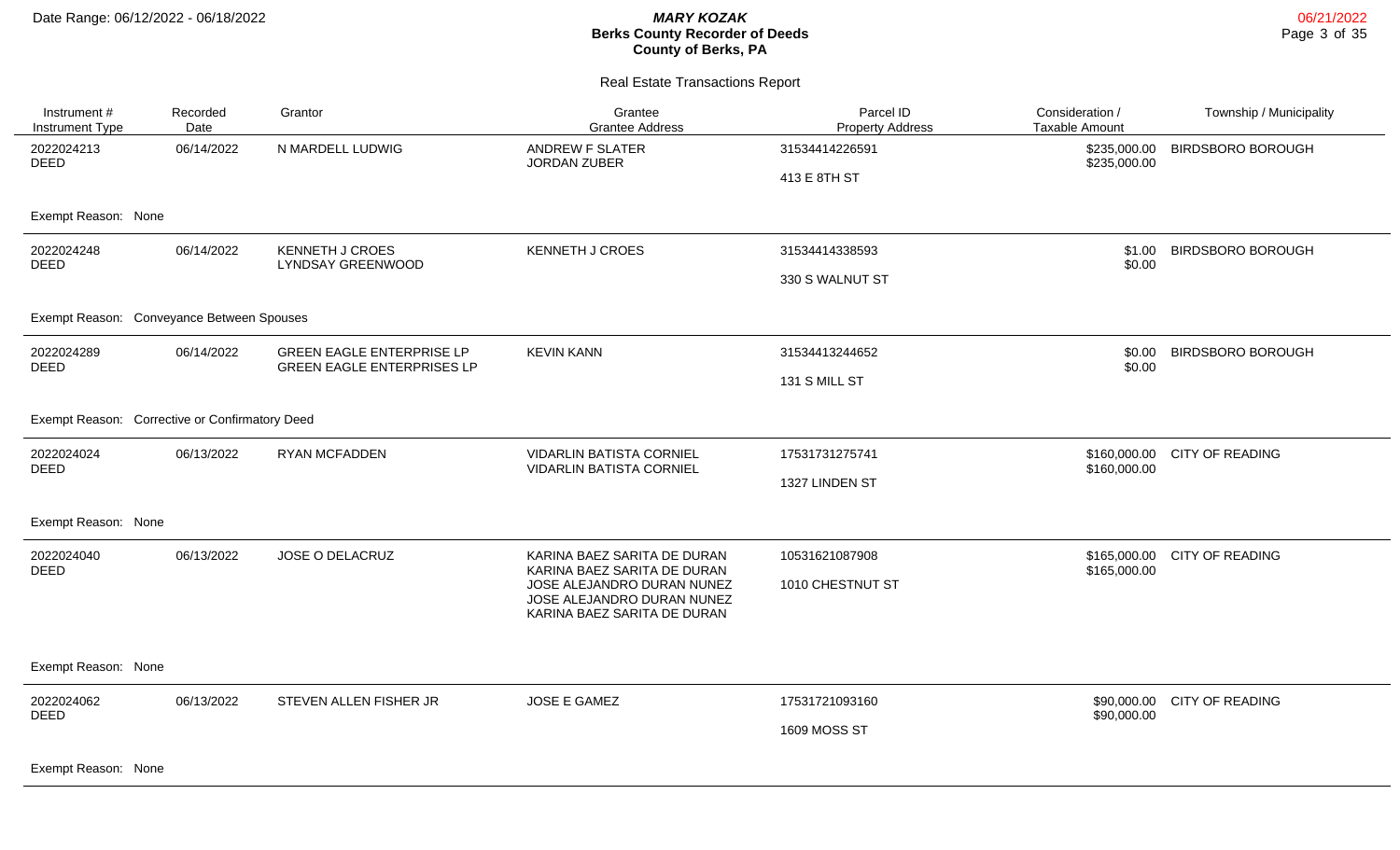| Instrument #<br>Instrument Type | Recorded<br>Date | Grantor                                          | Grantee<br><b>Grantee Address</b>                  | Parcel ID<br><b>Property Address</b> | Consideration /<br><b>Taxable Amount</b> | Township / Municipality |
|---------------------------------|------------------|--------------------------------------------------|----------------------------------------------------|--------------------------------------|------------------------------------------|-------------------------|
| 2022024139<br><b>DEED</b>       | 06/13/2022       | <b>FRANCO RENE ASTUDILLO</b>                     | PEDRO R NUNEZ ASTUDILLO<br>PEDRO R NUNEZ ASTUDILLO | 06530773518874<br>124 ELM ST         | \$15,000.00<br>\$15,000.00               | <b>CITY OF READING</b>  |
| Exempt Reason: None             |                  |                                                  |                                                    |                                      |                                          |                         |
| 2022024170<br><b>DEED</b>       | 06/13/2022       | <b>JUAN DIAZ</b>                                 | <b>HANS NOLT</b>                                   | 11530768927893                       | \$40,000.00<br>\$40,000.00               | <b>CITY OF READING</b>  |
|                                 |                  |                                                  |                                                    | 431 CEDAR ST                         |                                          |                         |
| Exempt Reason: None             |                  |                                                  |                                                    |                                      |                                          |                         |
| 2022024187<br><b>DEED</b>       | 06/14/2022       | JOHN L DELP III<br><b>INHOUSE REALTY LLC</b>     |                                                    | 10531621088947                       | \$130,000.00<br>\$130,000.00             | <b>CITY OF READING</b>  |
|                                 |                  |                                                  |                                                    | 1024 CHESTNUT ST                     |                                          |                         |
| Exempt Reason: None             |                  |                                                  |                                                    |                                      |                                          |                         |
| 2022024189<br><b>DEED</b>       | 06/14/2022       | MELINDA A WITMAN<br><b>MELINDA A FOGEL</b>       | <b>JUAN SORIANO</b>                                | 15530757630715                       | \$80,000.00<br>\$80,000.00               | <b>CITY OF READING</b>  |
|                                 |                  |                                                  |                                                    | 623 PEAR ST                          |                                          |                         |
| Exempt Reason: None             |                  |                                                  |                                                    |                                      |                                          |                         |
| 2022024190<br><b>DEED</b>       | 06/14/2022       | JOSE MALDONADO MORALES<br>JOSE MALDONADO MORALES | ILD PROPERTIES LLC                                 | 16531631287054                       | \$69,000.00<br>\$69,000.00               | <b>CITY OF READING</b>  |
|                                 | LESLY VELASQUEZ  |                                                  |                                                    | 411 S 14TH ST                        |                                          |                         |
| Exempt Reason: None             |                  |                                                  |                                                    |                                      |                                          |                         |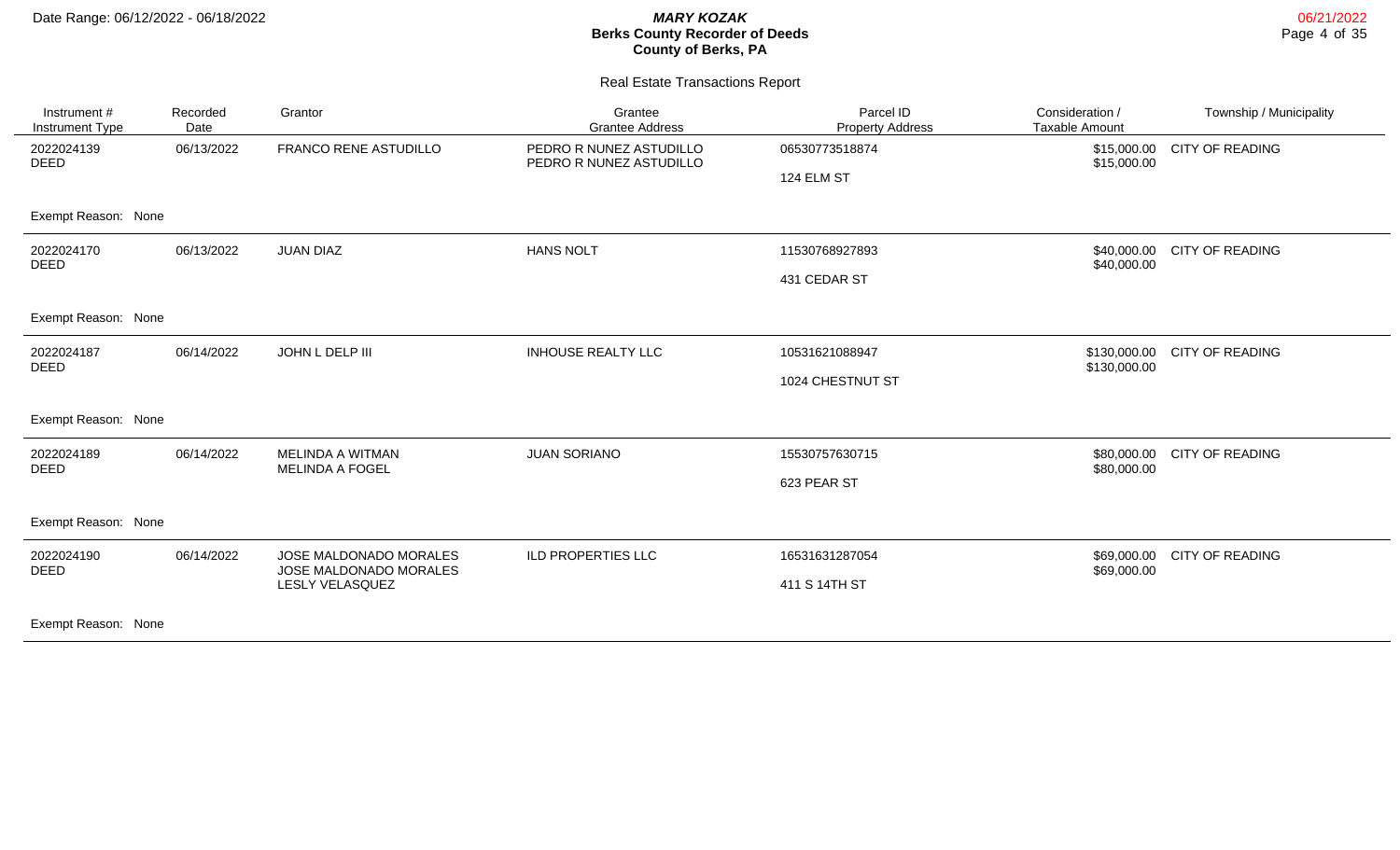06/21/2022 Page 5 of 35

### Real Estate Transactions Report

| Instrument #<br>Instrument Type                                                                                                                                                                                                                                                                                                                                                                                   | Recorded<br>Date | Grantor                                         | Grantee<br><b>Grantee Address</b>                                                                                                                                                                                                                                                     | Parcel ID<br><b>Property Address</b> | Consideration /<br><b>Taxable Amount</b> | Township / Municipality     |
|-------------------------------------------------------------------------------------------------------------------------------------------------------------------------------------------------------------------------------------------------------------------------------------------------------------------------------------------------------------------------------------------------------------------|------------------|-------------------------------------------------|---------------------------------------------------------------------------------------------------------------------------------------------------------------------------------------------------------------------------------------------------------------------------------------|--------------------------------------|------------------------------------------|-----------------------------|
| 2022024191<br><b>DEED</b>                                                                                                                                                                                                                                                                                                                                                                                         | 06/14/2022       | <b>MATEI MOLNAR</b>                             | FERNANDO MEJIA ROMERO<br>FERNANDO MEJIA ROMERO<br>LILIANA DEL CARMEN HERRERA DE<br>MEJIA<br>LILIANA DEL CARMEN HERRERA DE<br><b>MEJIA</b><br>LILIANA DEL CARMEN HERRERA DE<br>MEJIA<br>LILIANA DEL CARMEN HERRERA DE<br><b>MEJIA</b><br>LILIANA DEL CARMEN HERRERA DE<br><b>MEJIA</b> | 16531641576231<br>1911 FAIRVIEW ST   | \$59,900.00<br>\$59,900.00               | <b>CITY OF READING</b>      |
| Exempt Reason: None                                                                                                                                                                                                                                                                                                                                                                                               |                  |                                                 |                                                                                                                                                                                                                                                                                       |                                      |                                          |                             |
| 2022024192<br><b>DEED</b>                                                                                                                                                                                                                                                                                                                                                                                         | 06/14/2022       | <b>LORRAINE P MCNEIL</b>                        | ZULEINY M PERALTA VARGAS<br>ZULEINY M PERALTA VARGAS                                                                                                                                                                                                                                  | 17531730281003<br>1408 N 13TH ST     | \$175,000.00<br>\$175,000.00             | <b>CITY OF READING</b>      |
| Exempt Reason: None                                                                                                                                                                                                                                                                                                                                                                                               |                  |                                                 |                                                                                                                                                                                                                                                                                       |                                      |                                          |                             |
| 2022024195<br><b>DEED</b>                                                                                                                                                                                                                                                                                                                                                                                         | 06/14/2022       | <b>JESUS PICAZO CASAS</b><br>JESUS PICAZO CASAS | MARIA M PICAZO AMARO<br>MARIA M PICAZO AMARO                                                                                                                                                                                                                                          | 14530759745827<br>826 MADISON AV     | \$1.00<br>\$0.00                         | <b>CITY OF READING</b>      |
| Exempt Reason: Conveyance Between Parent and Child                                                                                                                                                                                                                                                                                                                                                                |                  |                                                 |                                                                                                                                                                                                                                                                                       |                                      |                                          |                             |
| 2022024200<br><b>DEED</b>                                                                                                                                                                                                                                                                                                                                                                                         | 06/14/2022       | AARON B ARCE<br>JACQUELINE ARCE                 | <b>JUAN DIAZ GARCIA</b><br><b>JUAN DIAZ GARCIA</b>                                                                                                                                                                                                                                    | 15530756348153<br>435 W OLEY ST      | \$125,000.00<br>\$125,000.00             | CITY OF READING             |
| Exempt Reason: None                                                                                                                                                                                                                                                                                                                                                                                               |                  |                                                 |                                                                                                                                                                                                                                                                                       |                                      |                                          |                             |
| 2022024209<br><b>DEED</b><br>$\overline{a}$ $\overline{a}$ $\overline{b}$ $\overline{a}$ $\overline{b}$ $\overline{a}$ $\overline{b}$ $\overline{a}$ $\overline{b}$ $\overline{a}$ $\overline{b}$ $\overline{a}$ $\overline{b}$ $\overline{a}$ $\overline{b}$ $\overline{a}$ $\overline{b}$ $\overline{a}$ $\overline{b}$ $\overline{a}$ $\overline{b}$ $\overline{a}$ $\overline{b}$ $\overline{a}$ $\overline{$ | 06/14/2022       | <b>MUSA DRAGA</b>                               | MIGUEL MARTINEZ-GOMEZ                                                                                                                                                                                                                                                                 | 06530773610422<br>135 WALNUT ST      | \$60,000.00                              | \$60,000.00 CITY OF READING |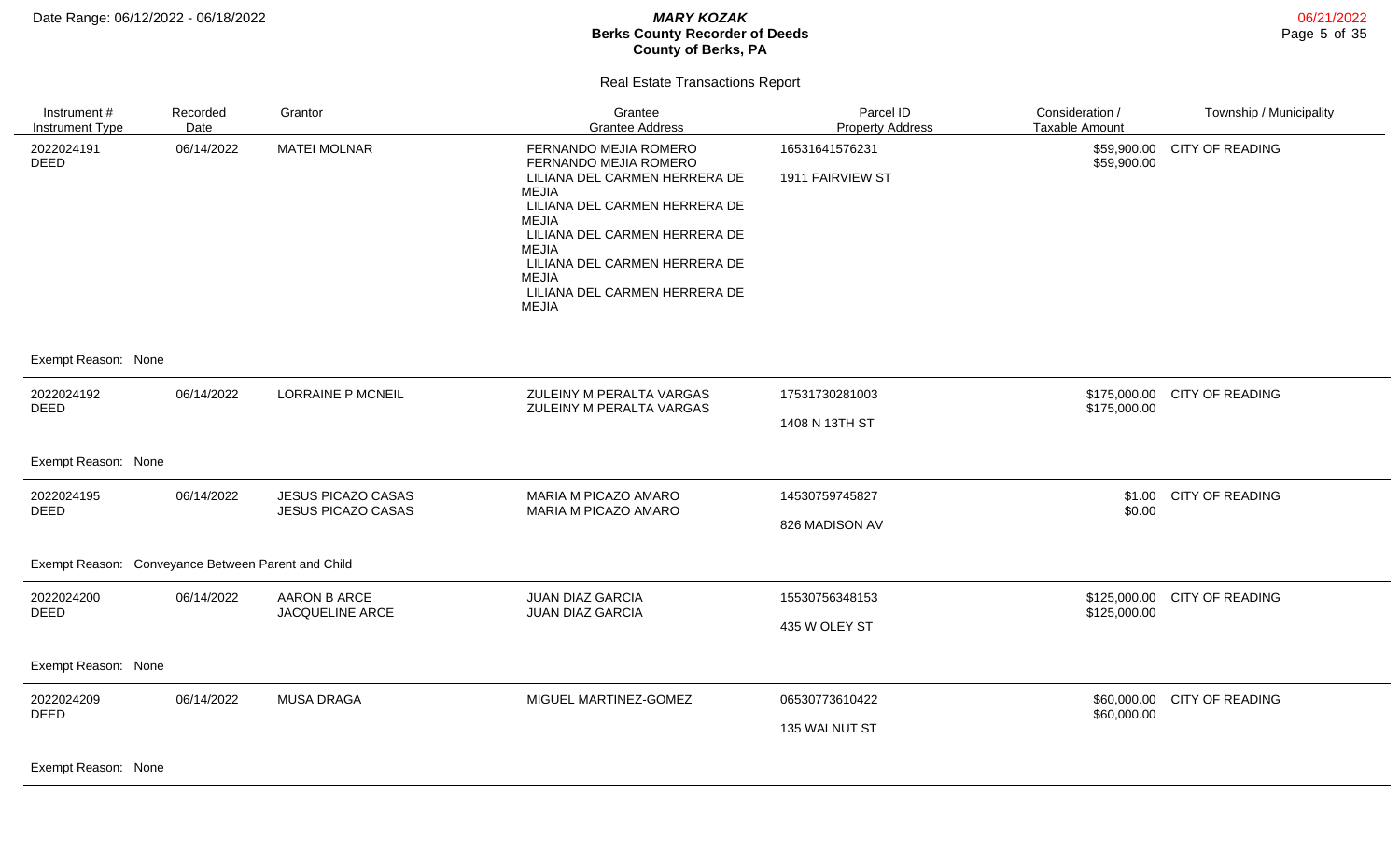| Instrument #<br>Instrument Type | Recorded<br>Date | Grantor                                       | Grantee<br><b>Grantee Address</b>                                                   | Parcel ID<br><b>Property Address</b>     | Consideration /<br><b>Taxable Amount</b> | Township / Municipality |
|---------------------------------|------------------|-----------------------------------------------|-------------------------------------------------------------------------------------|------------------------------------------|------------------------------------------|-------------------------|
| 2022024215<br><b>DEED</b>       | 06/14/2022       | MARINO A RODRIGUEZ                            | <b>EXPEDITO A SANTOS</b><br><b>JENNY E RODRIGUEZ</b>                                | 17531738173419<br>1316 LOCUST ST         | \$80,000.00<br>\$80,000.00               | <b>CITY OF READING</b>  |
| Exempt Reason: None             |                  |                                               |                                                                                     |                                          |                                          |                         |
| 2022024218<br><b>DEED</b>       | 06/14/2022       | <b>JUSTO DE JESUS</b><br><b>JUSTO DEJESUS</b> | FLORA S VASQUEZ DE VARGAS<br>FLORA S VASQUEZ DE VARGAS<br>FLORA S VASQUEZ DE VARGAS | 03530628996162<br>819 CHESTNUT ST        | \$13,000.00<br>\$13,000.00               | <b>CITY OF READING</b>  |
| Exempt Reason: None             |                  |                                               |                                                                                     |                                          |                                          |                         |
| 2022024231<br><b>DEED</b>       | 06/14/2022       | MARIPOZA MANAGEMENT LLC                       | <b>FIORALY FLORES</b>                                                               | 10531630185358<br>316 S 12TH ST          | \$170,000.00<br>\$170,000.00             | <b>CITY OF READING</b>  |
| Exempt Reason: None             |                  |                                               |                                                                                     |                                          |                                          |                         |
| 2022024324<br><b>DEED</b>       | 06/14/2022       | ROBERT J LEWALSKI                             | RYAN JOHNSON                                                                        | 16531606499068<br>16531607590058         | \$365,000.00<br>\$365,000.00             | <b>CITY OF READING</b>  |
|                                 |                  |                                               |                                                                                     | 1718 ECKERT AV<br>1715 MINERAL SPRING RD |                                          |                         |
| Exempt Reason: None             |                  |                                               |                                                                                     |                                          |                                          |                         |
| 2022024340<br><b>DEED</b>       | 06/14/2022       | <b>DONG LI</b><br><b>MEIFLIN</b>              | <b>GRUNDY PROPERTY SOLUTIONS LLC</b>                                                | 02530628986822                           | \$40,000.00<br>\$40,000.00               | CITY OF READING         |
|                                 |                  |                                               |                                                                                     | 814 MASTER ST                            |                                          |                         |
| Exempt Reason: None             |                  |                                               |                                                                                     |                                          |                                          |                         |
| 2022024342<br><b>DEED</b>       | 06/14/2022       | <b>FABIO ALMONTE</b><br>DOMINGO ALMONTE       | PEDRO LA PAZ SANCHEZ<br>PEDRO LA PAZ SANCHEZ                                        | 06530773621039                           | \$165,000.00                             | <b>CITY OF READING</b>  |
|                                 |                  |                                               |                                                                                     | 318 N 2ND ST                             | \$165,000.00                             |                         |
| Exempt Reason: None             |                  |                                               |                                                                                     |                                          |                                          |                         |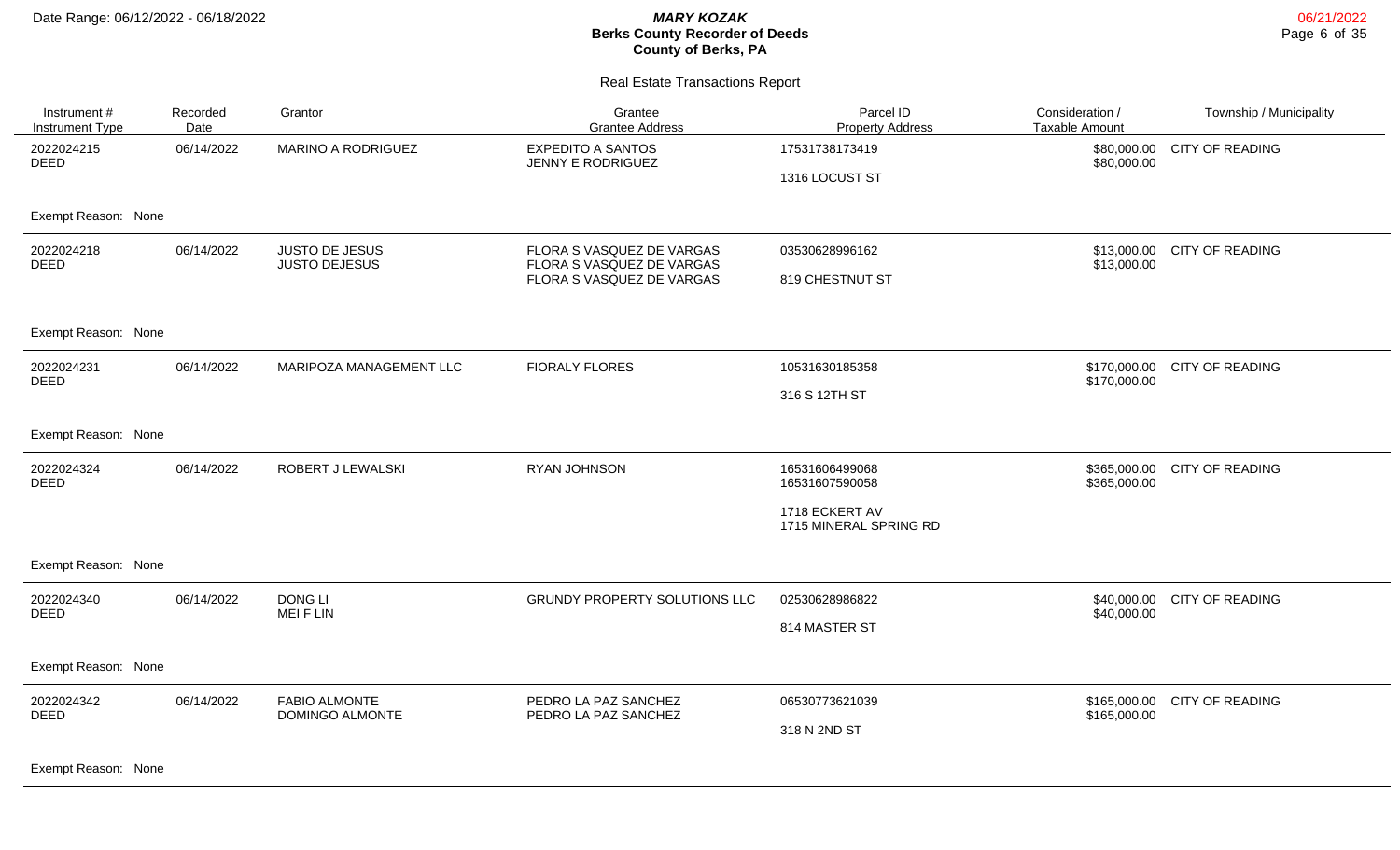| Instrument #<br>Instrument Type                         | Recorded<br>Date | Grantor                      | Grantee<br><b>Grantee Address</b>                                                        | Parcel ID<br><b>Property Address</b> | Consideration /<br>Taxable Amount | Township / Municipality      |  |  |
|---------------------------------------------------------|------------------|------------------------------|------------------------------------------------------------------------------------------|--------------------------------------|-----------------------------------|------------------------------|--|--|
| 2022024364<br><b>DEED</b>                               | 06/14/2022       | 1910 5TH EAT LLC             | AREC 47 LLC                                                                              | 14530820707925                       | \$10.00<br>\$1,867,392.00         | <b>CITY OF READING</b>       |  |  |
|                                                         |                  |                              |                                                                                          | 1900 N 5TH ST                        |                                   |                              |  |  |
| Exempt Reason: None                                     |                  |                              |                                                                                          |                                      |                                   |                              |  |  |
| 2022024388<br><b>DEED</b>                               | 06/14/2022       | PA FLIPBROS LLC              | BBL PROPERTIES ONE LLC                                                                   | 16531606297277                       | \$155,000.00                      | \$155,000.00 CITY OF READING |  |  |
|                                                         |                  |                              |                                                                                          | 170 CLYMER ST                        |                                   |                              |  |  |
| Exempt Reason: None                                     |                  |                              |                                                                                          |                                      |                                   |                              |  |  |
| 2022024389<br><b>DEED</b>                               | 06/14/2022       | PA FLIPBROS LLC              | BBL PROPERTIES ONE LLC                                                                   | 16531622283845                       | \$185,000.00                      | \$185,000.00 CITY OF READING |  |  |
|                                                         |                  |                              |                                                                                          | 1320 PERKIOMEN AV                    |                                   |                              |  |  |
| Exempt Reason: None                                     |                  |                              |                                                                                          |                                      |                                   |                              |  |  |
| 2022024410<br><b>DEED</b>                               | 06/14/2022       | <b>MARION R KLINE ESTATE</b> | MICHAEL KLINE JR<br><b>EVAN THOMAS KLINE</b>                                             | 16531640477079                       | \$98,688.00                       | \$1.00 CITY OF READING       |  |  |
|                                                         |                  |                              | MICHAEL KLINE SR<br><b>KENNETH KLINE</b>                                                 | 1740 FAIRVIEW ST                     |                                   |                              |  |  |
| Exempt Reason: Conveyance through Will or Intestate Law |                  |                              |                                                                                          |                                      |                                   |                              |  |  |
| 2022024432<br><b>DEED</b>                               | 06/15/2022       | <b>ERNESTO CRESPO</b>        | JUNIOR ALEJANDRO ARIAS<br><b>HENRIQUEZ</b>                                               | 12531761031604                       | \$100,000.00                      | \$100,000.00 CITY OF READING |  |  |
|                                                         |                  |                              | JUNIOR ALEJANDRO ARIAS<br><b>HENRIQUEZ</b><br>JUNIOR ALEJANDRO ARIAS<br><b>HENRIQUEZ</b> | 609 N 9TH ST                         |                                   |                              |  |  |
|                                                         |                  |                              |                                                                                          |                                      |                                   |                              |  |  |
| Exempt Reason: None                                     |                  |                              |                                                                                          |                                      |                                   |                              |  |  |
| 2022024476<br><b>DEED</b>                               | 06/15/2022       | OLDTOWN LLC                  | MASTER VENTURES LLC                                                                      | 14530767735510                       | \$325,000.00                      | \$325,000.00 CITY OF READING |  |  |
|                                                         |                  |                              |                                                                                          | 557 CENTRE AV                        |                                   |                              |  |  |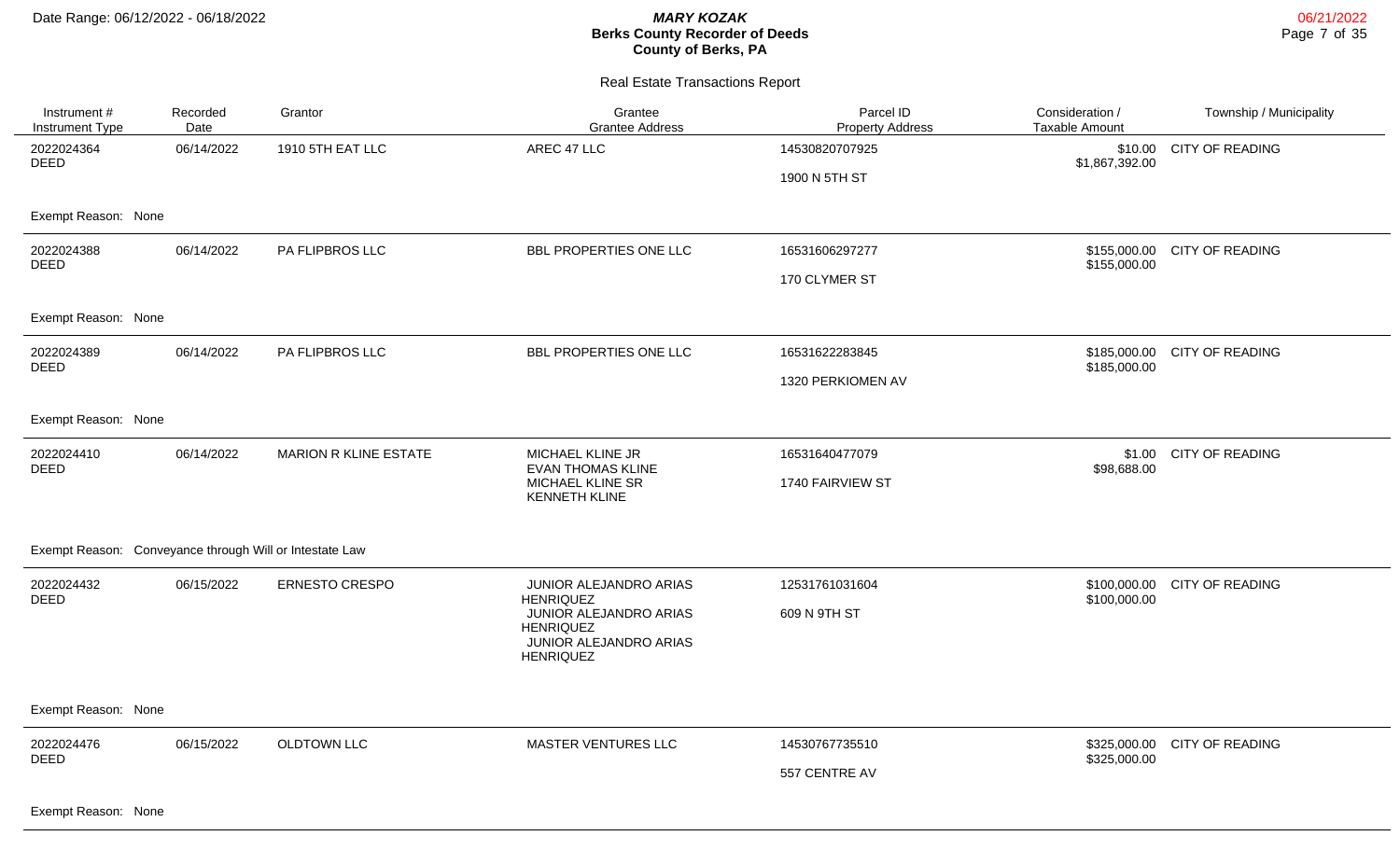Real Estate Transactions Report

| Instrument #<br>Instrument Type | Recorded<br>Date | Grantor                                                             | Grantee<br><b>Grantee Address</b>                                   | Parcel ID<br><b>Property Address</b>                                                                                                                                                                                                                                     | Consideration /<br><b>Taxable Amount</b> | Township / Municipality    |
|---------------------------------|------------------|---------------------------------------------------------------------|---------------------------------------------------------------------|--------------------------------------------------------------------------------------------------------------------------------------------------------------------------------------------------------------------------------------------------------------------------|------------------------------------------|----------------------------|
| 2022024539<br><b>DEED</b>       | 06/15/2022       | BRYAN DIETRICH REVOCABLE<br><b>LIVING TRUST</b>                     | TBD INVESTMENTS 2 LLC                                               | 01530635779741<br>417 S 5TH ST                                                                                                                                                                                                                                           | \$295,104.00                             | \$1.00 CITY OF READING     |
| Exempt Reason: None             |                  |                                                                     |                                                                     |                                                                                                                                                                                                                                                                          |                                          |                            |
| 2022024540<br><b>DEED</b>       | 06/15/2022       | 417 S 5TH UPPER LLC<br>417 S 5TH LOWER LLC<br>TBD INVESTMENTS 2 LLC | 417 S 5TH UPPER LLC<br>417 S 5TH LOWER LLC<br>TBD INVESTMENTS 2 LLC | 01530635779741<br>417 S 5TH ST                                                                                                                                                                                                                                           | \$3,570.76                               | \$3,570.76 CITY OF READING |
| Exempt Reason: None             |                  |                                                                     |                                                                     |                                                                                                                                                                                                                                                                          |                                          |                            |
| 2022024543<br><b>DEED</b>       | 06/15/2022       | <b>KBG INVESTMENTS LLC</b>                                          | TBD INVESTMENTS LLC                                                 | 04530626794347<br>04530626793385<br>04530626793374<br>04530626794331<br>04530627795305<br>04530626794393<br>04530626794298<br>04530626794294<br>119 S 4TH ST<br>121 S 4TH ST<br>123 S 4TH ST<br>125 S 4TH ST<br>122 WOOD ST<br>124 WOOD ST<br>128 WOOD ST<br>132 WOOD ST | \$1.00<br>\$333,312.00                   | <b>CITY OF READING</b>     |

Exempt Reason: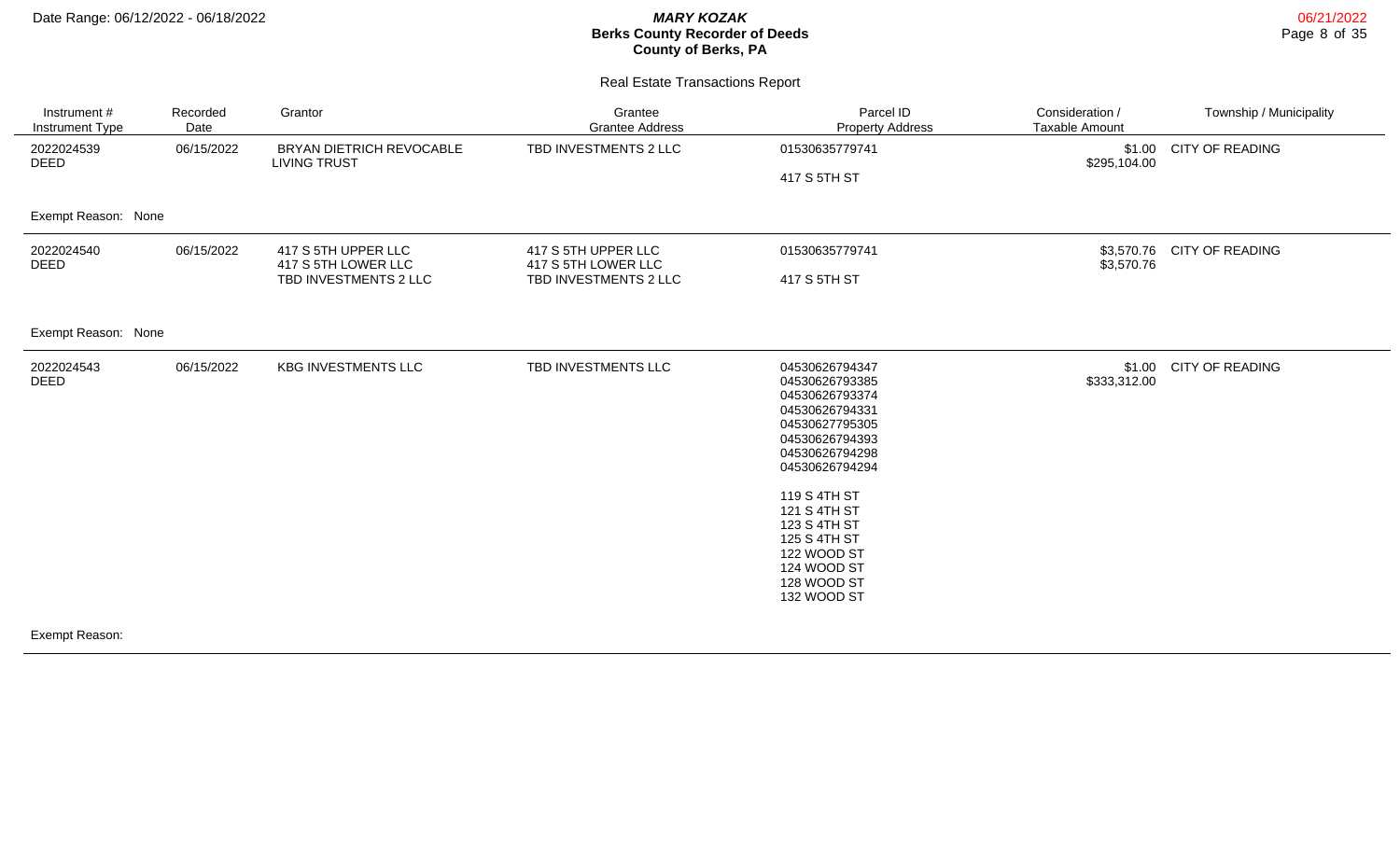06/21/2022 Page 9 of 35

### Real Estate Transactions Report

| Instrument#<br><b>Instrument Type</b>                                                                                                                                                                                                                                                                                                                                                                             | Recorded<br>Date | Grantor                                                           | Grantee<br><b>Grantee Address</b>                                 | Parcel ID<br><b>Property Address</b>                                                                                                         | Consideration /<br><b>Taxable Amount</b> | Township / Municipality |
|-------------------------------------------------------------------------------------------------------------------------------------------------------------------------------------------------------------------------------------------------------------------------------------------------------------------------------------------------------------------------------------------------------------------|------------------|-------------------------------------------------------------------|-------------------------------------------------------------------|----------------------------------------------------------------------------------------------------------------------------------------------|------------------------------------------|-------------------------|
| 2022024544<br><b>DEED</b>                                                                                                                                                                                                                                                                                                                                                                                         | 06/15/2022       | 125 S 4TH UPPER LLC<br>125 S 4TH LOWER LLC<br>TBD INVESTMENTS LLC | 125 S 4TH UPPER LLC<br>125 S 4TH LOWER LLC<br>TBD INVESTMENTS LLC | 04530626794294<br>04530626794298<br>04530626794331<br>04530627795305<br>04530626794393<br>04530626793374<br>04530626793385<br>04530626794347 | \$1.00<br>\$4,033.08                     | CITY OF READING         |
|                                                                                                                                                                                                                                                                                                                                                                                                                   |                  |                                                                   |                                                                   | 132 WOOD ST<br>128 WOOD ST<br>125 S 4TH ST<br>122 WOOD ST<br>124 WOOD ST<br>123 S 4TH ST<br>121 S 4TH ST<br>119 S 4TH ST                     |                                          |                         |
| Exempt Reason:                                                                                                                                                                                                                                                                                                                                                                                                    |                  |                                                                   |                                                                   |                                                                                                                                              |                                          |                         |
| 2022024572<br><b>DEED</b>                                                                                                                                                                                                                                                                                                                                                                                         | 06/15/2022       | <b>SAW SERVICES LLC</b>                                           | DAVID CASTRO REYNA<br>DAVID CASTRO REYNA<br>DAVID CASTRO-REYNA    | 16531630284306<br>316 MILLER ST                                                                                                              | \$91,000.00<br>\$91,000.00               | <b>CITY OF READING</b>  |
| Exempt Reason: None                                                                                                                                                                                                                                                                                                                                                                                               |                  |                                                                   |                                                                   |                                                                                                                                              |                                          |                         |
| 2022024582<br><b>DEED</b>                                                                                                                                                                                                                                                                                                                                                                                         | 06/15/2022       | KIMBERLEE PEREZ                                                   | KARINA A GUERRERO ODIOTT<br>KARINA A GUERRERO ODIOTT              | 16531640478050<br>16531640477031<br>618 S 18TH ST<br>623 S 17 1/2 ST                                                                         | \$130,000.00<br>\$130,000.00             | <b>CITY OF READING</b>  |
| Exempt Reason: None                                                                                                                                                                                                                                                                                                                                                                                               |                  |                                                                   |                                                                   |                                                                                                                                              |                                          |                         |
| 2022024594<br><b>DEED</b><br>$\overline{a}$ $\overline{a}$ $\overline{b}$ $\overline{a}$ $\overline{b}$ $\overline{a}$ $\overline{b}$ $\overline{a}$ $\overline{b}$ $\overline{a}$ $\overline{b}$ $\overline{a}$ $\overline{b}$ $\overline{a}$ $\overline{b}$ $\overline{a}$ $\overline{b}$ $\overline{a}$ $\overline{b}$ $\overline{a}$ $\overline{b}$ $\overline{a}$ $\overline{b}$ $\overline{a}$ $\overline{$ | 06/15/2022       | LUIS M LUGO GOMEZ<br>LUIS M LUGO GOMEZ                            | <b>MARTHA M ESPINAL</b>                                           | 12531753037766<br>628 MULBERRY ST                                                                                                            | \$16,000.00<br>\$16,000.00               | <b>CITY OF READING</b>  |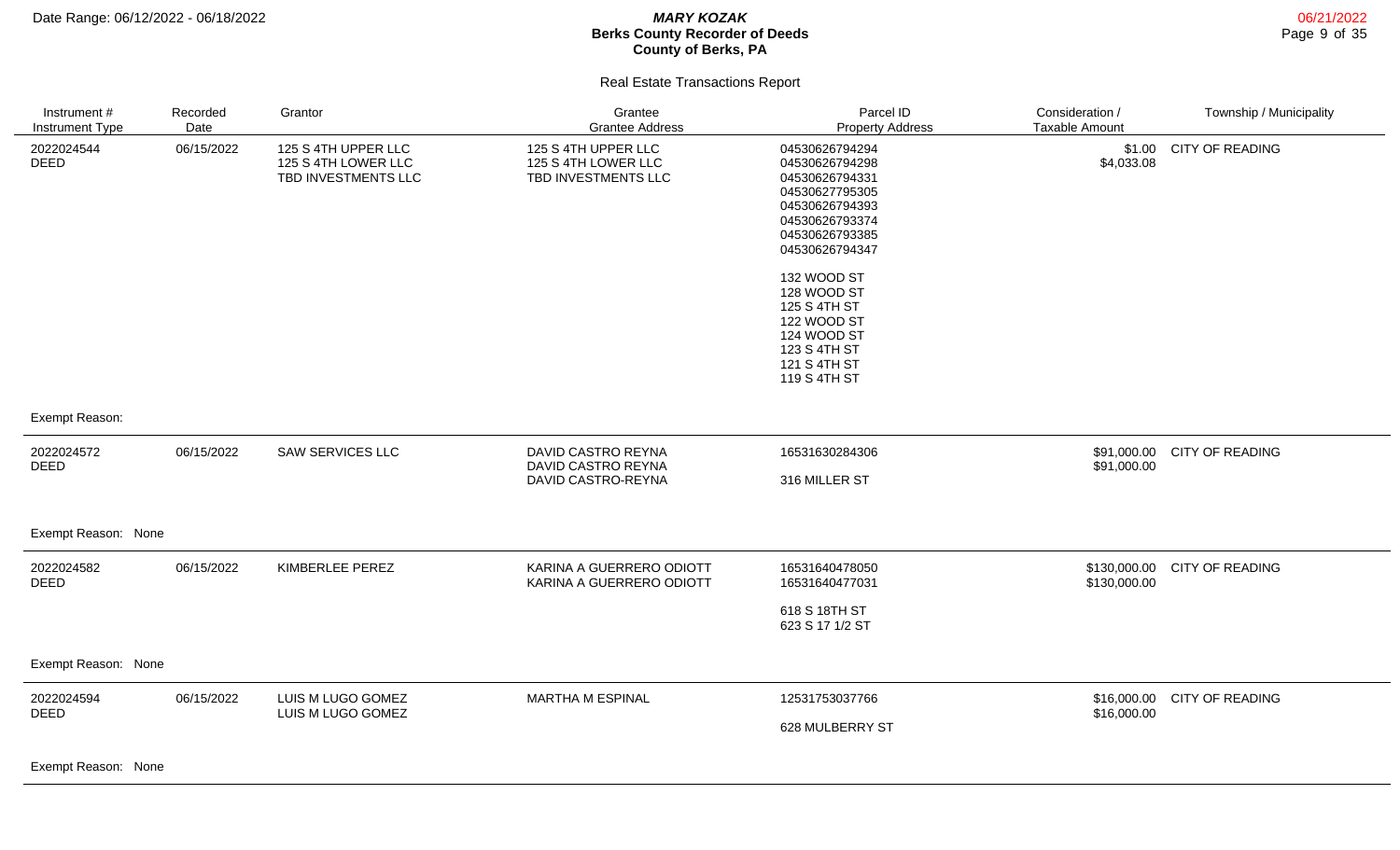| Instrument #<br>Instrument Type                  | Recorded<br>Date | Grantor                                                         | Grantee<br><b>Grantee Address</b>                                            | Parcel ID<br><b>Property Address</b>               | Consideration /<br>Taxable Amount | Township / Municipality |  |  |
|--------------------------------------------------|------------------|-----------------------------------------------------------------|------------------------------------------------------------------------------|----------------------------------------------------|-----------------------------------|-------------------------|--|--|
| 2022024635<br><b>DEED</b>                        | 06/16/2022       | YONATHAN JOEL ARIAS                                             | JAJOMA GLOBAL CORP                                                           | 16531622294540                                     | \$66,000.00<br>\$66,000.00        | <b>CITY OF READING</b>  |  |  |
|                                                  |                  |                                                                 |                                                                              | 1234 ECKERT AV                                     |                                   |                         |  |  |
| Exempt Reason: None                              |                  |                                                                 |                                                                              |                                                    |                                   |                         |  |  |
| 2022024695<br><b>DEED</b>                        | 06/16/2022       | <b>VITO OLIVER ELLISON</b>                                      | <b>CARLOS JONATHAN MORA</b>                                                  | 10531622183918                                     | \$100,000.00<br>\$100,000.00      | <b>CITY OF READING</b>  |  |  |
|                                                  |                  |                                                                 |                                                                              | 1122 CHESTNUT ST                                   |                                   |                         |  |  |
| Exempt Reason: None                              |                  |                                                                 |                                                                              |                                                    |                                   |                         |  |  |
| 2022024724<br><b>DEED</b>                        | 06/16/2022       | <b>CARDO INC</b>                                                | READING 500 LLC                                                              | 11530768933068<br>11530768932044<br>11530768931077 | \$925,000.00<br>\$925,000.00      | <b>CITY OF READING</b>  |  |  |
|                                                  |                  |                                                                 |                                                                              | 500 N 8TH ST<br>500 R N 8TH ST<br>R N 8TH ST       |                                   |                         |  |  |
| Exempt Reason: None                              |                  |                                                                 |                                                                              |                                                    |                                   |                         |  |  |
| 2022024755<br><b>DEED</b>                        | 06/16/2022       | <b>BARBARA A SLEGEL</b><br>CARL SLEGEL<br><b>RICHARD SLEGEL</b> | CARL SLEGEL<br>RICHARD SLEGEL<br><b>LARRY SLEGEL</b>                         | 19530738164976<br>19530738164992                   | \$0.00<br>\$0.00                  | <b>CITY OF READING</b>  |  |  |
|                                                  |                  | <b>LARRY SLEGEL</b><br>STEVEN SLEGEL                            | STEVEN SLEGEL                                                                | 1328 BUTLER ST<br>1330 BUTLER ST                   |                                   |                         |  |  |
| Exempt Reason: Conveyance Between Family Members |                  |                                                                 |                                                                              |                                                    |                                   |                         |  |  |
| 2022024760                                       | 06/16/2022       | W DOUGLAS WEAVER                                                | <b>HAVEN RENTALS LLC</b>                                                     | 16531631277970                                     | \$42,000.00                       | <b>CITY OF READING</b>  |  |  |
| <b>DEED</b>                                      |                  |                                                                 |                                                                              | 1413 COTTON ST                                     | \$42,000.00                       |                         |  |  |
| Exempt Reason: None                              |                  |                                                                 |                                                                              |                                                    |                                   |                         |  |  |
| 2022024780                                       | 06/16/2022       | EDDA K MIRANDA                                                  | ANTONIO MIRANDA FRANCO                                                       | 15530765631208                                     | \$1.00                            | <b>CITY OF READING</b>  |  |  |
| <b>DEED</b>                                      |                  |                                                                 | HERMELINDA D LUNA PEREZ<br>HERMELINDA D LUNA PEREZ<br>ANTONIO MIRANDA FRANCO | 154 HUDSON ST                                      | \$0.00                            |                         |  |  |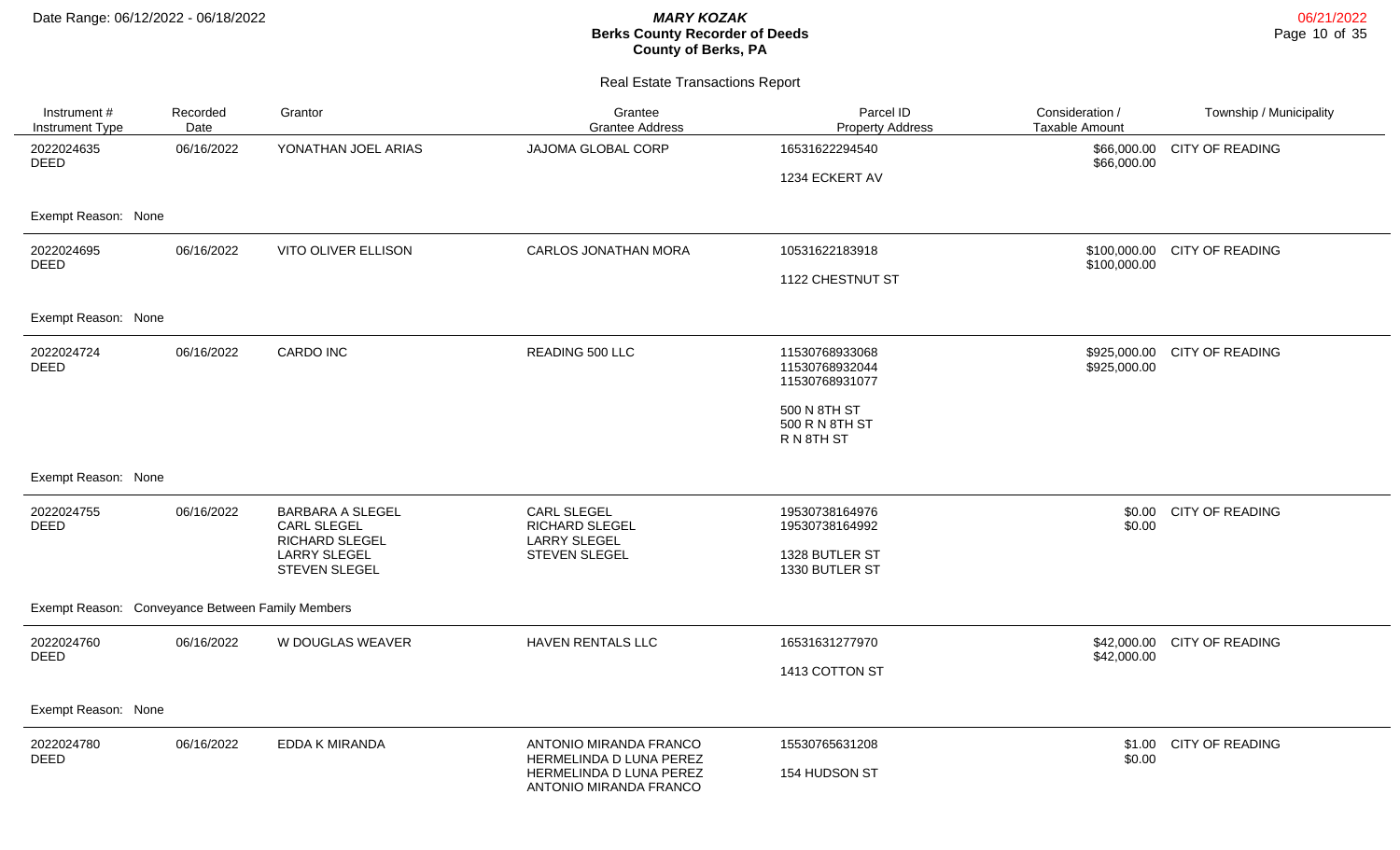| Instrument #<br>Instrument Type                    | Recorded<br>Date | Grantor                                                                  | Grantee<br><b>Grantee Address</b>                                  | Parcel ID<br><b>Property Address</b> | Consideration /<br><b>Taxable Amount</b> | Township / Municipality |
|----------------------------------------------------|------------------|--------------------------------------------------------------------------|--------------------------------------------------------------------|--------------------------------------|------------------------------------------|-------------------------|
| Exempt Reason: Conveyance Between Parent and Child |                  |                                                                          |                                                                    |                                      |                                          |                         |
| 2022024829<br><b>DEED</b>                          | 06/17/2022       | ARC REALTY LLC                                                           | ALVERNIA UNIVERSITY                                                | 05530782702043301<br>354 PENN ST     | \$1,450,000.00<br>\$1,450,000.00         | <b>CITY OF READING</b>  |
| Exempt Reason: None                                |                  |                                                                          |                                                                    |                                      |                                          |                         |
| 2022024832<br><b>DEED</b>                          | 06/17/2022       | PAGODA REAL ESTATE LLC                                                   | RLK REALTY COMPANY LLC                                             | 13530744969640<br>1142 N 9TH ST      | \$65,000.00<br>\$65,000.00               | <b>CITY OF READING</b>  |
| Exempt Reason: None                                |                  |                                                                          |                                                                    |                                      |                                          |                         |
| 2022024840<br><b>DEED</b>                          | 06/17/2022       | DAYANA DEPAULA<br>JENDY DEPAULA EVANGELISTA<br>JENDY DEPAULA EVANGELISTA | DAYANA DEPAULA<br>DAYANA ACOSTA                                    | 01530634688333<br>319 S 3RD ST       | \$1.00<br>\$0.00                         | CITY OF READING         |
| Exempt Reason: Conveyance Between Spouses          |                  |                                                                          |                                                                    |                                      |                                          |                         |
| 2022024876<br><b>DEED</b>                          | 06/17/2022       | <b>COSME LAURENT</b><br>MARTHA MIRIAM AYALA                              | <b>GLENDALIZ JIMENEZ RIVERA</b><br><b>GLENDALIZ JIMENEZ RIVERA</b> | 10531630186191<br>1204 MUHLENBERG ST | \$40,000.00<br>\$40,000.00               | CITY OF READING         |
| Exempt Reason: None                                |                  |                                                                          |                                                                    |                                      |                                          |                         |
| 2022024890<br><b>DEED</b>                          | 06/17/2022       | HAVEN RENTALS LLC                                                        | <b>VELIJA CUROVIC</b>                                              | 16531631277970<br>1413 COTTON ST     | \$53,000.00<br>\$53,000.00               | <b>CITY OF READING</b>  |
| Exempt Reason: None                                |                  |                                                                          |                                                                    |                                      |                                          |                         |
| 2022024907<br><b>DEED</b><br>Exempt Reason: None   | 06/17/2022       | MICHAEL FERNANDEZ                                                        | RAMON ANTONIO FERREIRA                                             | 12531761034673<br>604 N 10TH ST      | \$55,000.00<br>\$55,000.00               | <b>CITY OF READING</b>  |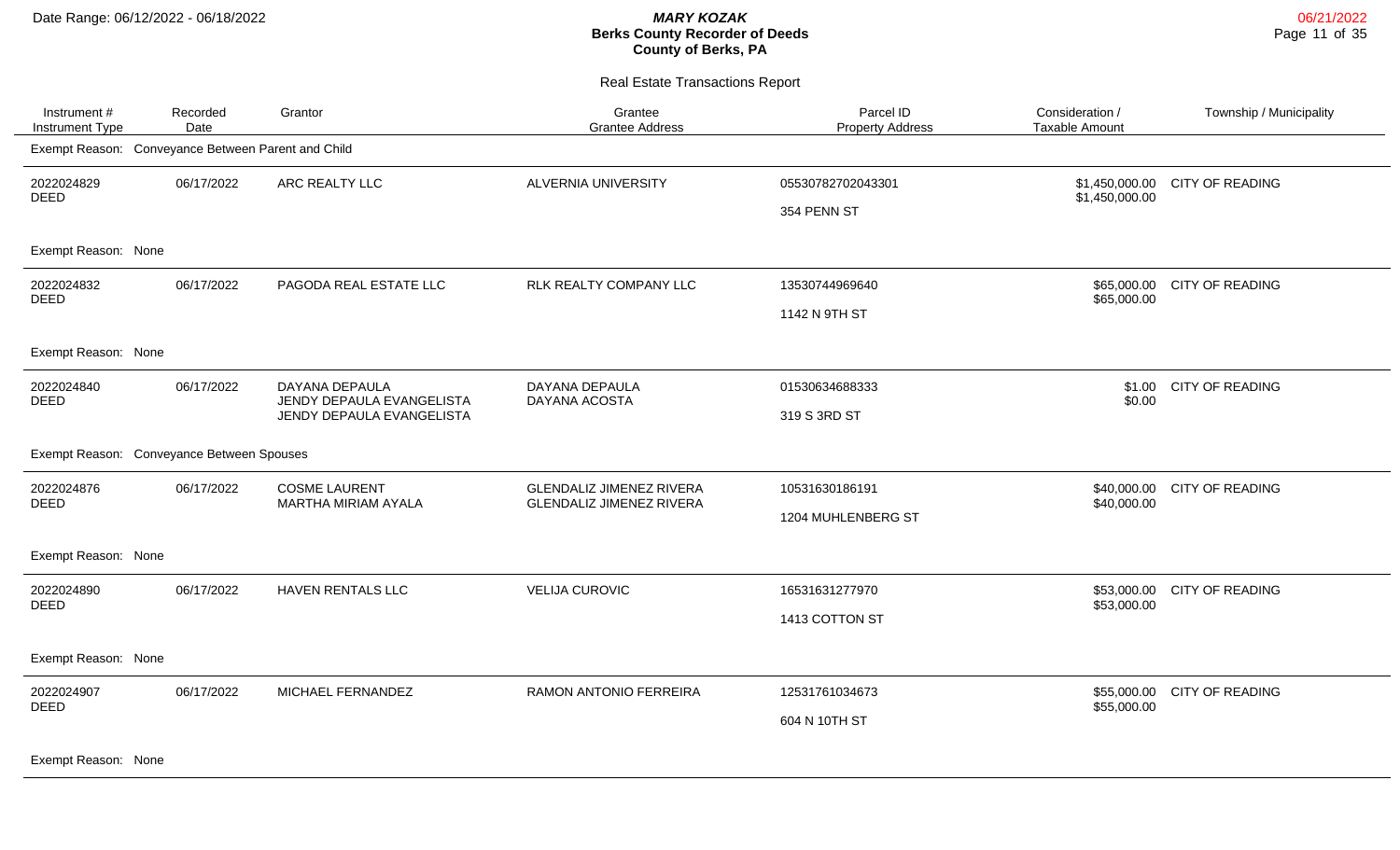| Instrument #<br>Instrument Type | Recorded<br>Date    | Grantor                                        | Grantee<br><b>Grantee Address</b>                            | Parcel ID<br><b>Property Address</b> | Consideration /<br><b>Taxable Amount</b> | Township / Municipality     |  |  |  |
|---------------------------------|---------------------|------------------------------------------------|--------------------------------------------------------------|--------------------------------------|------------------------------------------|-----------------------------|--|--|--|
| 2022024908<br><b>DEED</b>       | 06/17/2022          | MICHAEL FERNANDEZ                              | RAMON ANTONIO FERREIRA                                       | 09531769017916                       | \$35,000.00                              | \$35,000.00 CITY OF READING |  |  |  |
|                                 |                     |                                                |                                                              | 1009 ELM ST                          |                                          |                             |  |  |  |
| Exempt Reason: None             |                     |                                                |                                                              |                                      |                                          |                             |  |  |  |
| 2022024911<br><b>DEED</b>       | 06/17/2022          | <b>JOHN R WORAM</b><br><b>JILL W WORAM</b>     | <b>WADE MARTIN</b>                                           | 11531761130227                       | \$77,500.00                              | \$77,500.00 CITY OF READING |  |  |  |
|                                 |                     |                                                |                                                              | 532 N 11TH ST                        |                                          |                             |  |  |  |
| Exempt Reason: None             |                     |                                                |                                                              |                                      |                                          |                             |  |  |  |
| 2022024455<br>DEED - TAX        | 06/15/2022          | DANIEL W NEWMOYER<br><b>LILLIAN A NEWMOYER</b> | JOANES DO NASCIMENTO CARDOSO<br>JOANES DO NASCIMENTO CARDOSO | 16531631277940                       | \$500.00                                 | \$500.00 CITY OF READING    |  |  |  |
| <b>CLAIM</b>                    |                     |                                                | JOANES DO NASCIMENTO CARDOSO                                 | 1409 COTTON ST                       |                                          |                             |  |  |  |
| Exempt Reason: None             |                     |                                                |                                                              |                                      |                                          |                             |  |  |  |
| 2022024459<br>DEED - TAX        | 06/15/2022          | <b>CHARLES THOMAS</b>                          | ALEJANDRO RAMIREZ                                            | 10531629078589                       | \$505.00                                 | \$505.00 CITY OF READING    |  |  |  |
| <b>CLAIM</b>                    |                     |                                                |                                                              | 521 MAPLE ST                         |                                          |                             |  |  |  |
| Exempt Reason: None             |                     |                                                |                                                              |                                      |                                          |                             |  |  |  |
| 2022024463<br>DEED - TAX        | 06/15/2022          | PETER J PHILLIPS<br><b>BONNIE K HAAS</b>       | ALEJANDRO RAMIREZ                                            | 02530636971826                       | \$400.00<br>\$400.00                     | CITY OF READING             |  |  |  |
| <b>CLAIM</b>                    |                     |                                                |                                                              | 416 GILSON AL                        |                                          |                             |  |  |  |
| Exempt Reason: None             |                     |                                                |                                                              |                                      |                                          |                             |  |  |  |
| 2022024466<br>DEED - TAX        | 06/15/2022          | <b>GENARA ROSARIO-MERCADO</b>                  | <b>JEAN LUC BERTIER</b><br><b>JEAN LUC BERTIER</b>           | 15530756348594                       | \$600.95                                 | \$600.95 CITY OF READING    |  |  |  |
| <b>CLAIM</b>                    |                     |                                                |                                                              | 752 SCHUYLKILL AV                    |                                          |                             |  |  |  |
|                                 | Exempt Reason: None |                                                |                                                              |                                      |                                          |                             |  |  |  |
| 2022024467<br>DEED - TAX        | 06/15/2022          | FOUR WINDS INVESTMENTS LLC                     | ALEJANDRO RAMIREZ                                            | 17531737078481                       | \$555.00<br>\$555.00                     | CITY OF READING             |  |  |  |
| <b>CLAIM</b>                    |                     |                                                |                                                              | 1027 PERRY ST                        |                                          |                             |  |  |  |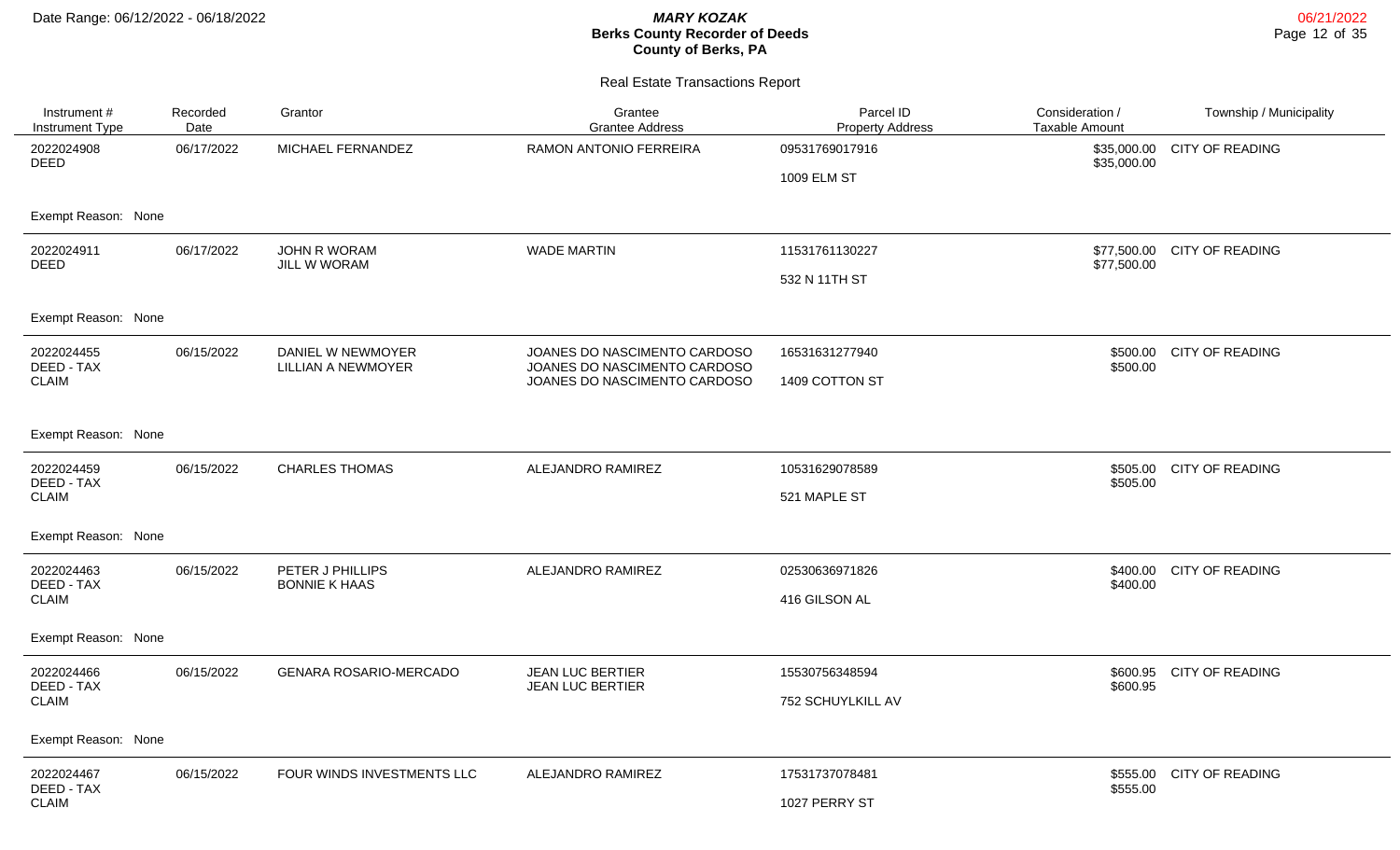Real Estate Transactions Report

| Instrument #<br><b>Instrument Type</b>    | Recorded<br>Date | Grantor                                        | Grantee<br><b>Grantee Address</b>                                                                          | Parcel ID<br><b>Property Address</b> | Consideration /<br><b>Taxable Amount</b> | Township / Municipality       |
|-------------------------------------------|------------------|------------------------------------------------|------------------------------------------------------------------------------------------------------------|--------------------------------------|------------------------------------------|-------------------------------|
| Exempt Reason: None                       |                  |                                                |                                                                                                            |                                      |                                          |                               |
| 2022024088<br><b>DEED</b>                 | 06/13/2022       | <b>KENNETH L MOSER</b><br><b>LINDA A MOSER</b> | STEVEN ROBERT RUFIBACH<br>JENETTE RUFIBACH                                                                 | 38538818401115<br>1501 ORCHARD LN    | \$362,500.00<br>\$362,500.00             | <b>COLEBROOKDALE TOWNSHIP</b> |
| Exempt Reason: None                       |                  |                                                |                                                                                                            |                                      |                                          |                               |
| 2022024559<br><b>DEED</b>                 | 06/15/2022       | <b>DANIELLE M RENNINGER</b>                    | JENNIFER LYNN TIM                                                                                          | 38538607583195<br>644 S READING AV   | \$170,000.00<br>\$170,000.00             | <b>COLEBROOKDALE TOWNSHIP</b> |
| Exempt Reason: None                       |                  |                                                |                                                                                                            |                                      |                                          |                               |
| 2022024654<br><b>DEED</b>                 | 06/16/2022       | <b>BRENDA K MILLER</b>                         | REDEVELOPMENT AUTHORITY OF THE<br><b>COUNTY OF BERKS</b><br>BERKS COUNTY REDEVELOPMENT<br><b>AUTHORITY</b> | 38539713044698PART<br>81 LANDIS LN   | \$48,000.00<br>\$48,000.00               | <b>COLEBROOKDALE TOWNSHIP</b> |
| Exempt Reason: None                       |                  |                                                |                                                                                                            |                                      |                                          |                               |
| 2022024461<br><b>DEED</b>                 | 06/15/2022       | NIRVANA MENDOZA                                | YAMIL ECHAVARRIA                                                                                           | 39531518207315<br>126 MERION LN      | \$227,000.00<br>\$227,000.00             | <b>CUMRU TOWNSHIP</b>         |
| Exempt Reason: None                       |                  |                                                |                                                                                                            |                                      |                                          |                               |
| 2022024554<br><b>DEED</b>                 | 06/15/2022       | <b>MEGAN JONES</b><br><b>KEVIN JONES</b>       | <b>MEGAN JONES</b>                                                                                         | 39439505193723<br>116 CORTELYOU AV   | \$1.00<br>\$0.00                         | <b>CUMRU TOWNSHIP</b>         |
| Exempt Reason: Conveyance Between Spouses |                  |                                                |                                                                                                            |                                      |                                          |                               |
| 2022024620<br>DEED                        | 06/16/2022       | <b>INDIJU INVESTORS 4 LLC</b>                  | SUZETTE S GRAEBER GST TRUST<br>MICHELE L SOULANILLE TRUST                                                  | 39530402989954<br>2121 MORGANTOWN RD | \$1,043,500.00<br>\$1,043,500.00         | <b>CUMRU TOWNSHIP</b>         |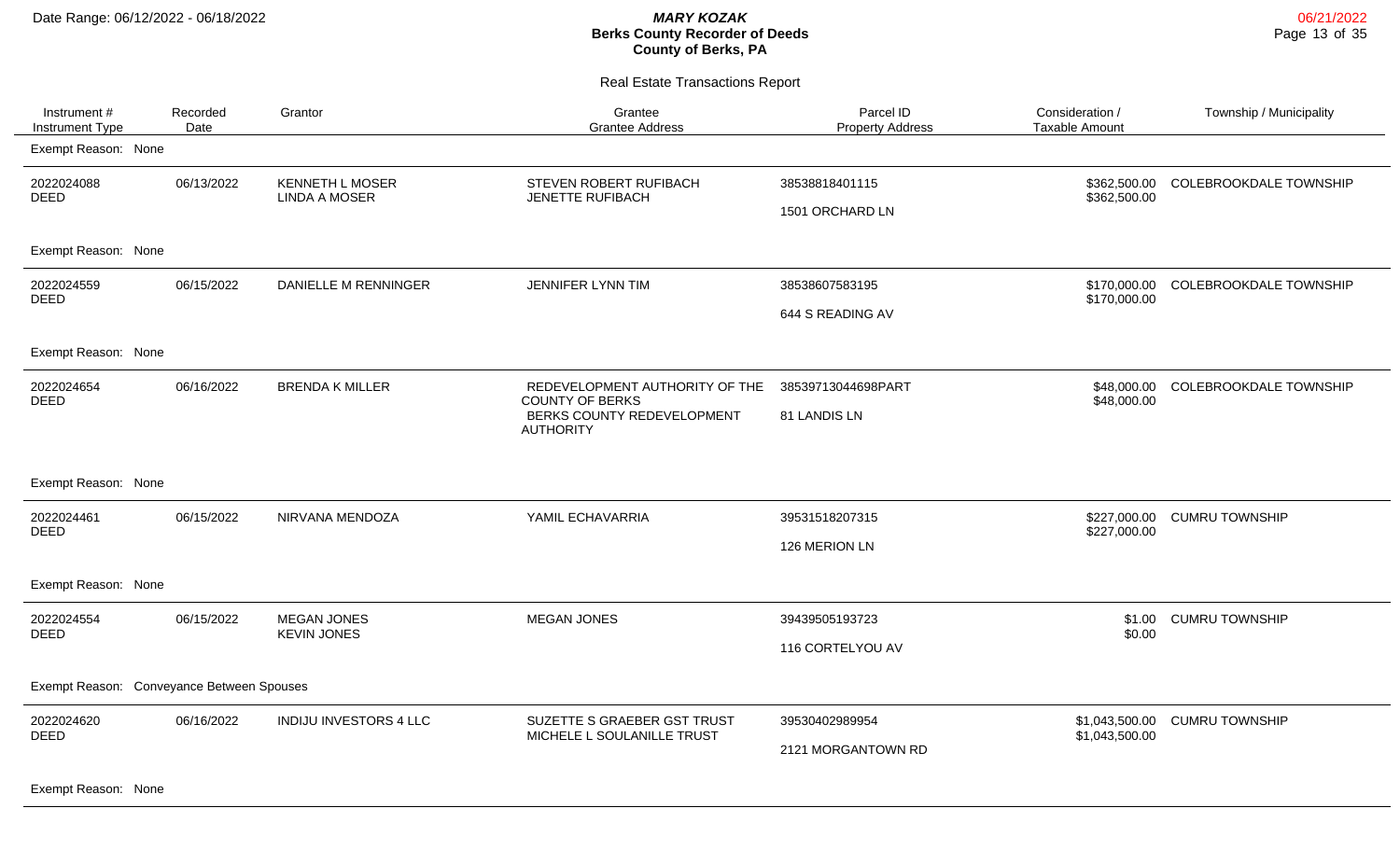### Real Estate Transactions Report

| Instrument #<br>Instrument Type | Recorded<br>Date | Grantor                                                   | Grantee<br><b>Grantee Address</b>                      | Parcel ID<br><b>Property Address</b>   | Consideration /<br><b>Taxable Amount</b> | Township / Municipality  |
|---------------------------------|------------------|-----------------------------------------------------------|--------------------------------------------------------|----------------------------------------|------------------------------------------|--------------------------|
| 2022024715<br><b>DEED</b>       | 06/16/2022       | <b>GREGORY C BICKTA ESTATE</b><br><b>ROSALYN A BICKTA</b> | <b>KENNETH GERGES</b><br><b>KATHY GERGES</b>           | 39530507583434<br>393 MOUNTAIN VIEW RD | \$230,000.00<br>\$230,000.00             | <b>CUMRU TOWNSHIP</b>    |
| Exempt Reason: None             |                  |                                                           |                                                        |                                        |                                          |                          |
| 2022024822<br><b>DEED</b>       | 06/17/2022       | TURNING POINT INVESTMENTS 2 LLC                           | JOHN S ZULICK<br>JA HWA ZULICK                         | 39439512971485C01<br>100 GRETCHEN DR   | \$149,900.00<br>\$149,900.00             | <b>CUMRU TOWNSHIP</b>    |
| Exempt Reason: None             |                  |                                                           |                                                        |                                        |                                          |                          |
| 2022024499<br><b>DEED</b>       | 06/15/2022       | DAVID R MILLER                                            | <b>JUSTIN K KERSCHNER</b><br><b>ALICIA M KERSCHNER</b> | 40548104548477<br>906 HUFFS CHURCH RD  | \$250,000,00<br>\$250,000.00             | <b>DISTRICT TOWNSHIP</b> |
| Exempt Reason: None             |                  |                                                           |                                                        |                                        |                                          |                          |
| 2022024072<br><b>DEED</b>       | 06/13/2022       | OSAMAH D MOHAMMED                                         | AARON G ADAM                                           | 41538610256787<br>982 READING AV       | \$218,000.00<br>\$218,000.00             | <b>DOUGLASS TOWNSHIP</b> |
| Exempt Reason: None             |                  |                                                           |                                                        |                                        |                                          |                          |
| 2022024605<br><b>DEED</b>       | 06/15/2022       | <b>GLORIA HUBER</b>                                       | PHILLIP MATTHEW HAINES                                 | 41538619507336<br>2029 FARMINGTON AV   | \$270,000.00<br>\$270,000.00             | <b>DOUGLASS TOWNSHIP</b> |
| Exempt Reason: None             |                  |                                                           |                                                        |                                        |                                          |                          |
| 2022024331<br><b>DEED</b>       | 06/14/2022       | MARIO A DALONZO JR ESTATE                                 | <b>BENJAMIN J MARTIN</b><br><b>ASHLEY E MARTIN</b>     | 42537817017259<br>56 WATER ST          | \$650,000.00<br>\$650,000.00             | <b>EARL TOWNSHIP</b>     |
| Exempt Reason: None             |                  |                                                           |                                                        |                                        |                                          |                          |
| 2022024073<br><b>DEED</b>       | 06/13/2022       | <b>STEVEN VARADY</b>                                      | ZACHARY R FINLEY                                       | 43532512854128<br>702 LORANE RD        | \$245,000.00<br>\$245,000.00             | <b>EXETER TOWNSHIP</b>   |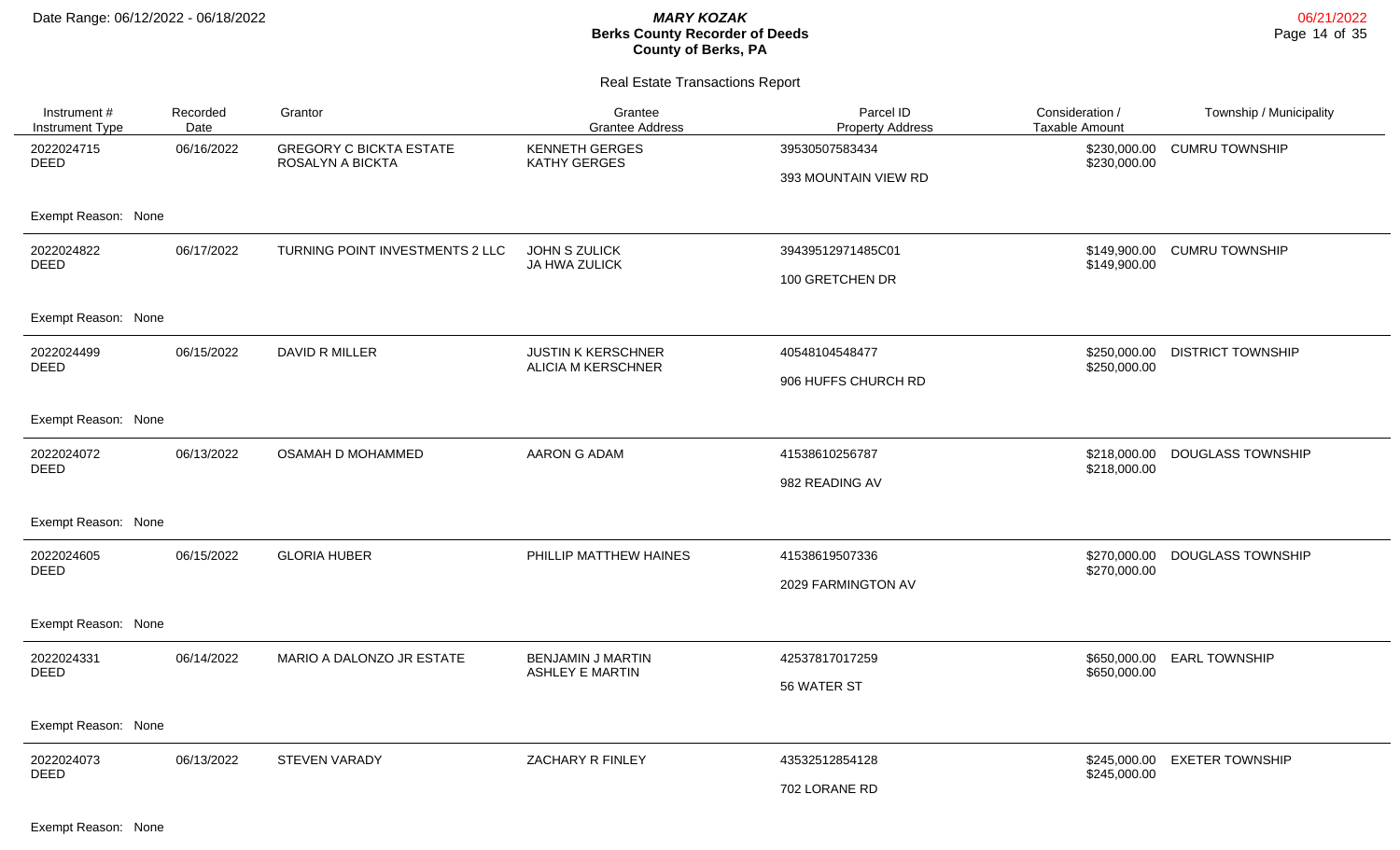Real Estate Transactions Report

| Instrument #<br>Instrument Type           | Recorded<br>Date | Grantor                                          | Grantee<br><b>Grantee Address</b>          | Parcel ID<br><b>Property Address</b> | Consideration /<br><b>Taxable Amount</b> | Township / Municipality |
|-------------------------------------------|------------------|--------------------------------------------------|--------------------------------------------|--------------------------------------|------------------------------------------|-------------------------|
| 2022024166<br><b>DEED</b>                 | 06/13/2022       | JOSEPH MCDEVITT                                  | JOSEPH P MCDEVITT<br>AMY D MCDEVITT        | 43532613128630<br>43532613127692     | \$1.00<br>\$0.00                         | <b>EXETER TOWNSHIP</b>  |
|                                           |                  |                                                  |                                            | 400 W 37TH ST<br>MOYER AV            |                                          |                         |
| Exempt Reason: Conveyance Between Spouses |                  |                                                  |                                            |                                      |                                          |                         |
| 2022024168<br><b>DEED</b>                 | 06/13/2022       | JOSEPH P MCDEVITT                                | JOSEPH P MCDEVITT<br>AMY D MCDEVITT        | 43532614237750                       | \$1.00<br>\$0.00                         | <b>EXETER TOWNSHIP</b>  |
|                                           |                  |                                                  |                                            | 112 W 37TH ST                        |                                          |                         |
| Exempt Reason: Conveyance Between Spouses |                  |                                                  |                                            |                                      |                                          |                         |
| 2022024300<br><b>DEED</b>                 | 06/14/2022       | BERKS AT PATHFINDER MEADOWS                      | ROBERT F HEEBNER III<br>JENNIFER A HEEBNER | 43533604634820                       | \$612,185.00<br>\$612,185.00             | <b>EXETER TOWNSHIP</b>  |
|                                           |                  | LLC<br>BERKS NEW HOMES LLC<br><b>BERKS HOMES</b> |                                            | 24 CROOKED CT                        |                                          |                         |
| Exempt Reason: None                       |                  |                                                  |                                            |                                      |                                          |                         |
| 2022024322<br><b>DEED</b>                 | 06/14/2022       | <b>OVAIS MAQBOOL</b><br><b>FAUZIA O MAQBOOL</b>  | <b>LIAM CAMPBELL</b><br>RACHEL IRWIN       | 43532510373220                       | \$215,500.00                             | <b>EXETER TOWNSHIP</b>  |
|                                           |                  |                                                  |                                            | 2804 ORCHARD VIEW RD                 | \$215,500.00                             |                         |
| Exempt Reason: None                       |                  |                                                  |                                            |                                      |                                          |                         |
| 2022024392<br><b>DEED</b>                 | 06/14/2022       | DAVID M OWENS<br><b>MELISSA OWENS</b>            | CASEY E MILLER                             | 43533604621964                       | \$400,000.00<br>\$400,000.00             | <b>EXETER TOWNSHIP</b>  |
|                                           |                  |                                                  | WAYNE R MILLER                             | 27 BENT BROOK CR                     |                                          |                         |
| Exempt Reason: None                       |                  |                                                  |                                            |                                      |                                          |                         |
| 2022024419                                | 06/14/2022       | <b>EMILY K MCCOMB</b>                            | <b>EMILY K MCCOMB</b><br>AARON J BLOUIN    | 43533604810130                       | \$1.00<br>\$0.00                         | <b>EXETER TOWNSHIP</b>  |
| <b>DEED</b>                               |                  |                                                  |                                            | <b>FABER RD</b>                      |                                          |                         |
|                                           |                  |                                                  |                                            |                                      |                                          |                         |

Exempt Reason: Conveyance Between Spouses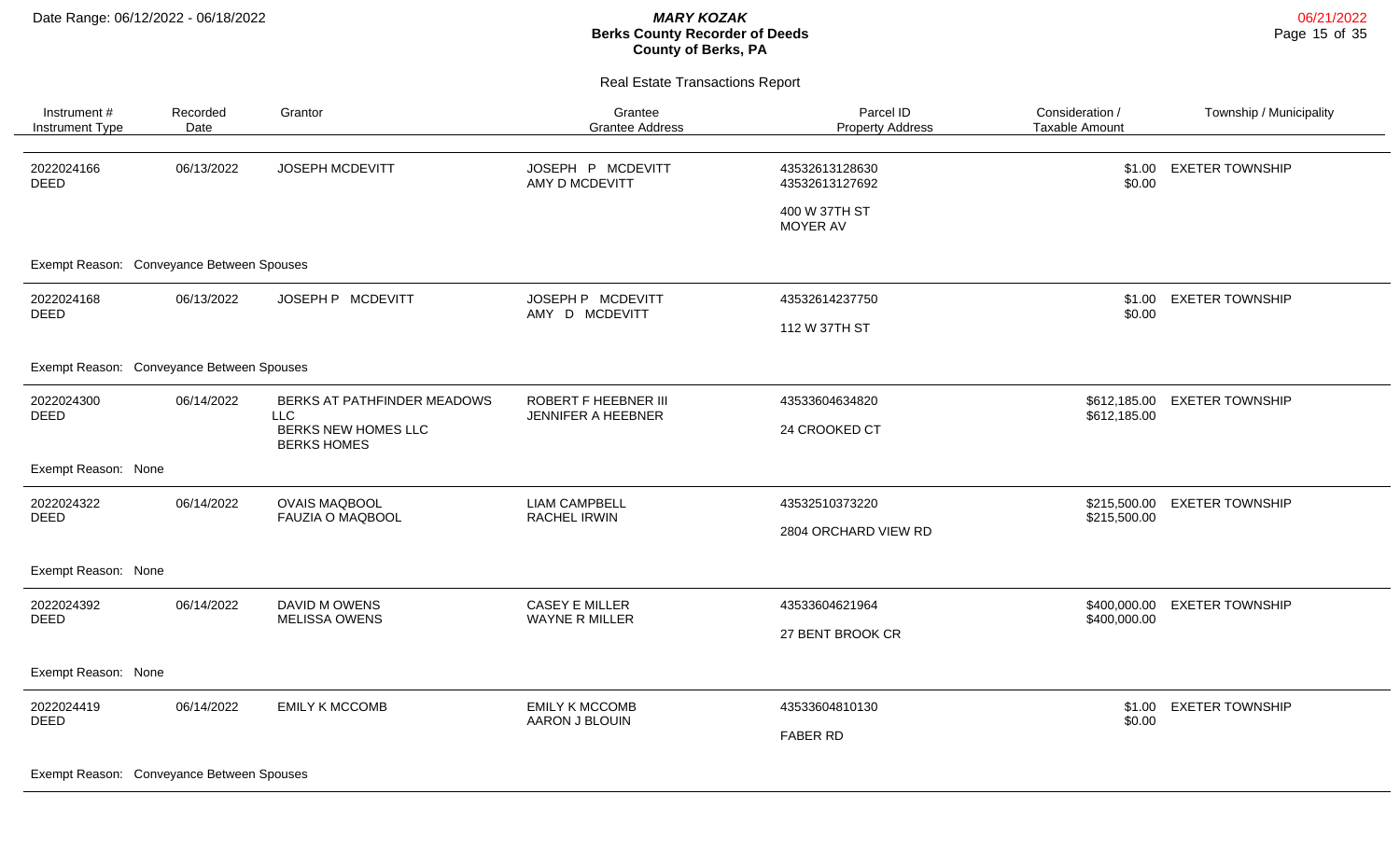| Instrument #<br>Instrument Type           | Recorded<br>Date | Grantor                                   | Grantee<br><b>Grantee Address</b>                                 | Parcel ID<br><b>Property Address</b> | Consideration /<br><b>Taxable Amount</b> | Township / Municipality |
|-------------------------------------------|------------------|-------------------------------------------|-------------------------------------------------------------------|--------------------------------------|------------------------------------------|-------------------------|
| 2022024627<br><b>DEED</b>                 | 06/16/2022       | <b>TYRONE JAVIER</b><br>MEENAKSHI JAVIER  | <b>TODD A SHAMY</b><br><b>JOEY K GRINKLEY</b>                     | 43533704701781                       | \$765,000.00<br>\$765,000.00             | <b>EXETER TOWNSHIP</b>  |
|                                           |                  |                                           |                                                                   | 32 GLEN OLEY DR                      |                                          |                         |
| Exempt Reason: None                       |                  |                                           |                                                                   |                                      |                                          |                         |
| 2022024706<br><b>DEED</b>                 | 06/16/2022       | BERKS AT PATHFINDER MEADOWS<br><b>LLC</b> | <b>COREY BULLER</b><br><b>LAUREN BULLER</b>                       | 43533604538472                       | \$390,525.00<br>\$390,525.00             | <b>EXETER TOWNSHIP</b>  |
| BERKS NEW HOMES LLC<br><b>BERKS HOMES</b> |                  | 84 LADDERBACK LN                          |                                                                   |                                      |                                          |                         |
| Exempt Reason: None                       |                  |                                           |                                                                   |                                      |                                          |                         |
| 2022024745<br><b>DEED</b>                 | 06/16/2022       | <b>RYEN NEUMAN</b>                        | <b>ASHLEY SIRACUSA</b><br>NICHOLAS SIRACUSA                       | 43533610461663                       | \$352,000.00<br>\$352,000.00             | <b>EXETER TOWNSHIP</b>  |
|                                           |                  |                                           |                                                                   | 47 FOXGLOVE LN                       |                                          |                         |
| Exempt Reason: None                       |                  |                                           |                                                                   |                                      |                                          |                         |
| 2022024178<br><b>DEED</b>                 | 06/14/2022       | <b>DOUGLAS F REED</b><br>MARY E REED      | JAMES ORMAN JR<br><b>TRACY ORMAN</b>                              | 46448516934237                       | \$167,000.00<br>\$167,000.00             | <b>HAMBURG BOROUGH</b>  |
|                                           |                  |                                           |                                                                   | 133 PHEASANT CT                      |                                          |                         |
| Exempt Reason: None                       |                  |                                           |                                                                   |                                      |                                          |                         |
| 2022024448<br><b>DEED</b>                 | 06/15/2022       | DIANNE K LEIBENSPERGER ESTATE             | LEIBENSPERGER 2008 FAMILY TRUST<br>DATED MARCH 3 2008 FBO DONNA M | 46449405192692                       | \$0.00<br>\$0.00                         | <b>HAMBURG BOROUGH</b>  |
|                                           |                  |                                           | <b>PARR</b><br>LEIBENSPERGER 2008 FAMILY TRUST                    | 49 S 4TH ST                          |                                          |                         |
|                                           |                  |                                           | DATED MARCH 3 2008 FBO DELLA M                                    |                                      |                                          |                         |
|                                           |                  |                                           | <b>KENNEDY</b><br>LEIBENSPERGER 2008 FAMILY TRUST                 |                                      |                                          |                         |
|                                           |                  |                                           | DATED MARCH 3 2008 FBO DEREK M D<br>LEIBENSPERGER                 |                                      |                                          |                         |
|                                           |                  |                                           | LEIBENSPERGER 2008 FAMILY TRUST<br>DATED MARCH 3 2008 FBO DEBRA   |                                      |                                          |                         |
|                                           |                  |                                           | <b>KLOKIS</b><br>DONNA M PARR                                     |                                      |                                          |                         |
|                                           |                  |                                           | DELLA M KENNEDY<br>DEREK M D LEIBENSPERGER                        |                                      |                                          |                         |
|                                           |                  |                                           | <b>DEBRA KLOKIS</b>                                               |                                      |                                          |                         |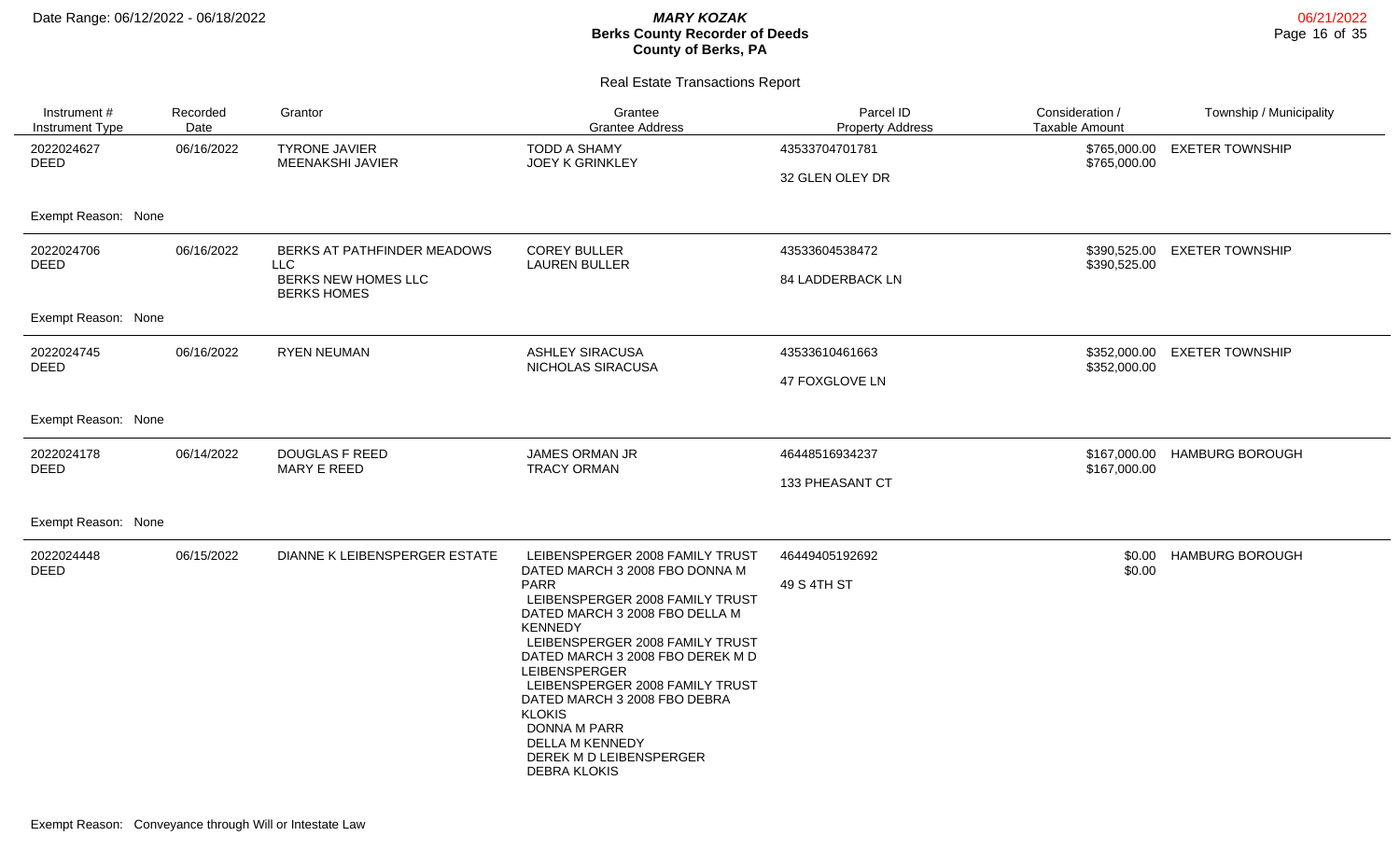Real Estate Transactions Report

| Instrument #<br>Instrument Type | Recorded<br>Date                         | Grantor                       | Grantee<br><b>Grantee Address</b>                                                                                                                                                                                                                                                                                                                                                                                                                      | Parcel ID<br><b>Property Address</b>  | Consideration /<br><b>Taxable Amount</b> | Township / Municipality |
|---------------------------------|------------------------------------------|-------------------------------|--------------------------------------------------------------------------------------------------------------------------------------------------------------------------------------------------------------------------------------------------------------------------------------------------------------------------------------------------------------------------------------------------------------------------------------------------------|---------------------------------------|------------------------------------------|-------------------------|
| 2022024449<br><b>DEED</b>       | 06/15/2022                               | DIANNE K LEIBENSPERGER ESTATE | LEIBENSPERGER 2008 FAMILY TRUST<br>DATED MARCH 3 2008 FBO DONNA M<br><b>PARR</b><br>LEIBENSPERGER 2008 FAMILY TRUST<br>DATED MARCH 3 2008 FBO DELLA M<br><b>KENNEDY</b><br>LEIBENSPERGER 2008 FAMILY TRUST<br>DATED MARCH 3 2008 FBO DEREK M D<br>LEIBENSPERGER<br>LEIBENSPERGER 2008 FAMILY TRUST<br>DATED MARCH 3 2008 FBO DEBRA<br><b>KLOKIS</b><br><b>DONNA M PARR</b><br><b>DELLA M KENNEDY</b><br>DEREK M D LEIBENSPERGER<br><b>DEBRA KLOKIS</b> | 46449405193448<br>73 S 4TH ST         | \$0.00<br>\$0.00                         | <b>HAMBURG BOROUGH</b>  |
| Exempt Reason:                  | Conveyance through Will or Intestate Law |                               |                                                                                                                                                                                                                                                                                                                                                                                                                                                        |                                       |                                          |                         |
| 2022024450<br><b>DEED</b>       | 06/15/2022                               | DIANNE K LEIBENSPERGER ESTATE | LEIBENSPERGER 2008 FAMILY TRUST<br>DATED MARCH 3 2008 FBO DONNA M<br><b>PARR</b><br>LEIBENSPERGER 2008 FAMILY TRUST<br>DATED MARCH 3 2008 FBO DELLA M<br><b>KENNEDY</b><br>LEIBENSPERGER 2008 FAMILY TRUST<br>DATED MARCH 3 2008 FBO DEREK M D<br><b>LEIBENSPERGER</b><br>LEIBENSPERGER 2008 FAMILY TRUST<br>DATED MARCH 3 2008 FBO DEBRA<br><b>KLOKIS</b><br>DONNA M PARR<br>DELLA M KENNEDY                                                          | 46449518307077<br>94<br>610 E PINE ST | \$0.00<br>\$0.00                         | <b>HAMBURG BOROUGH</b>  |

DEREK M D LEIBENSPERGER

DEBRA KLOKIS

Exempt Reason: Conveyance through Will or Intestate Law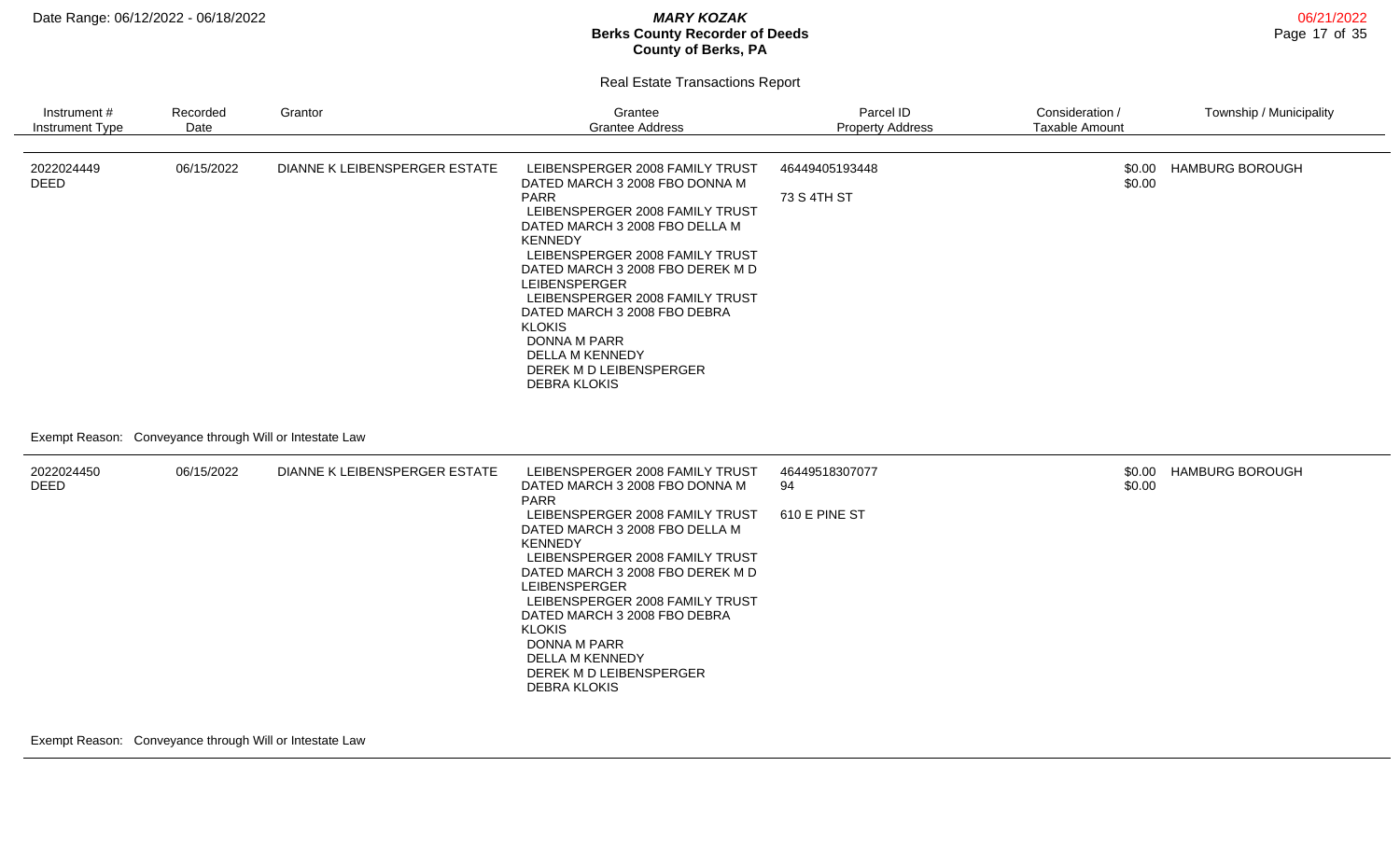06/21/2022 Page 18 of 35

#### Real Estate Transactions Report

| Instrument #<br><b>Instrument Type</b> | Recorded<br>Date                                                      | Grantor                       | Grantee<br><b>Grantee Address</b>                                                                                                                                                                                                                                                                                                                                                                                                               | Parcel ID<br><b>Property Address</b>                                                            | Consideration /<br><b>Taxable Amount</b> | Township / Municipality |
|----------------------------------------|-----------------------------------------------------------------------|-------------------------------|-------------------------------------------------------------------------------------------------------------------------------------------------------------------------------------------------------------------------------------------------------------------------------------------------------------------------------------------------------------------------------------------------------------------------------------------------|-------------------------------------------------------------------------------------------------|------------------------------------------|-------------------------|
| 2022024451<br><b>DEED</b>              | 06/15/2022<br>Exempt Reason: Conveyance through Will or Intestate Law | DIANNE K LEIBENSPERGER ESTATE | LEIBENSPERGER 2008 FAMILY TRUST<br>DATED MARCH 3 2008 FBO DONNA M<br><b>PARR</b><br>LEIBENSPERGER 2008 FAMILY TRUST<br>DATED MARCH 3 2008 FBO DELLA M<br><b>KENNEDY</b><br>LEIBENSPERGER 2008 FAMILY TRUST<br>DATED MARCH 3 2008 FBO DEREK M D<br>LEIBENSPERGER<br>LEIBENSPERGER 2008 FAMILY TRUST<br>DATED MARCH 3 2008 FBO DEBRA<br><b>KLOKIS</b><br>DONNA M PARR<br>DELLA M KENNEDY<br>DEREK M D LEIBENSPERGER<br><b>DEBRA KLOKIS</b>        | 46449405193509<br>46449405193517<br>46449405193523<br>57 S 4TH ST<br>59 S 4TH ST<br>65 S 4TH ST | \$0.00<br>\$0.00                         | <b>HAMBURG BOROUGH</b>  |
| 2022024452<br>DEED                     | 06/15/2022                                                            | DIANNE K LEIBENSPERGER ESTATE | LEIBENSPERGER 2008 FAMILY TRUST<br>DATED MARCH 3 2008 FBO DONNA M<br><b>PARR</b><br>LEIBENSPERGER 2008 FAMILY TRUST<br>DATED MARCH 3 2008 FBO DELLA M<br><b>KENNEDY</b><br>LEIBENSPERGER 2008 FAMILY TRUST<br>DATED MARCH 3 2008 FBO DEREK M D<br><b>LEIBENSPERGER</b><br>LEIBENSPERGER 2008 FAMILY TRUST<br>DATED MARCH 3 2008 FBO DEBRA<br><b>KLOKIS</b><br>DONNA M PARR<br>DELLA M KENNEDY<br>DEREK M D LEIBENSPERGER<br><b>DEBRA KLOKIS</b> | 46449405193439<br>71 S 4TH ST                                                                   | \$0.00<br>\$0.00                         | <b>HAMBURG BOROUGH</b>  |

Exempt Reason: Conveyance through Will or Intestate Law

| 2022024229  | J6/14/2022 | AMY L PLETZ   | <b>MILLICENT HIMMELREICH</b> | 53444100278240 | JEFFERSON TOWNSHII<br>\$591.024.00 |
|-------------|------------|---------------|------------------------------|----------------|------------------------------------|
| <b>DEED</b> |            | JASON W PLETT | <b>STEVEN HIMMELREICH</b>    |                | \$591,024.00                       |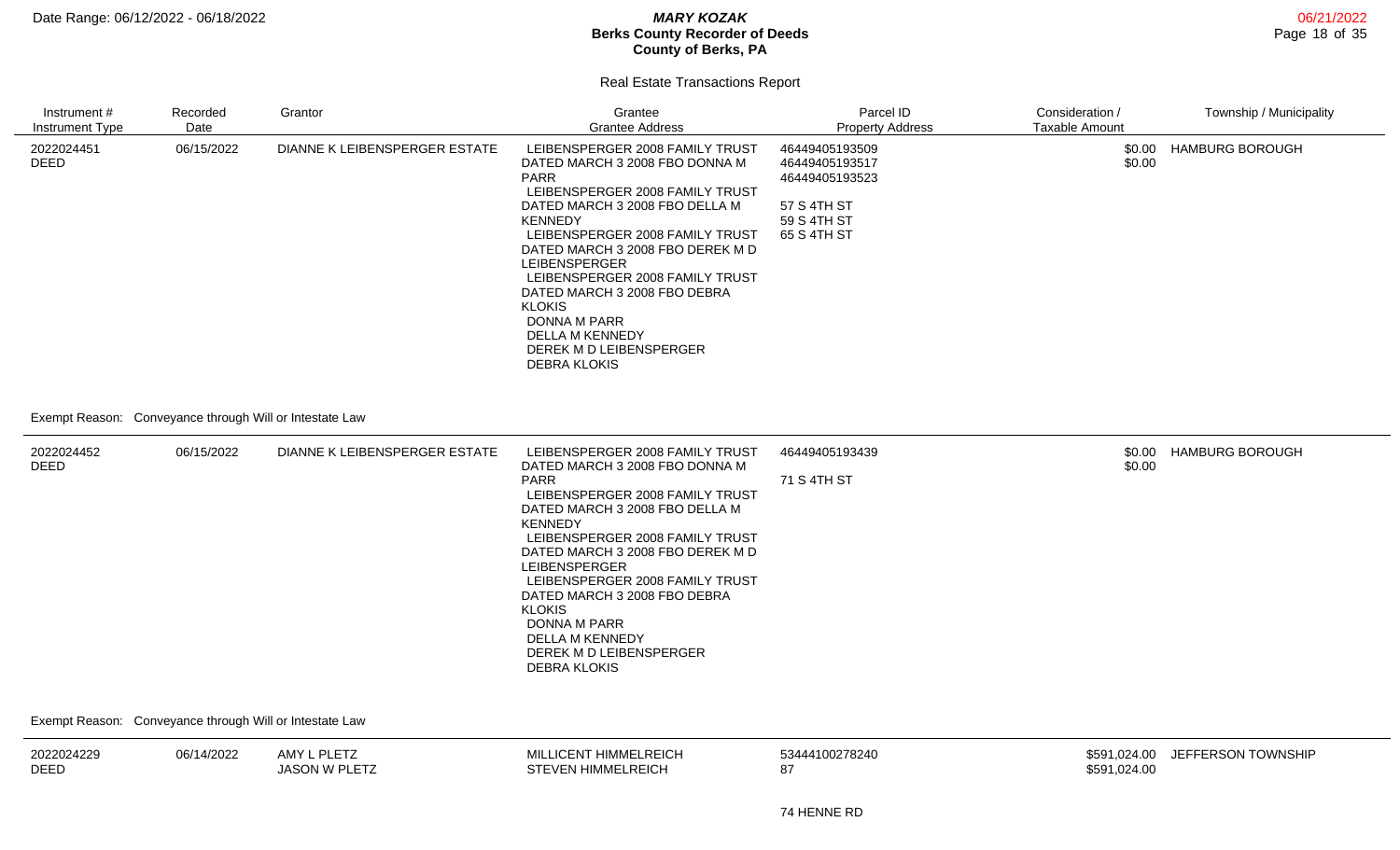Real Estate Transactions Report

| Instrument#<br>Instrument Type                          | Recorded<br>Date    | Grantor                                     | Grantee<br><b>Grantee Address</b>                      | Parcel ID<br><b>Property Address</b>   | Consideration /<br><b>Taxable Amount</b> | Township / Municipality       |  |  |  |
|---------------------------------------------------------|---------------------|---------------------------------------------|--------------------------------------------------------|----------------------------------------|------------------------------------------|-------------------------------|--|--|--|
|                                                         | Exempt Reason: None |                                             |                                                        |                                        |                                          |                               |  |  |  |
| 2022024830<br><b>DEED</b>                               | 06/17/2022          | <b>LEON W BAER ESTATE</b>                   | CODY M LONG<br>PEARL LONG<br>MICHAEL R LONG            | 53444100537082<br>774 NEW SCHAFRTWN RD | \$1.00<br>\$0.00                         | JEFFERSON TOWNSHIP            |  |  |  |
| Exempt Reason: Conveyance through Will or Intestate Law |                     |                                             |                                                        |                                        |                                          |                               |  |  |  |
| 2022024568<br><b>DEED</b>                               | 06/15/2022          | JENNIE RODRIGUEZ<br>JENNIE RODRIGUEZ-PRIEST | JENNIE RODRIGUEZ-PRIEST<br>THOMAS K PRIEST             | 54530507590723<br>1336 COMMONWEALTH BL | \$1.00<br>\$0.00                         | <b>KENHORST BOROUGH</b>       |  |  |  |
| Exempt Reason: Corrective or Confirmatory Deed          |                     |                                             |                                                        |                                        |                                          |                               |  |  |  |
| 2022024587<br><b>DEED</b>                               | 06/15/2022          | YALISA LAROSA                               | <b>MARIO ARMENGOT</b>                                  | 54530617211449<br>1338 LANCASTER AV    | \$220,000.00                             | \$220,000.00 KENHORST BOROUGH |  |  |  |
| Exempt Reason: None                                     |                     |                                             |                                                        |                                        |                                          |                               |  |  |  |
| 2022024749<br><b>DEED</b>                               | 06/16/2022          | ANGELO CORRADO<br>PAMELA CORRADO            | VINTNERS INN KUTZTOWN LLC                              | 55544312765313<br>55544311764364       | \$900,000.00                             | \$900,000.00 KUTZTOWN BOROUGH |  |  |  |
|                                                         |                     |                                             |                                                        | 401 R W MAIN ST<br>401 W MAIN ST       |                                          |                               |  |  |  |
| Exempt Reason: None                                     |                     |                                             |                                                        |                                        |                                          |                               |  |  |  |
| 2022024816<br><b>DEED</b>                               | 06/17/2022          | JUNE P BRUNO ESTATE                         | ANEUDY M PAGAN<br><b>XIOMARA PAGAN</b>                 | 55545417007785                         | \$215,000.00                             | \$215,000.00 KUTZTOWN BOROUGH |  |  |  |
|                                                         |                     |                                             |                                                        | 522 E MAIN ST                          |                                          |                               |  |  |  |
| Exempt Reason: None                                     |                     |                                             |                                                        |                                        |                                          |                               |  |  |  |
| 2022024096<br><b>DEED</b>                               | 06/13/2022          | SANDRA J CAFURELLO                          | MIGUEL A CARABALLO SANTOS<br>MIGUEL A CARABALLO SANTOS | 57531805093842                         | \$167,000.00<br>\$167,000.00             | LAURELDALE BOROUGH            |  |  |  |
|                                                         |                     |                                             |                                                        | 3424 ARLINGTON ST                      |                                          |                               |  |  |  |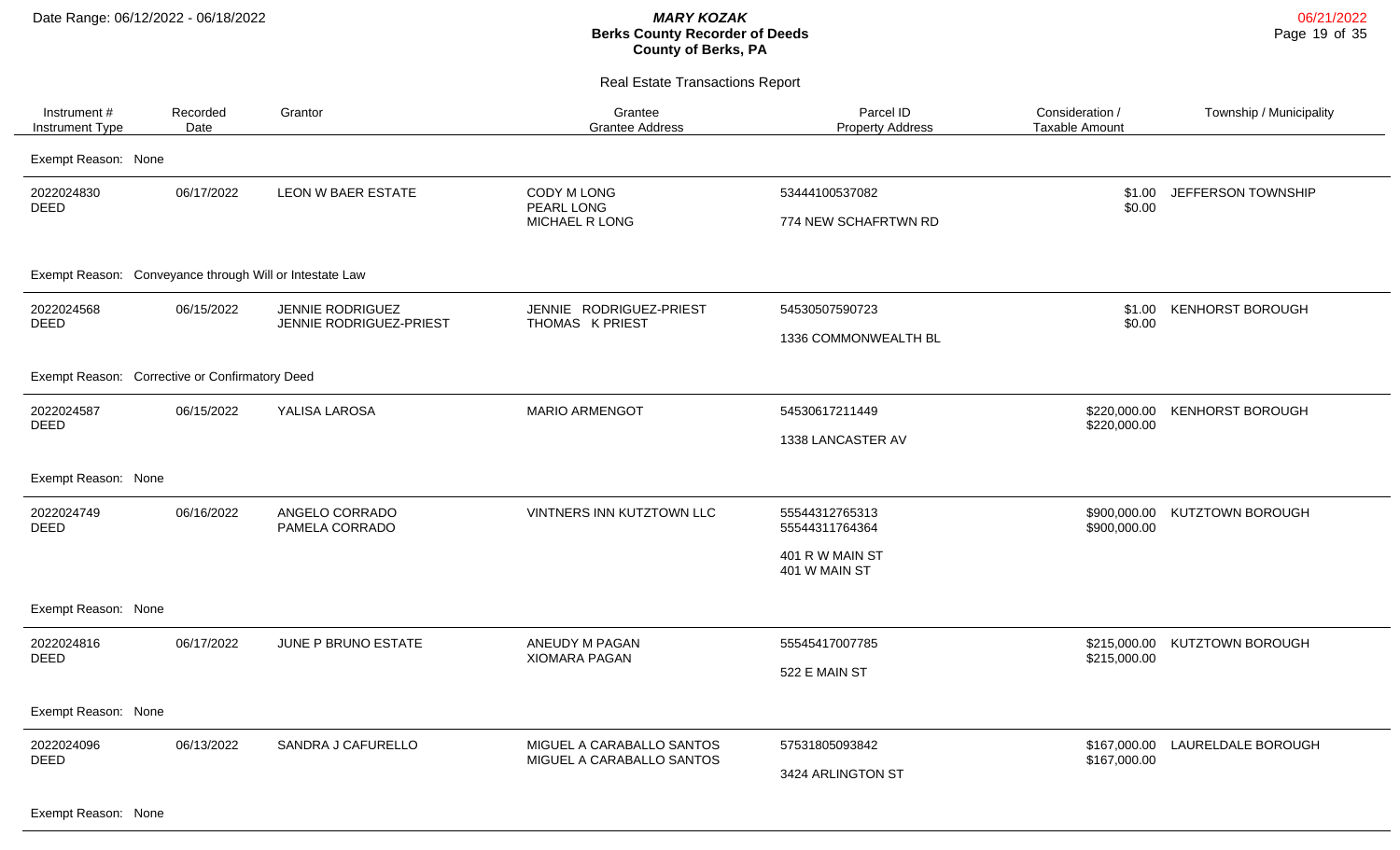Real Estate Transactions Report

| Instrument #<br>Instrument Type | Recorded<br>Date                     | Grantor                                                | Grantee<br><b>Grantee Address</b>           | Parcel ID<br><b>Property Address</b>   | Consideration /<br><b>Taxable Amount</b> | Township / Municipality |
|---------------------------------|--------------------------------------|--------------------------------------------------------|---------------------------------------------|----------------------------------------|------------------------------------------|-------------------------|
| 2022024273<br><b>DEED</b>       | 06/14/2022                           | LUIS ALFONSO PEREZ NEGRON<br>LUIS ALFONSO PEREZ NEGRON | KINGDOM FOUNDATIONS LLC                     | 57531917011951<br>1401 FRUSH VALLEY RD | \$110,000.00<br>\$110,000.00             | LAURELDALE BOROUGH      |
| Exempt Reason: None             |                                      |                                                        |                                             |                                        |                                          |                         |
| 2022024493<br><b>DEED</b>       | 06/15/2022                           | LUTHER D SCHLOTT JR FAMILY<br><b>TRUST</b>             | LUTHER D SCHLOTT III<br>HOLLY SCHLOTT       | 57530808899155                         | \$1.00<br>\$0.00                         | LAURELDALE BOROUGH      |
|                                 |                                      |                                                        |                                             | 3421 HOLTRY ST                         |                                          |                         |
|                                 | Exempt Reason: Transfer from a Trust |                                                        |                                             |                                        |                                          |                         |
| 2022024589<br><b>DEED</b>       | 06/15/2022                           | NORMAN BARLET JR ESTATE                                | PERICLES GABRIELE<br><b>DENISE GABRIELE</b> | 59547317106964                         | \$150,000.00<br>\$150,000.00             | LONGSWAMP TOWNSHIP      |
|                                 |                                      |                                                        |                                             | 481 LOCUST ST                          |                                          |                         |
| Exempt Reason: None             |                                      |                                                        |                                             |                                        |                                          |                         |
| 2022024129<br><b>DEED</b>       | 06/13/2022                           | JARED GRANDSTROM                                       | <b>HAVA KECE</b>                            | 23531715733975                         | \$340,000.00<br>\$340,000.00             | Lower Alsace Township   |
|                                 |                                      |                                                        |                                             | 204 HAAG RD                            |                                          |                         |
| Exempt Reason: None             |                                      |                                                        |                                             |                                        |                                          |                         |
| 2022024427<br><b>DEED</b>       | 06/15/2022                           | <b>GEORGE J LUCAS IV</b>                               | <b>JASON HYNDS</b>                          | 23531720907182                         | \$275,000.00<br>\$275,000.00             | LOWER ALSACE TOWNSHIP   |
|                                 |                                      |                                                        |                                             | 500 N 25TH ST                          |                                          |                         |
| Exempt Reason: None             |                                      |                                                        |                                             |                                        |                                          |                         |
| 2022024442<br><b>DEED</b>       | 06/15/2022                           | WILLIAM J WELKER JR ESTATE                             | VIBEZ LLC                                   | 23532714235580                         | \$135,700.00<br>\$135,700.00             | LOWER ALSACE TOWNSHIP   |
|                                 |                                      |                                                        |                                             | 1046 CARSONIA AV                       |                                          |                         |
|                                 |                                      |                                                        |                                             |                                        |                                          |                         |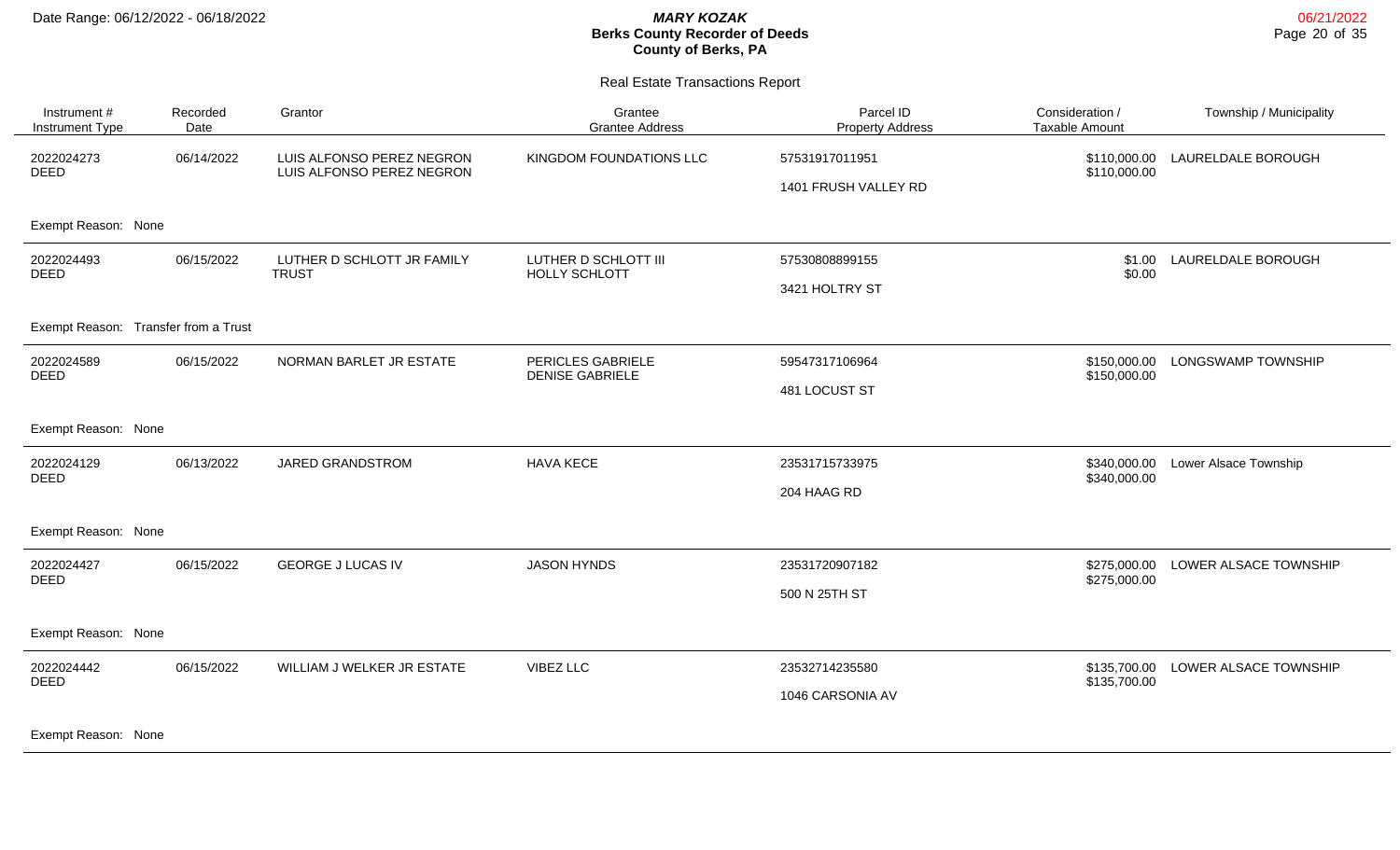Real Estate Transactions Report

| Instrument #<br>Instrument Type                    | Recorded<br>Date | Grantor                                   | Grantee<br><b>Grantee Address</b>                                                                                                                         | Parcel ID<br><b>Property Address</b> | Consideration /<br><b>Taxable Amount</b> | Township / Municipality   |
|----------------------------------------------------|------------------|-------------------------------------------|-----------------------------------------------------------------------------------------------------------------------------------------------------------|--------------------------------------|------------------------------------------|---------------------------|
| 2022024479<br><b>DEED</b>                          | 06/15/2022       | TIFFANY VAZQUEZ<br>TIFFANY GONZALEZ       | FELIX RAMON TAVERAS MEJIA<br>FELIX RAMON TAVERAS MEJIA<br>NURIA MICHELA DIAZ DE TAVERAS<br>NURIA MICHELA DIAZ DE TAVERAS<br>NURIA MICHELA DIAZ DE TAVERAS | 23531720905060<br>426 N 25TH ST      | \$155,100.00<br>\$155,100.00             | LOWER ALSACE TOWNSHIP     |
| Exempt Reason: None                                |                  |                                           |                                                                                                                                                           |                                      |                                          |                           |
| 2022024598<br><b>DEED</b>                          | 06/15/2022       | <b>MAURA P REIDER</b>                     | JOHN W REIDER                                                                                                                                             | 23532717027291                       | \$1.00<br>\$0.00                         | LOWER ALSACE TOWNSHIP     |
|                                                    |                  |                                           |                                                                                                                                                           | 823 VAN BUREN ST                     |                                          |                           |
| Exempt Reason: Conveyance Between Parent and Child |                  |                                           |                                                                                                                                                           |                                      |                                          |                           |
| 2022024712<br><b>DEED</b>                          | 06/16/2022       | PRIME HOME INVESTMENTS LLC                | <b>KELLY A WALLS</b><br><b>CHRISTOPHER T WALLS</b>                                                                                                        | 23532605180516                       | \$164,900.00<br>\$164,900.00             | LOWER ALSACE TOWNSHIP     |
|                                                    |                  |                                           |                                                                                                                                                           | 205 BUTTER LN                        |                                          |                           |
| Exempt Reason: None                                |                  |                                           |                                                                                                                                                           |                                      |                                          |                           |
| 2022024016<br><b>DEED</b>                          | 06/13/2022       | <b>SVEN P SPIRIG</b>                      | JAGAN MOHAN CHERLAKOLA<br>JAGAN MOHAN CHERLAKOLA                                                                                                          | 49437601483384                       | \$358,000.00<br>\$358,000.00             | LOWER HEIDELBERG TOWNSHIP |
|                                                    |                  |                                           |                                                                                                                                                           | 64 REGINA DR                         |                                          |                           |
| Exempt Reason: None                                |                  |                                           |                                                                                                                                                           |                                      |                                          |                           |
| 2022024240<br><b>DEED</b>                          | 06/14/2022       | DAVID L SPADAFORA<br>LORIE A SPADAFORA    | DAVID M OWENS<br><b>MELISSA A OWENS</b>                                                                                                                   | 49437608779884                       | \$507,000.00<br>\$507,000.00             | LOWER HEIDELBERG TOWNSHIP |
|                                                    |                  |                                           |                                                                                                                                                           | 32 COLORADO AV                       |                                          |                           |
| Exempt Reason: None                                |                  |                                           |                                                                                                                                                           |                                      |                                          |                           |
| 2022024254<br><b>DEED</b>                          | 06/14/2022       | <b>CHADI ZABLIT</b><br>NATHALIE KOUCHAKJI | MEGHAN J MCCLYMENT                                                                                                                                        | 49437607585219                       | \$575,000.00<br>\$575,000.00             | LOWER HEIDELBERG TOWNSHIP |
|                                                    |                  |                                           |                                                                                                                                                           | 33 GOLDENEYE DR                      |                                          |                           |
|                                                    |                  |                                           |                                                                                                                                                           |                                      |                                          |                           |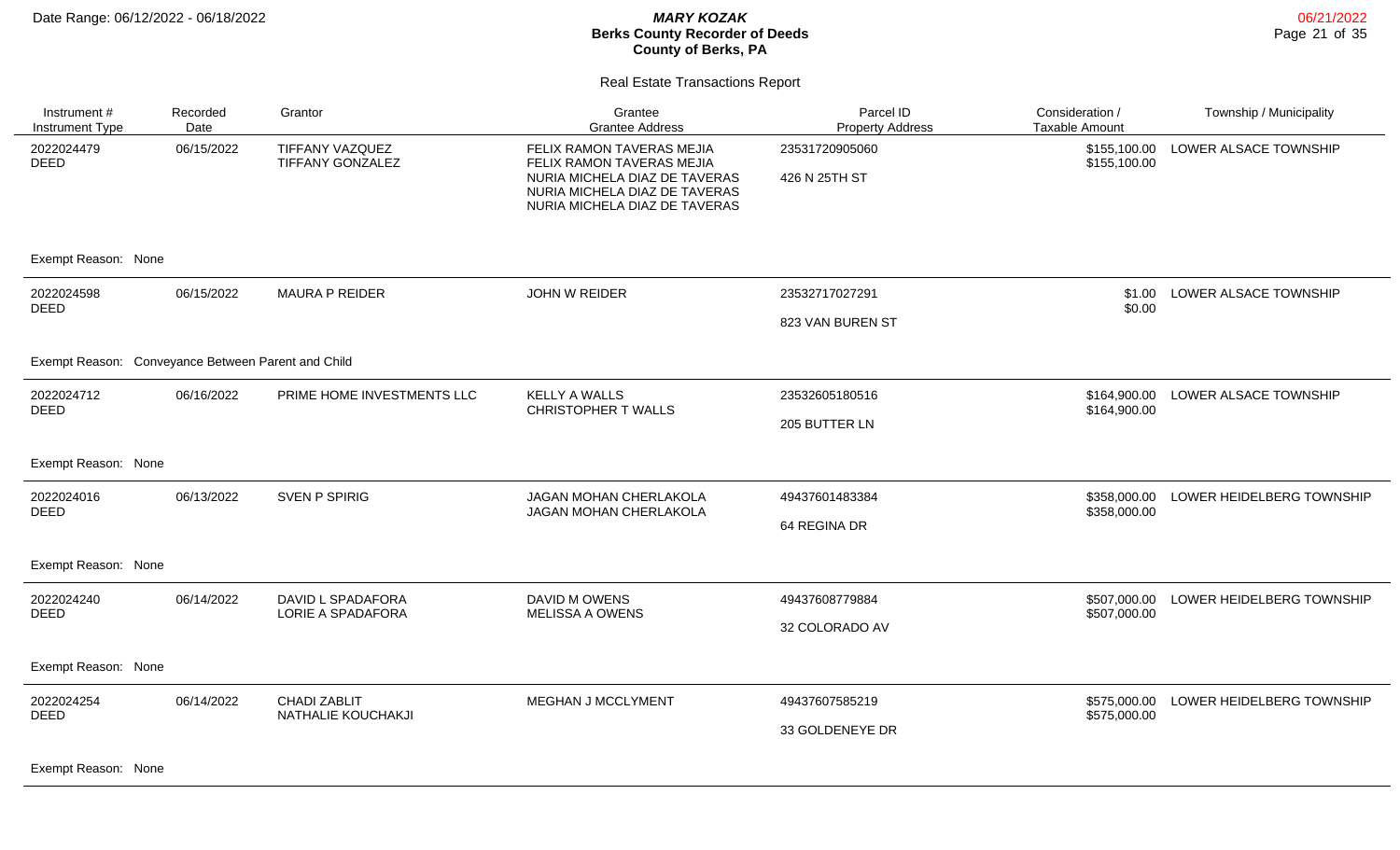### Real Estate Transactions Report

| Instrument #<br><b>Instrument Type</b> | Recorded<br>Date | Grantor                                                                                | Grantee<br><b>Grantee Address</b>                                | Parcel ID<br><b>Property Address</b>        | Consideration /<br><b>Taxable Amount</b> | Township / Municipality   |
|----------------------------------------|------------------|----------------------------------------------------------------------------------------|------------------------------------------------------------------|---------------------------------------------|------------------------------------------|---------------------------|
| 2022024285<br><b>DEED</b>              | 06/14/2022       | BERKS AT GLEN RIDGE ESTATES<br><b>LLC</b><br>BERKS NEW HOMES LLC<br><b>BERKS HOMES</b> | <b>DRITAN KRIFCA</b><br><b>FLORA KRIFCA</b>                      | 49438701470385<br>1067 RYEBROOK RD          | \$534,234.00<br>\$534,234.00             | LOWER HEIDELBERG TOWNSHIP |
| Exempt Reason: None                    |                  |                                                                                        |                                                                  |                                             |                                          |                           |
| 2022024380<br><b>DEED</b>              | 06/14/2022       | JEFFREY A GOLDBERG<br>RANDI E GOLDBERG                                                 | <b>IMRAN KHOKHAR</b>                                             | 49437704820056                              | \$560,000.00<br>\$560,000.00             | LOWER HEIDELBERG TOWNSHIP |
|                                        |                  |                                                                                        |                                                                  | 61 FAIRWOOD AV                              |                                          |                           |
| Exempt Reason: None                    |                  |                                                                                        |                                                                  |                                             |                                          |                           |
| 2022024406<br><b>DEED</b>              | 06/14/2022       | NANCY J DALTON<br>JEREMY H DALTON                                                      | <b>FLORENCE KAMAU</b><br>SAMUEL MUNYANEZA ZIHERAMBERE            | 49437704608005                              | \$541,000.00<br>\$541,000.00             | LOWER HEIDELBERG TOWNSHIP |
|                                        |                  |                                                                                        | SAMUEL MUNYANEZA ZIHERAMBERE                                     | 104 GRANDE BL                               |                                          |                           |
| Exempt Reason: None                    |                  |                                                                                        |                                                                  |                                             |                                          |                           |
| 2022024633<br><b>DEED</b>              | 06/16/2022       | ANDREA L UNIACKE<br><b>KYLE M UNIACKE</b>                                              | MAXWELL C NICE<br><b>MEGAN E NICE</b>                            | 49437704715392                              | \$590,500.00<br>\$590,500.00             | LOWER HEIDELBERG TOWNSHIP |
|                                        |                  |                                                                                        |                                                                  | 10 CARMINA DR                               |                                          |                           |
| Exempt Reason: None                    |                  |                                                                                        |                                                                  |                                             |                                          |                           |
| 2022024681<br><b>DEED</b>              | 06/16/2022       | <b>LYNDA L MOYER</b>                                                                   | <b>DEANA REEDY</b><br><b>TODD C REEDY</b><br>MIRANDA MARIE REEDY | 49437702895478<br>49437702895382            | \$270,000.00<br>\$270,000.00             | LOWER HEIDELBERG TOWNSHIP |
|                                        |                  |                                                                                        |                                                                  | <b>BROWNSVILLE RD</b><br>516 BROWNSVILLE RD |                                          |                           |
| Exempt Reason: None                    |                  |                                                                                        |                                                                  |                                             |                                          |                           |
| 2022024799<br><b>DEED</b>              | 06/16/2022       | FORINO CO LP                                                                           | <b>BINAY SHRESTHA</b><br>SUSHMITA DUWAL SHRESTHA                 | 49438701377949                              | \$307,495.00<br>\$307,495.00             | LOWER HEIDELBERG TOWNSHIP |
|                                        |                  |                                                                                        | SUSHMITA DUWAL SHRESTHA                                          | 108 STAPLEHILL CT                           |                                          |                           |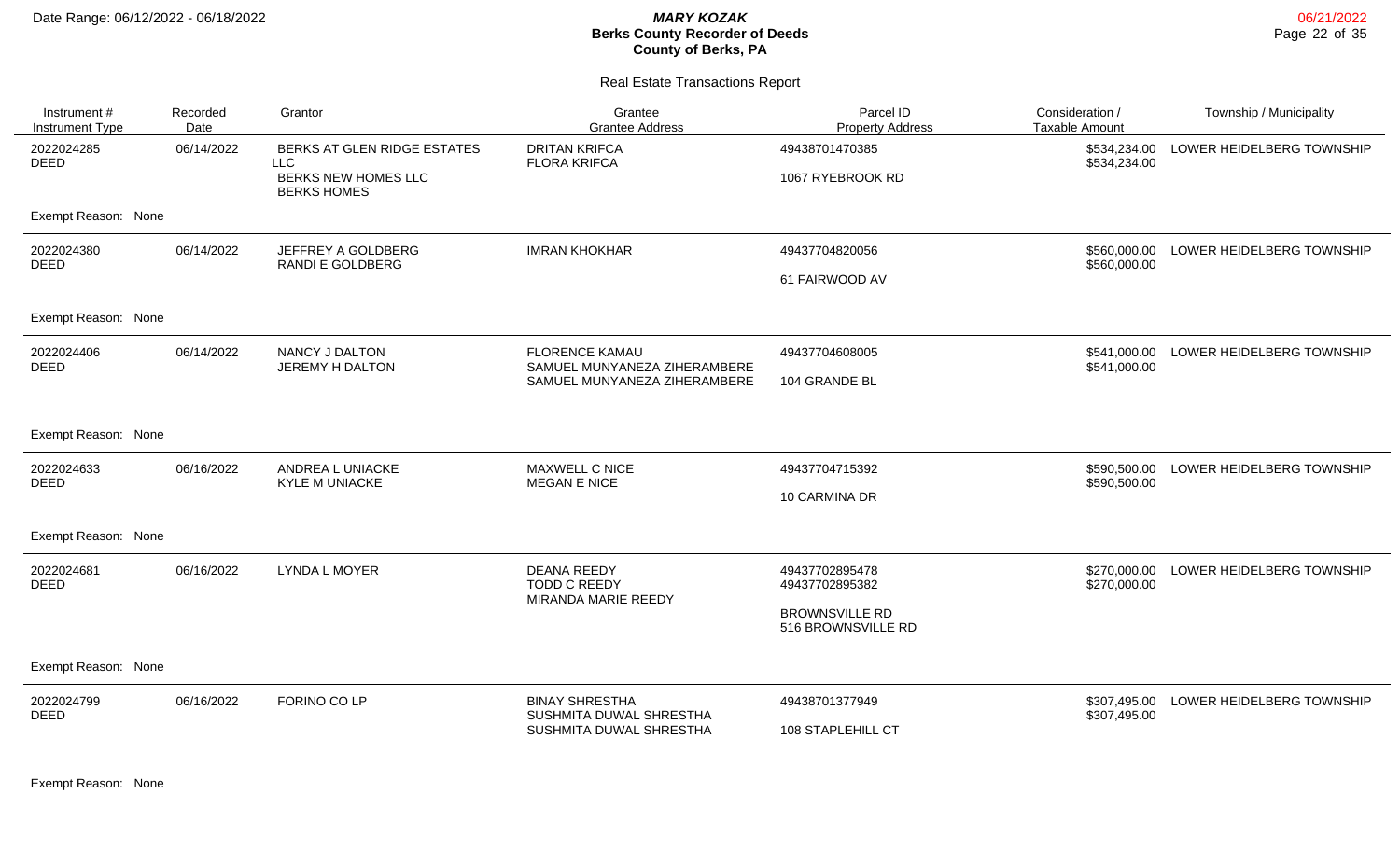Real Estate Transactions Report

| Instrument #<br>Instrument Type           | Recorded<br>Date                                   | Grantor                                                                         | Grantee<br><b>Grantee Address</b>                 | Parcel ID<br><b>Property Address</b>                  | Consideration /<br><b>Taxable Amount</b> | Township / Municipality      |  |  |
|-------------------------------------------|----------------------------------------------------|---------------------------------------------------------------------------------|---------------------------------------------------|-------------------------------------------------------|------------------------------------------|------------------------------|--|--|
| 2022024161<br><b>DEED</b>                 | 06/13/2022                                         | <b>FREDERICK H LAMOTHE</b><br>CHERYL L LAMOTHE<br><b>FREDERICK H LAMOTHE II</b> | <b>JACOB ERNST</b><br><b>MELAINY WILLIAMS</b>     | 61541119514505<br>8408 ALLENTOWN PI                   | \$195,000.00<br>\$195,000.00             | MAIDENCREEK TOWNSHIP         |  |  |
| Exempt Reason: None                       |                                                    |                                                                                 |                                                   |                                                       |                                          |                              |  |  |
| 2022024736<br><b>DEED</b>                 | 06/16/2022                                         | <b>ROBERT D HUGHES</b>                                                          | EDWARD NORMAN BALUKAS<br>CHAUNTELE LOVELYNE MIKE  | 61542117027242<br>510 CALABRIA DR                     | \$434,000.00<br>\$868,000.00             | MAIDENCREEK TOWNSHIP         |  |  |
| Exempt Reason: Relocation - Non-Exempt    |                                                    |                                                                                 |                                                   |                                                       |                                          |                              |  |  |
| 2022024337<br><b>DEED</b>                 | 06/14/2022                                         | <b>RANDALL S LANDIS</b>                                                         | <b>RANDALL S LANDIS</b><br><b>CHEYENNE LANDIS</b> | 62433817026055<br>62433817026166<br>62433817025089    | \$1.00<br>\$0.00                         | <b>MARION TOWNSHIP</b>       |  |  |
|                                           |                                                    |                                                                                 |                                                   | 19 SHADY CABIN CR<br>SHADY CABIN CR<br>SHADY CABIN CR |                                          |                              |  |  |
| Exempt Reason: Conveyance Between Spouses |                                                    |                                                                                 |                                                   |                                                       |                                          |                              |  |  |
| 2022024901<br><b>DEED</b>                 | 06/17/2022                                         | <b>BRIAN E BURKHART</b>                                                         | <b>ANDREW BURKHART</b><br><b>BRENNA NEIDER</b>    | 62432803340723<br>70 MAIN ST                          | \$229,000.00<br>\$229,000.00             | <b>MARION TOWNSHIP</b>       |  |  |
| Exempt Reason: Other                      |                                                    |                                                                                 |                                                   |                                                       |                                          |                              |  |  |
| 2022024505<br><b>DEED</b>                 | 06/15/2022                                         | <b>STEPHEN J GANSER</b><br><b>GAYLE GANSER</b>                                  | <b>TRAVIS A BERGHOLD</b><br>MONICA A BERGHOLD     | 63545400186044<br>HOTTENSTEIN RD                      | \$1.00<br>\$0.00                         | <b>MAXATAWNY TOWNSHIP</b>    |  |  |
|                                           | Exempt Reason: Conveyance Between Parent and Child |                                                                                 |                                                   |                                                       |                                          |                              |  |  |
| 2022024844<br><b>DEED</b>                 | 06/17/2022                                         | BEILER REAL ESTATE HOLDINGS LLC                                                 | MERCEDES GROUP LLC                                | 65439517222376<br>132 N CHURCH ST                     | \$176,000.00                             | \$176,000.00 MOHNTON BOROUGH |  |  |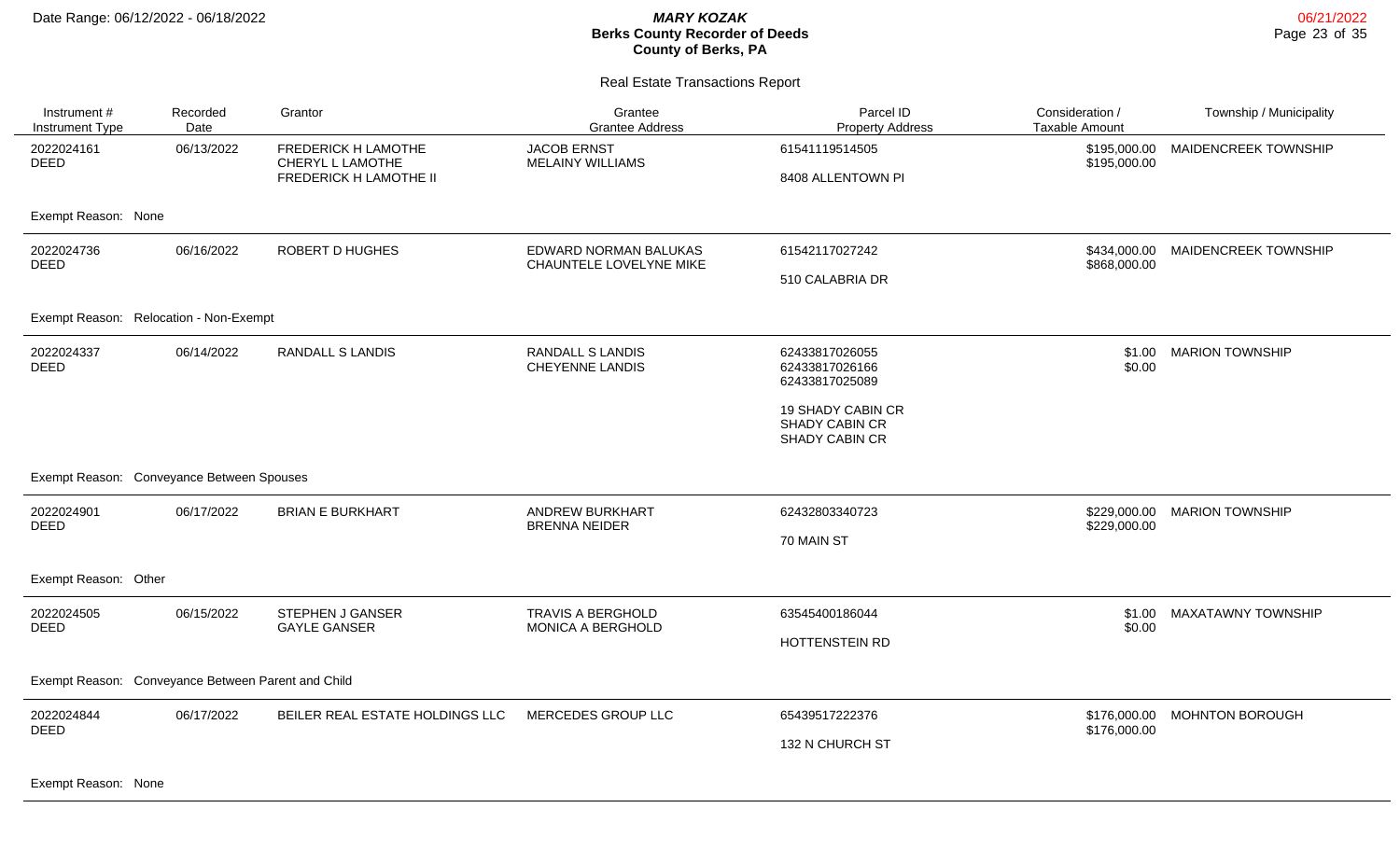| Instrument #<br><b>Instrument Type</b> | Recorded<br>Date | Grantor                                                  | Grantee<br><b>Grantee Address</b>                                     | Parcel ID<br><b>Property Address</b> | Consideration /<br><b>Taxable Amount</b> | Township / Municipality         |
|----------------------------------------|------------------|----------------------------------------------------------|-----------------------------------------------------------------------|--------------------------------------|------------------------------------------|---------------------------------|
| 2022023978<br><b>DEED</b>              | 06/13/2022       | TARA LYNN CHAMBERS<br><b>TARA SCHMEHL</b>                | <b>TARA LYNN CHAMBERS</b>                                             | 64531612970213                       | \$1.00<br>\$0.00                         | MOUNT PENN BOROUGH              |
|                                        |                  |                                                          |                                                                       | 2455 FAIRVIEW AV                     |                                          |                                 |
| Exempt Reason: Transfer To Self        |                  |                                                          |                                                                       |                                      |                                          |                                 |
| 2022024009<br><b>DEED</b>              | 06/13/2022       | <b>ALLISTER DEMPSTER</b><br><b>HAMILL DEMPSTER</b>       | <b>MARLON R APPADU</b>                                                | 64531608986270                       | \$210,000.00                             | \$210,000.00 MOUNT PENN BOROUGH |
|                                        |                  | <b>KAREN GAIL RICHARDS</b><br><b>KAREN GALE RICHARDS</b> |                                                                       | 100 ENDLICH AV                       |                                          |                                 |
| Exempt Reason: None                    |                  |                                                          |                                                                       |                                      |                                          |                                 |
| 2022024880<br><b>DEED</b>              | 06/17/2022       | <b>SCOTT HART</b><br><b>REGINA HART</b>                  | <b>DYLAN KLINE</b>                                                    | 64531608889130                       | \$134,900.00<br>\$134,900.00             | MOUNT PENN BOROUGH              |
|                                        |                  |                                                          |                                                                       | 2444 A CUMBERLAND AV                 |                                          |                                 |
| Exempt Reason: None                    |                  |                                                          |                                                                       |                                      |                                          |                                 |
| 2022024036<br><b>DEED</b>              | 06/13/2022       | SWIFT PROPERTY SOLUTIONS LLC                             | EDWARD J SIERRA GUILLEN<br>EDWARD J SIERRA GUILLEN                    | 66530810269600                       | \$240,000,00<br>\$240,000.00             | MUHLENBERG TOWNSHIP             |
|                                        |                  |                                                          |                                                                       | 724 W BELLEVUE AV                    |                                          |                                 |
| Exempt Reason: None                    |                  |                                                          |                                                                       |                                      |                                          |                                 |
| 2022024180<br><b>DEED</b>              | 06/14/2022       | ROBERT M DREIBELBIS JR                                   | <b>RAMON ACEVEDO JR</b><br>YDORIS ACEVEDO                             | 66530812958333                       | \$219,900.00<br>\$219,900.00             | MUHLENBERG TOWNSHIP             |
|                                        |                  |                                                          |                                                                       | 405 PENNSYLVANIA AV                  |                                          |                                 |
| Exempt Reason: None                    |                  |                                                          |                                                                       |                                      |                                          |                                 |
| 2022024311<br><b>DEED</b>              | 06/14/2022       | <b>ACESA M REID</b>                                      | GABRIEL RAMIRO BOLANOS FLORES<br><b>GABRIEL RAMIRO BOLANOS FLORES</b> | 66530812979150                       | \$178,000.00<br>\$178,000.00             | MUHLENBERG TOWNSHIP             |
|                                        |                  |                                                          | GABRIEL RAMIRO BOLANOS FLORES                                         | 10 ROTHERMEL ST                      |                                          |                                 |
|                                        |                  |                                                          |                                                                       |                                      |                                          |                                 |
| Exempt Reason: None                    |                  |                                                          |                                                                       |                                      |                                          |                                 |
| 2022024424<br><b>DEED</b>              | 06/14/2022       | <b>STEVEN J GORDON</b><br><b>CYNTHIA A HIESTER</b>       | <b>GORDON PROPERTIES LLC</b>                                          | 66530916745284                       | \$0.00<br>\$1,031,808.00                 | MUHLENBERG TOWNSHIP             |
|                                        |                  |                                                          |                                                                       | 4447 N 5TH ST HWY                    |                                          |                                 |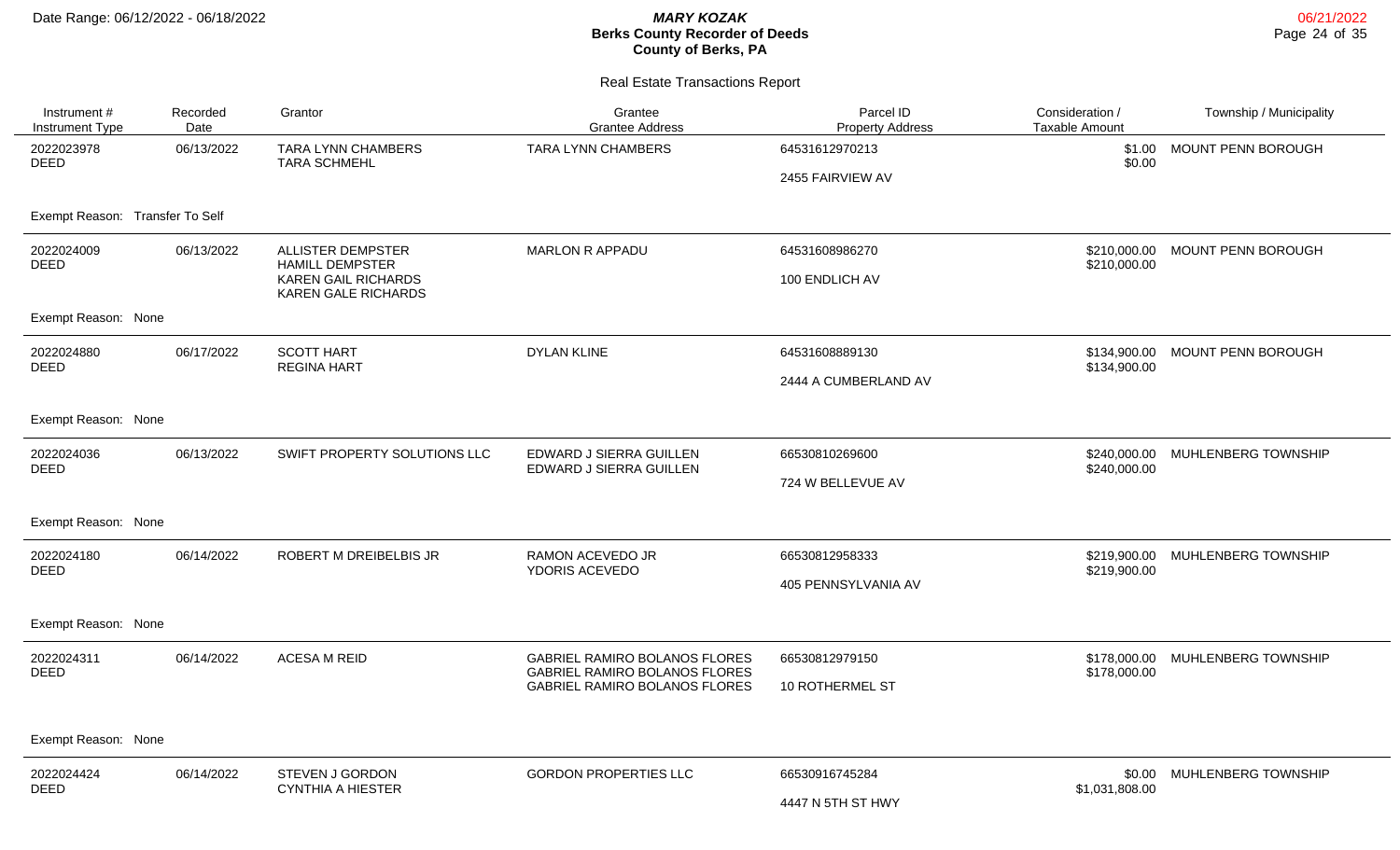Real Estate Transactions Report

| Instrument #<br>Instrument Type           | Recorded<br>Date | Grantor                                      | Grantee<br><b>Grantee Address</b>                | Parcel ID<br><b>Property Address</b>       | Consideration /<br>Taxable Amount | Township / Municipality   |
|-------------------------------------------|------------------|----------------------------------------------|--------------------------------------------------|--------------------------------------------|-----------------------------------|---------------------------|
| Exempt Reason: None                       |                  |                                              |                                                  |                                            |                                   |                           |
| 2022024484<br><b>DEED</b>                 | 06/15/2022       | DONNA WEYANDT<br><b>DONNA RAVEN</b>          | ELVIN R HERRERA WARNER<br>ELVIN R HERRERA WARNER | 66530811754552<br>529 MUHLENBERG ST        | \$230,100.00<br>\$230,100.00      | MUHLENBERG TOWNSHIP       |
| Exempt Reason: None                       |                  |                                              |                                                  |                                            |                                   |                           |
| 2022024842<br><b>DEED</b>                 | 06/17/2022       | <b>SCOTT M THOMAS</b>                        | <b>SCOTT M THOMAS</b><br>JANE M THOMAS           | 66531809050282<br>2738 KUTZTOWN RD         | \$1.00<br>\$0.00                  | MUHLENBERG TOWNSHIP       |
| Exempt Reason: Conveyance Between Spouses |                  |                                              |                                                  |                                            |                                   |                           |
| 2022024416<br><b>DEED - SHERIFF</b>       | 06/14/2022       | <b>TROY BOWERS</b><br><b>BONITA L BOWERS</b> | <b>BANK OF AMERICA NA</b>                        | 66530918412843<br>3602 WILLINGHAM AV       | \$186,000.00<br>\$0.00            | MUHLENBERG TOWNSHIP       |
| Exempt Reason: Sheriff Sale               |                  |                                              |                                                  |                                            |                                   |                           |
| 2022024092<br><b>DEED</b>                 | 06/13/2022       | MILDRED S FRY ESTATE                         | <b>ROSEANNE KREITZ</b>                           | 50434900161154<br><b>86 KRICKS MILL RD</b> | \$84,000.00<br>\$84,000.00        | NORTH HEIDELBERG TOWNSHIP |
| Exempt Reason: None                       |                  |                                              |                                                  |                                            |                                   |                           |
| 2022024618<br>DEED                        | 06/15/2022       | MICHAEL D NYE                                | CHELSEA WEYER<br><b>CHAD WEYER</b>               | 50434900291441<br>45 STATION RD            | \$380,000.00<br>\$380,000.00      | NORTH HEIDELBERG TOWNSHIP |
| Exempt Reason: None                       |                  |                                              |                                                  |                                            |                                   |                           |
| 2022024599<br><b>DEED</b>                 | 06/15/2022       | <b>OLEY TOWNSHIP</b><br>TOWNSHIP OF OLEY     | TOWNSHIP OF OLEY<br><b>OLEY TOWNSHIP</b>         | 67534903207987<br>21 TRAILS END LN         | \$1.00<br>\$0.00                  | <b>OLEY TOWNSHIP</b>      |

Exempt Reason: Corrective or Confirmatory Deed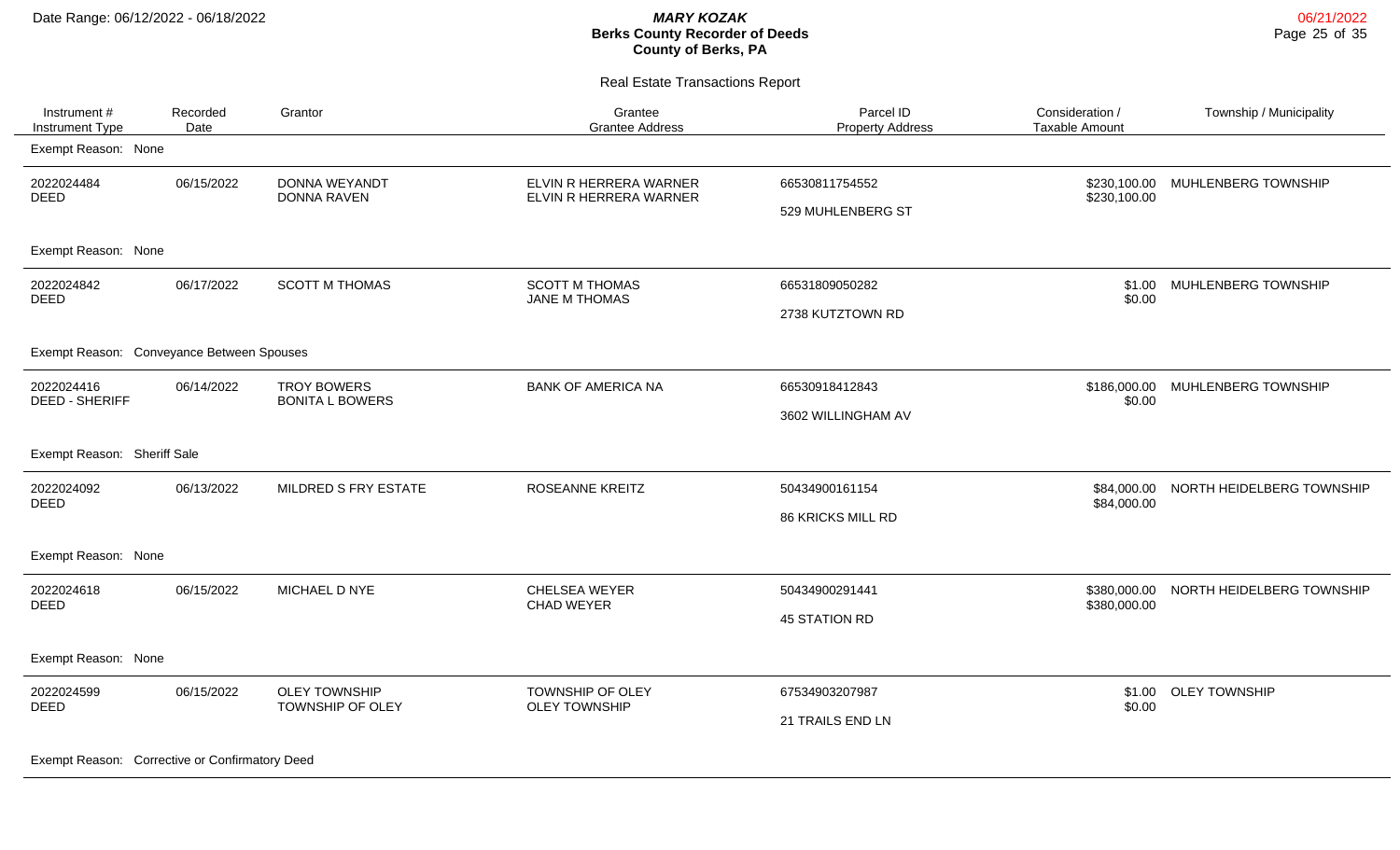| Instrument #<br>Instrument Type                         | Recorded<br>Date | Grantor                                                                                | Grantee<br><b>Grantee Address</b>                  | Parcel ID<br><b>Property Address</b>                                                                       | Consideration /<br><b>Taxable Amount</b> | Township / Municipality    |
|---------------------------------------------------------|------------------|----------------------------------------------------------------------------------------|----------------------------------------------------|------------------------------------------------------------------------------------------------------------|------------------------------------------|----------------------------|
| 2022024632<br><b>DEED</b>                               | 06/16/2022       | WESLEY J MCCULLEY ESTATE                                                               | 307 W MAIN STREET LLC                              | 67534919510065                                                                                             | \$750,000.00<br>\$750,000.00             | <b>OLEY TOWNSHIP</b>       |
|                                                         |                  |                                                                                        |                                                    | 307 MAIN ST                                                                                                |                                          |                            |
| Exempt Reason: None                                     |                  |                                                                                        |                                                    |                                                                                                            |                                          |                            |
| 2022024847<br><b>DEED</b>                               | 06/17/2022       | DUANE ARLAN PETERSHEIM ESTATE                                                          | <b>TANYA L PETERSHEIM</b>                          | 67535800543528                                                                                             | \$1.00<br>\$0.00                         | <b>OLEY TOWNSHIP</b>       |
|                                                         |                  |                                                                                        |                                                    | 211 KAUFFMAN RD                                                                                            |                                          |                            |
| Exempt Reason: Conveyance through Will or Intestate Law |                  |                                                                                        |                                                    |                                                                                                            |                                          |                            |
| 2022023973<br>DEED                                      | 06/13/2022       | <b>STACIE L HENRY</b>                                                                  | <b>HUONG DINH</b>                                  | 68540011750863                                                                                             | \$325,000.00<br>\$325,000.00             | <b>ONTELAUNEE TOWNSHIP</b> |
|                                                         |                  |                                                                                        |                                                    | 49 KATYLYN LN                                                                                              |                                          |                            |
| Exempt Reason: None                                     |                  |                                                                                        |                                                    |                                                                                                            |                                          |                            |
| 2022024317<br><b>DEED</b>                               | 06/14/2022       | JAMES ORMAN JR<br><b>TRACY ORMAN</b>                                                   | <b>CRISTY M RHOADS</b><br><b>LAWRENCE D RHOADS</b> | 68540203104858                                                                                             | \$240,000.00<br>\$240,000.00             | <b>ONTELAUNEE TOWNSHIP</b> |
|                                                         |                  |                                                                                        |                                                    | 834 SHOEMAKERSVLLE RD                                                                                      |                                          |                            |
| Exempt Reason: None                                     |                  |                                                                                        |                                                    |                                                                                                            |                                          |                            |
| 2022024652<br><b>DEED</b>                               | 06/16/2022       | CHIPT READING ONTELAUNEE LLC<br>CHI NORTHEAST 110 READING LP<br>CHI DEVELOPMENT GP LLC | CHIPT READING ONTELAUNEE LLC                       | 68540010464769<br>68540010368223<br>68540010367297<br>68540010367361<br>68540010367400                     | \$1.00<br>\$0.00                         | <b>ONTELAUNEE TOWNSHIP</b> |
|                                                         |                  |                                                                                        |                                                    | 5291 POTTSVILLE PI<br>5307 POTTSVILLE PI<br>5309 POTTSVILLE PI<br>5313 POTTSVILLE PI<br>5315 POTTSVILLE PI |                                          |                            |
| Exempt Reason: Other                                    |                  |                                                                                        |                                                    |                                                                                                            |                                          |                            |
| 2022024140<br><b>DEED</b>                               | 06/13/2022       | <b>RODERICK F EAKEN</b><br>MARY J EAKEN                                                | <b>GALEN L WISE</b><br><b>CATHARINE W WISE</b>     | 69445000691884                                                                                             | \$1,671,400.00<br>\$1,671,400.00         | PENN TOWNSHIP              |
|                                                         |                  |                                                                                        |                                                    | 107 ARBORETUM RD                                                                                           |                                          |                            |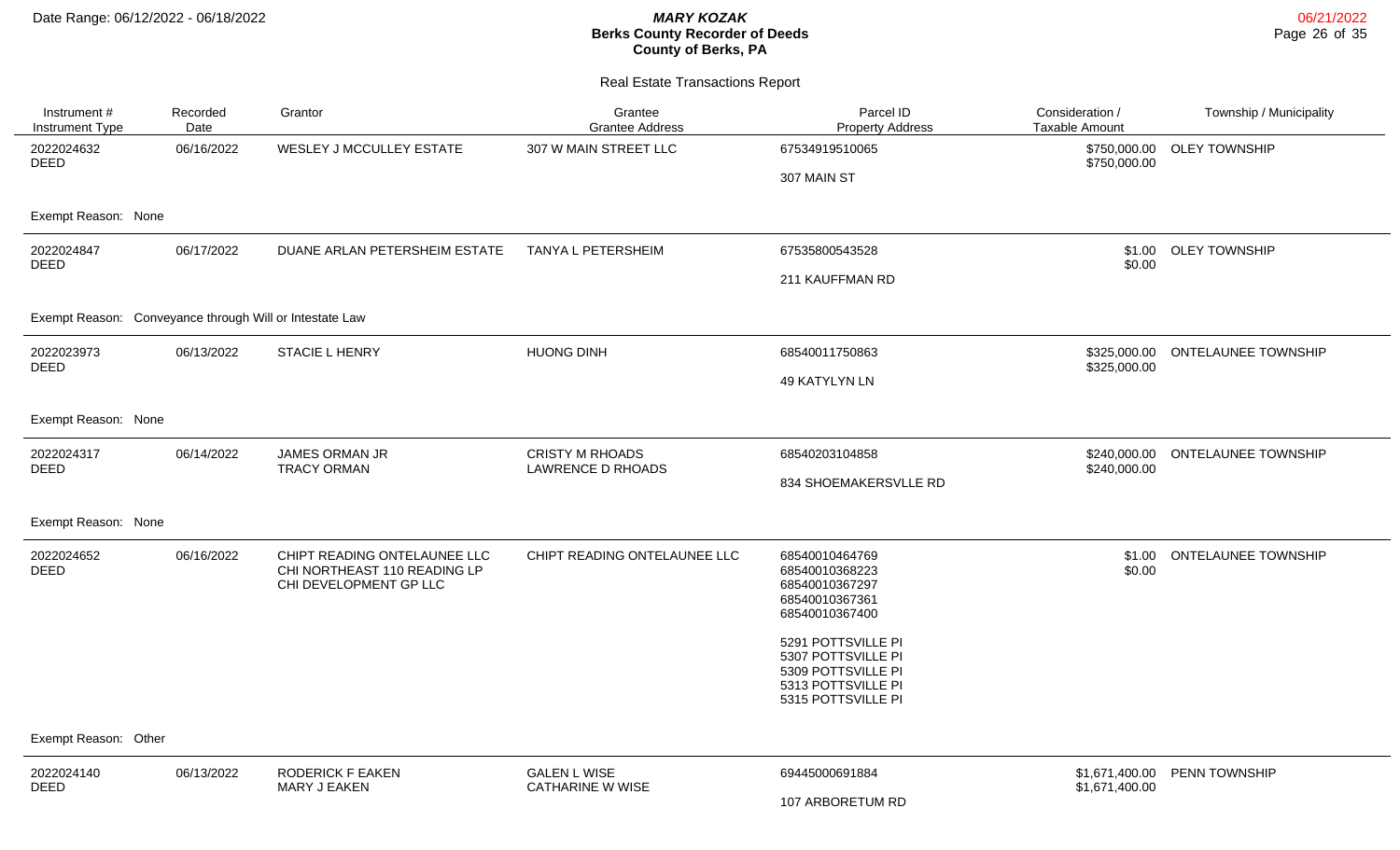Real Estate Transactions Report

| Instrument #<br>Instrument Type | Recorded<br>Date | Grantor                                     | Grantee<br><b>Grantee Address</b>                                                                 | Parcel ID<br><b>Property Address</b>                                                 | Consideration /<br><b>Taxable Amount</b> | Township / Municipality |
|---------------------------------|------------------|---------------------------------------------|---------------------------------------------------------------------------------------------------|--------------------------------------------------------------------------------------|------------------------------------------|-------------------------|
| Exempt Reason: None             |                  |                                             |                                                                                                   |                                                                                      |                                          |                         |
| 2022024616<br><b>DEED</b>       | 06/15/2022       | ROBERT D LUCKENBILL ESTATE                  | NICHOLAS W EVANS<br><b>ASHTON EVANS</b>                                                           | 69445000685025<br>36 ARBORETUM RD                                                    | \$310,000.00<br>\$310,000.00             | PENN TOWNSHIP           |
| Exempt Reason: None             |                  |                                             |                                                                                                   |                                                                                      |                                          |                         |
| 2022024719<br><b>DEED</b>       | 06/16/2022       | MICHAEL J GREENE                            | <b>JORDAN BLATT</b><br><b>KATY BAILEY</b>                                                         | 69446000458501<br>643 N GARFIELD RD                                                  | \$360,000.00<br>\$360,000.00             | <b>PENN TOWNSHIP</b>    |
| Exempt Reason: None             |                  |                                             |                                                                                                   |                                                                                      |                                          |                         |
| 2022024502<br><b>DEED</b>       | 06/15/2022       | <b>GERARD J SELIGMAN</b>                    | CHRISTINA MULLER LEVAN<br><b>JUSTIN LEVAN</b><br>CHRISTINA MULLER LEVAN<br>CHRISTINA MULLER-LEVAN | 70540400616446<br>70540400528009<br>1428 WINDSOR CASTLE RD<br>1435 WINDSOR CASTLE RD | \$900,000.00<br>\$900,000.00             | PERRY TOWNSHIP          |
| Exempt Reason: None             |                  |                                             |                                                                                                   |                                                                                      |                                          |                         |
| 2022024562<br><b>DEED</b>       | 06/15/2022       | <b>GERRY K NOECKER</b><br>DARLENE R NOECKER | JONATHON P WERLEY                                                                                 | 70449301478028<br>1524 POTTSVILLE PI                                                 | \$140,000.00<br>\$140,000.00             | Perry Township          |
| Exempt Reason: None             |                  |                                             |                                                                                                   |                                                                                      |                                          |                         |
| 2022024422<br><b>DEED</b>       | 06/14/2022       | PAULA HALULKO<br>JOHN HALULKO               | <b>RYAN C JANNEY</b><br><b>EMILY R BILGER</b>                                                     | 73532200452896<br>174 OVERLOOK RD                                                    | \$670,000.00<br>\$670,000.00             | <b>ROBESON TOWNSHIP</b> |
| Exempt Reason: None             |                  |                                             |                                                                                                   |                                                                                      |                                          |                         |
| 2022024774<br><b>DEED</b>       | 06/16/2022       | RITA J RAUCH ESTATE                         | <b>TONY EUSEBIO</b><br>MIGUELINA EUSEBIO                                                          | 74435713021655<br>311 S FREEMAN ST                                                   | \$221,000.00<br>\$221,000.00             | ROBESONIA BOROUGH       |

Exempt Reason: None

06/21/2022 Page 27 of 35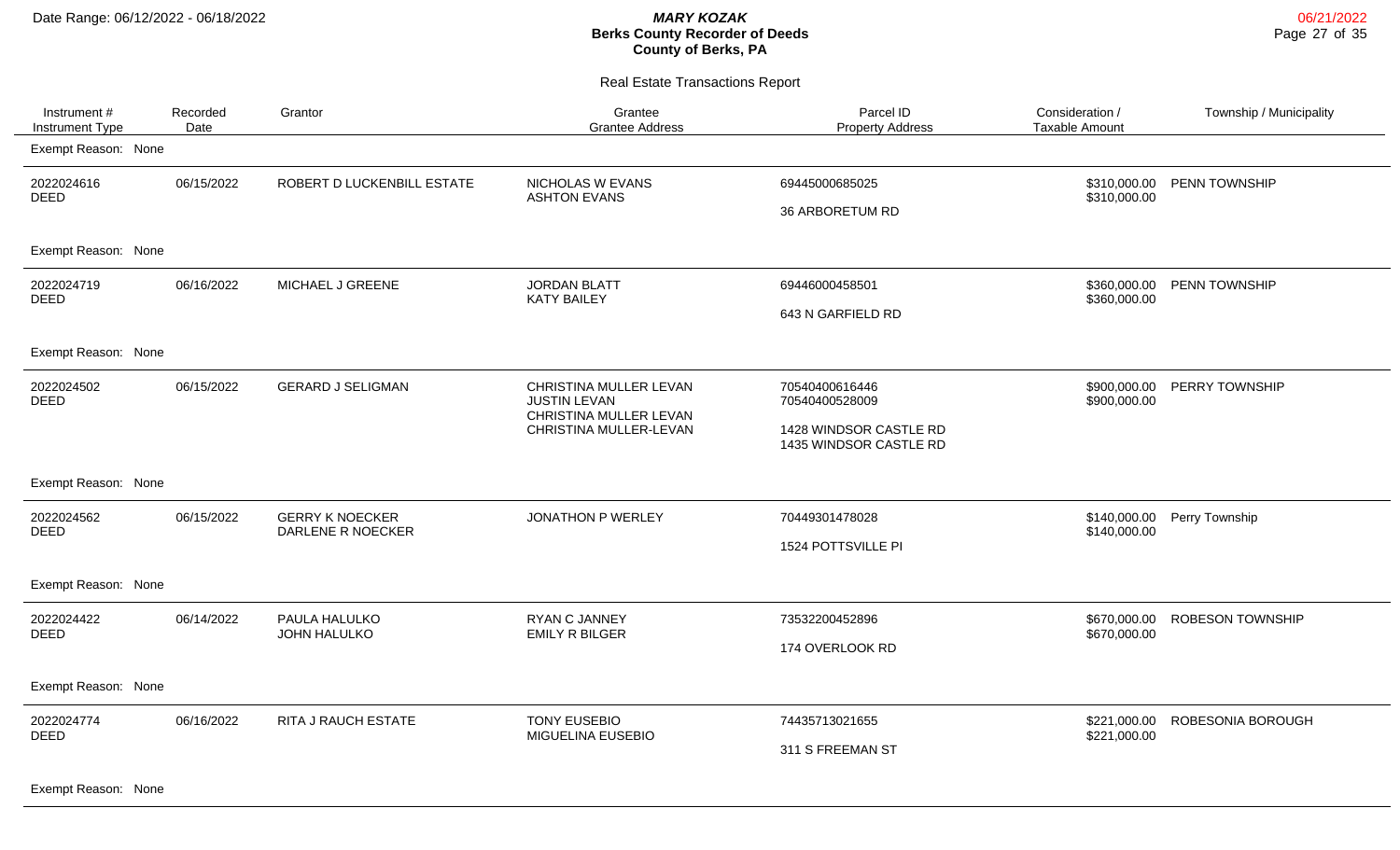| Instrument #<br>Instrument Type                         | Recorded<br>Date | Grantor                                                                           | Grantee<br><b>Grantee Address</b>                     | Parcel ID<br><b>Property Address</b>       | Consideration /<br><b>Taxable Amount</b> | Township / Municipality      |
|---------------------------------------------------------|------------------|-----------------------------------------------------------------------------------|-------------------------------------------------------|--------------------------------------------|------------------------------------------|------------------------------|
| 2022024045<br><b>DEED</b>                               | 06/13/2022       | MICHAEL R WILLIAMS<br><b>JAMIE K WILLIAMS</b>                                     | DANIEL P MURPHY                                       | 75544004841602<br>36 RIDGE DR              | \$465,000.00<br>\$465,000.00             | ROCKLAND TOWNSHIP            |
| Exempt Reason: None                                     |                  |                                                                                   |                                                       |                                            |                                          |                              |
| 2022024144<br><b>DEED</b>                               | 06/13/2022       | <b>STEVEN GROSS ESTATE</b><br>STEVEN L GROSS ESTATE<br>STEVEN LAVERN GROSS ESTATE | STEVEN ALLEN FISHER JR                                | 75546000595861<br><b>25 FIVE POINTS RD</b> | \$275,000.00<br>\$275,000.00             | ROCKLAND TOWNSHIP            |
| Exempt Reason: None                                     |                  |                                                                                   |                                                       |                                            |                                          |                              |
| 2022024741<br><b>DEED</b>                               | 06/16/2022       | <b>DALE LEISTER</b><br><b>BEVERLY LEISTER</b>                                     | <b>SANDRA K EBERLE</b>                                | 75546200149094<br>51 MINE RD               | \$581,000.00<br>\$581,000.00             | ROCKLAND TOWNSHIP            |
| Exempt Reason: None                                     |                  |                                                                                   |                                                       |                                            |                                          |                              |
| 2022024085<br><b>DEED</b>                               | 06/13/2022       | ELIZABETH F BAHLINGER ESTATE                                                      | <b>KAREN L BAHLINGER</b>                              | 76542004818722<br>437 HARTZ RD             | \$0.00<br>\$0.00                         | <b>RUSCOMBMANOR TOWNSHIP</b> |
| Exempt Reason: Conveyance through Will or Intestate Law |                  |                                                                                   |                                                       |                                            |                                          |                              |
| 2022024242<br>DEED                                      | 06/14/2022       | <b>BENJAMIN SHADE</b><br>CHELSEA SHADE                                            | <b>GEORGE PENNYPACKER</b><br><b>LORI PENNYPACKER</b>  | 76544001272683<br>ORCHARD RD               | \$40,000.00<br>\$40,000.00               | <b>RUSCOMBMANOR TOWNSHIP</b> |
| Exempt Reason: None                                     |                  |                                                                                   |                                                       |                                            |                                          |                              |
| 2022024752<br><b>DEED</b>                               | 06/16/2022       | <b>DOUGLAS A GOOD</b><br>BRENDA L GOOD                                            | <b>BARRY G BERTOLET</b><br><b>KRISTINE M BERTOLET</b> | 76543002696829<br>103 POPLAR RD            | \$465,000.00<br>\$465,000.00             | RUSCOMBMANOR TOWNSHIP        |
| Exempt Reason: None                                     |                  |                                                                                   |                                                       |                                            |                                          |                              |
| 2022024756<br><b>DEED</b>                               | 06/16/2022       | RICHARD L IMES ESTATE                                                             | <b>KENNETH C VEIT</b><br><b>JENNA VEIT</b>            | 76533902957780<br>636 MEMORIAL HWY         | \$260,000.00<br>\$260,000.00             | RUSCOMBMANOR TOWNSHIP        |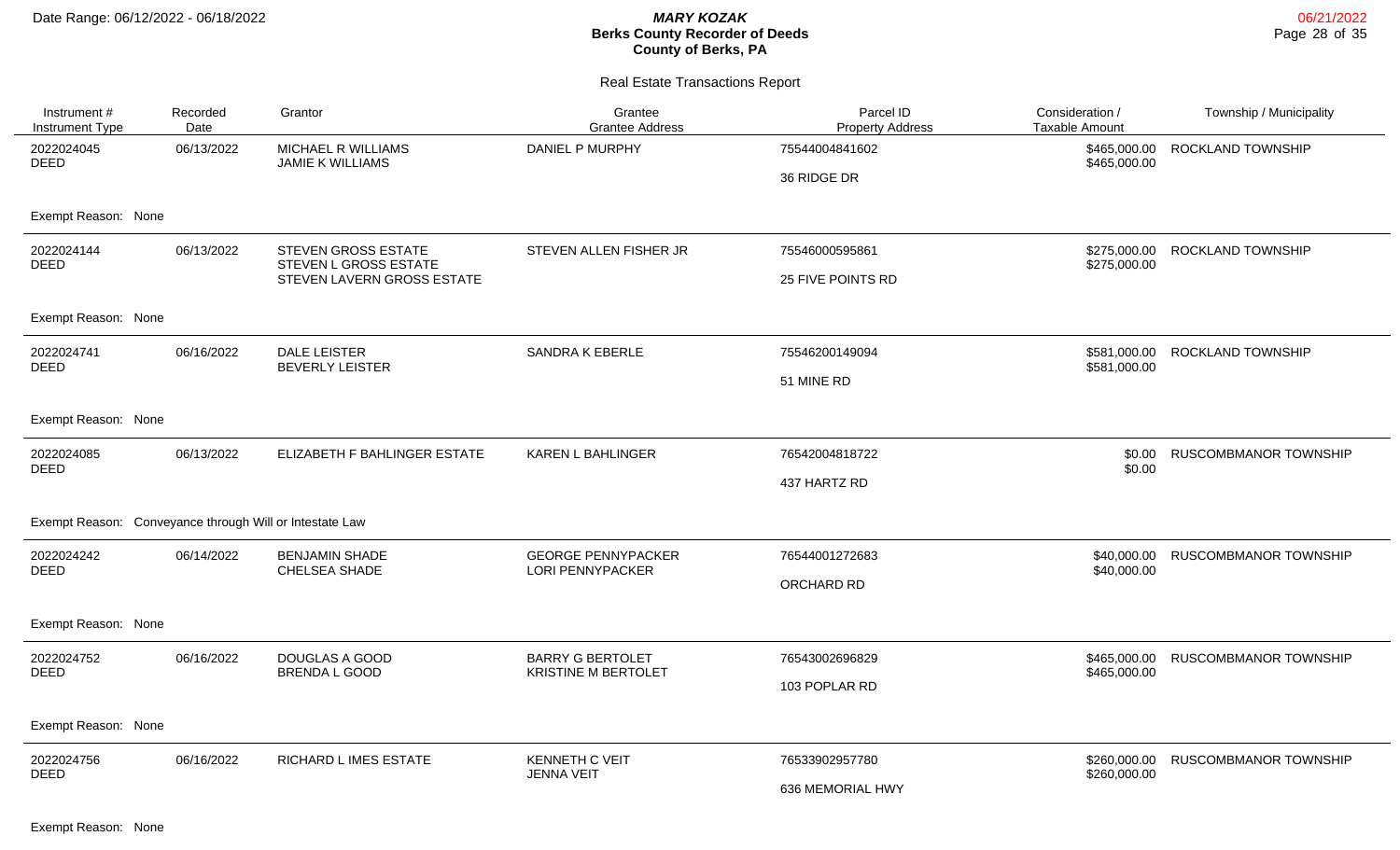| Instrument #<br>Instrument Type | Recorded<br>Date | Grantor                                         | Grantee<br><b>Grantee Address</b>             | Parcel ID<br><b>Property Address</b> | Consideration /<br><b>Taxable Amount</b> | Township / Municipality |
|---------------------------------|------------------|-------------------------------------------------|-----------------------------------------------|--------------------------------------|------------------------------------------|-------------------------|
| 2022023997<br><b>DEED</b>       | 06/13/2022       | <b>MARK M POSERINA</b><br><b>TRACY C BARLET</b> | TODD M BOLLINGER<br>LORI A BOLLINGER          | 77439507674693<br>106 NEW HOLLAND AV | \$200,000.00<br>\$200,000.00             | SHILLINGTON BOROUGH     |
| Exempt Reason: None             |                  |                                                 |                                               |                                      |                                          |                         |
| 2022024029<br><b>DEED</b>       | 06/13/2022       | KATHRYN F HECKLER                               | SANDRA LEE LONG                               | 77439619702957<br>508 N WAVERLY ST   | \$228,000.00<br>\$228,000.00             | SHILLINGTON BOROUGH     |
| Exempt Reason: None             |                  |                                                 |                                               |                                      |                                          |                         |
| 2022024203<br><b>DEED</b>       | 06/14/2022       | THOMAS F TALARICO                               | JOHN W FAM<br>CHRISTINA I FAM                 | 77439507691675<br>230 N STERLEY ST   | \$227,500.00<br>\$227,500.00             | SHILLINGTON BOROUGH     |
| Exempt Reason: None             |                  |                                                 |                                               |                                      |                                          |                         |
| 2022024291<br><b>DEED</b>       | 06/14/2022       | PROPERTY CONNECT LLC                            | MICHAEL SCHEEL<br>RAVEN SCHEEL                | 77439619613545<br>202 MUSEUM RD      | \$620,000.00<br>\$620,000.00             | SHILLINGTON BOROUGH     |
| Exempt Reason: None             |                  |                                                 |                                               |                                      |                                          |                         |
| 2022024385<br>DEED              | 06/14/2022       | <b>MADISON L SAUDER</b><br>DYLAN STOUDT         | <b>LINDSAY M JENSEN</b><br><b>ERNEST NOLL</b> | 77439620908574<br>539 MARCH ST       | \$200,000.00<br>\$200,000.00             | SHILLINGTON BOROUGH     |
| Exempt Reason: None             |                  |                                                 |                                               |                                      |                                          |                         |
| 2022024569<br><b>DEED</b>       | 06/15/2022       | JOANNA L KASPER                                 | <b>JOANNA L KASPER</b>                        | 77439507782782<br>33 E LANCASTER AV  | \$1.00<br>\$0.00                         | SHILLINGTON BOROUGH     |
| Exempt Reason: Transfer To Self |                  |                                                 |                                               |                                      |                                          |                         |
| 2022024786<br><b>DEED</b>       | 06/16/2022       | MARIO CALVARESI ESTATE                          | JACOB THOMAS WALTER<br>MADELYN ELISABETH CAVE | 77439512863986<br>308 2ND ST         | \$207,270.00<br>\$207,270.00             | SHILLINGTON BOROUGH     |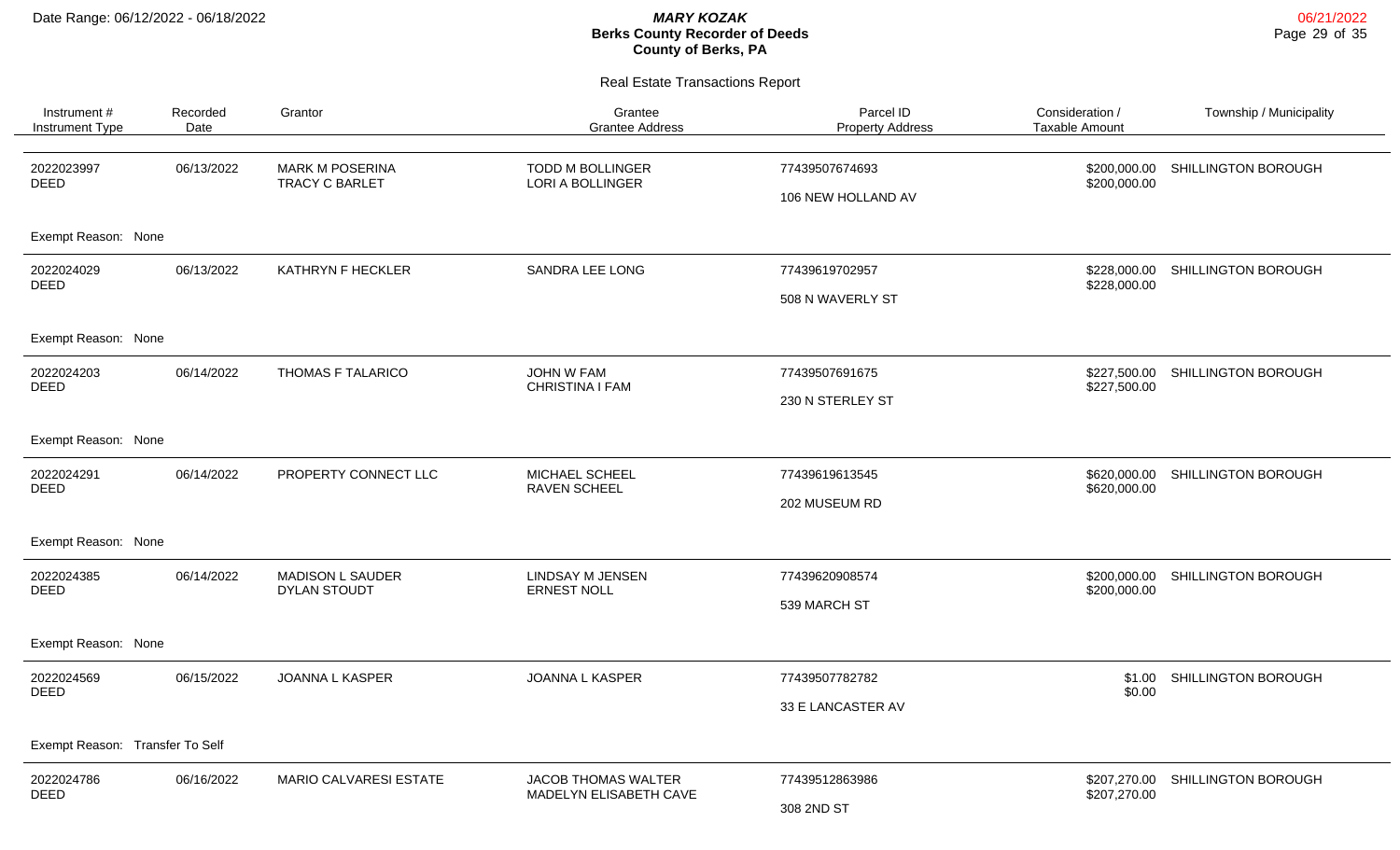Real Estate Transactions Report

| Instrument #<br>Instrument Type | Recorded<br>Date | Grantor                                                           | Grantee<br><b>Grantee Address</b>                                                   | Parcel ID<br><b>Property Address</b>       | Consideration /<br><b>Taxable Amount</b> | Township / Municipality |
|---------------------------------|------------------|-------------------------------------------------------------------|-------------------------------------------------------------------------------------|--------------------------------------------|------------------------------------------|-------------------------|
| Exempt Reason: None             |                  |                                                                   |                                                                                     |                                            |                                          |                         |
| 2022024032<br><b>DEED</b>       | 06/13/2022       | KATIE L DEIBERT                                                   | JOSE MARIA BATISTA VALDEZ<br>JOSE MARIA BATISTA VALDEZ<br>JOSE MARIA BATISTA VALDEZ | 80439609165699<br>2043 READING AV          | \$170,000.00<br>\$170,000.00             | <b>SPRING TOWNSHIP</b>  |
| Exempt Reason: None             |                  |                                                                   |                                                                                     |                                            |                                          |                         |
| 2022024114<br><b>DEED</b>       | 06/13/2022       | <b>LANCE D CHARNOFF</b><br>PATRICIA A CHARNOFF                    | DAMIEN J KEMP<br><b>KELSEY A MAURER</b>                                             | 80438514335690<br>7 ESTHER CR              | \$250,000.00<br>\$250,000.00             | <b>SPRING TOWNSHIP</b>  |
| Exempt Reason: None             |                  |                                                                   |                                                                                     |                                            |                                          |                         |
| 2022024156<br><b>DEED</b>       | 06/13/2022       | <b>ANDREW P EINSEL</b><br><b>KAYLA B LASH</b>                     | STEVEN R BALTHASER<br>KATHLEEN M MORRISON                                           | 80439613138001<br>502 WELLINGTON AV        | \$250,000.00<br>\$250,000.00             | <b>SPRING TOWNSHIP</b>  |
| Exempt Reason: None             |                  |                                                                   |                                                                                     |                                            |                                          |                         |
| 2022024164<br><b>DEED</b>       | 06/13/2022       | SEVERO Z SALES<br><b>GEMMA J SALES</b>                            | MICHAEL R WILLIAMS<br>JAMIE K WILLIAMS                                              | 80438719510262<br>1300 FIELDSTONE RD       | \$635,000.00<br>\$635,000.00             | <b>SPRING TOWNSHIP</b>  |
| Exempt Reason: None             |                  |                                                                   |                                                                                     |                                            |                                          |                         |
| 2022024223<br><b>DEED</b>       | 06/14/2022       | <b>BRIAN N LENHART</b><br>NICOLE LS LENHART<br>NICOLE L S LENHART | JEFFREY S MILLER<br>THIDARAT S MILLER                                               | 80438506396621<br>517 ARROWHEAD TL         | \$470,000.00<br>\$470,000.00             | <b>SPRING TOWNSHIP</b>  |
| Exempt Reason: None             |                  |                                                                   |                                                                                     |                                            |                                          |                         |
| 2022024372<br><b>DEED</b>       | 06/14/2022       | ARLENE OTIS                                                       | <b>ISAIAH GORDON</b><br><b>EDWIN PAGE</b>                                           | 80438720921226C09<br>2910 STATE HILL RD A9 | \$134,000.00<br>\$134,000.00             | <b>SPRING TOWNSHIP</b>  |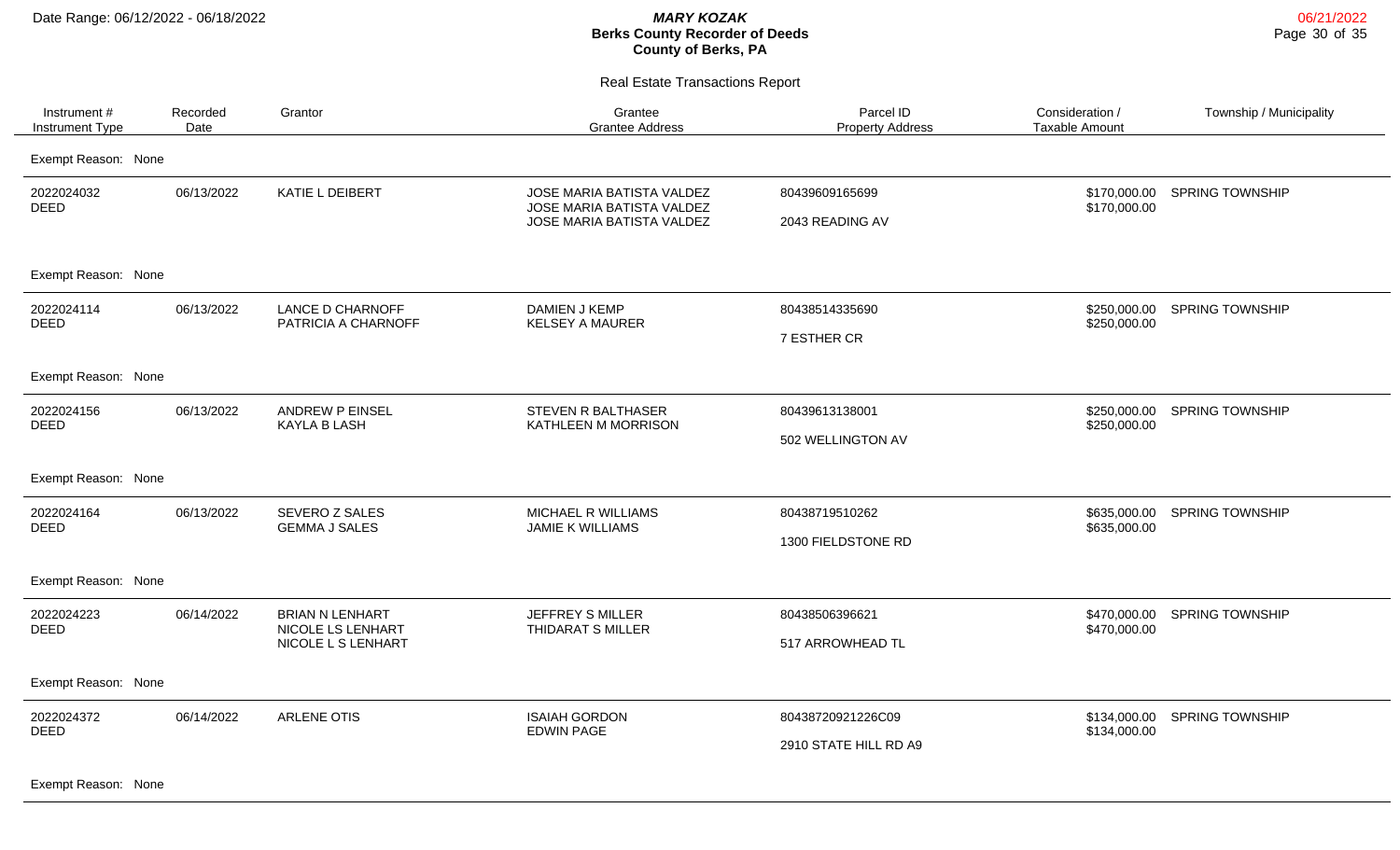### Real Estate Transactions Report

| Instrument #<br><b>Instrument Type</b>    | Recorded<br>Date | Grantor                                           | Grantee<br><b>Grantee Address</b>                       | Parcel ID<br><b>Property Address</b> | Consideration /<br><b>Taxable Amount</b> | Township / Municipality      |
|-------------------------------------------|------------------|---------------------------------------------------|---------------------------------------------------------|--------------------------------------|------------------------------------------|------------------------------|
| 2022024515<br><b>DEED</b>                 | 06/15/2022       | <b>RORY QUINTER</b><br><b>DEBORAH WILLIAMSON</b>  | JONATHAN D RODGER<br>KATHLEEN H RODGER                  | 80438718326222                       | \$650,000.00<br>\$650,000.00             | <b>SPRING TOWNSHIP</b>       |
|                                           |                  |                                                   |                                                         | 1421 STONE RIDGE RD                  |                                          |                              |
| Exempt Reason: None                       |                  |                                                   |                                                         |                                      |                                          |                              |
| 2022024600<br><b>DEED</b>                 | 06/15/2022       | <b>JOSHUA A RICE</b>                              | NATHAN W ZEISET<br>HELEN W ZEISET                       | 80437302788969                       | \$292,000.00<br>\$292,000.00             | <b>SPRING TOWNSHIP</b>       |
|                                           |                  |                                                   |                                                         | 2128 OLD LANCASTER PI                |                                          |                              |
| Exempt Reason: None                       |                  |                                                   |                                                         |                                      |                                          |                              |
| 2022024843<br><b>DEED</b>                 | 06/17/2022       | <b>SCOTT M THOMAS</b>                             | <b>SCOTT M THOMAS</b><br>JANE M THOMAS                  | 80438608977530                       | \$1.00<br>\$0.00                         | <b>SPRING TOWNSHIP</b>       |
|                                           |                  |                                                   |                                                         | 2222 SPRING ST                       |                                          |                              |
| Exempt Reason: Conveyance Between Spouses |                  |                                                   |                                                         |                                      |                                          |                              |
| 2022024851<br><b>DEED</b>                 | 06/17/2022       | ANITA M KELTZ                                     | <b>LAUREN PELUSO</b><br>MICHAEL PELUSO                  | 80438720807730                       | \$385,777.00                             | \$385,777.00 SPRING TOWNSHIP |
|                                           |                  |                                                   |                                                         | 2110 ROSEWOOD CT                     |                                          |                              |
| Exempt Reason: None                       |                  |                                                   |                                                         |                                      |                                          |                              |
| 2022024867<br><b>DEED</b>                 | 06/17/2022       | <b>KIRK A WEINMAN</b><br><b>WANDA S WEINMAN</b>   | MIGUEL A ECHEVARRIA-RODRIGUEZ<br>MARIA M CRIADO-GREGORY | 80438607586544                       | \$330,000.00<br>\$330,000.00             | <b>SPRING TOWNSHIP</b>       |
|                                           |                  |                                                   |                                                         | 2824 VAN REED RD                     |                                          |                              |
| Exempt Reason: None                       |                  |                                                   |                                                         |                                      |                                          |                              |
| 2022024885<br><b>DEED</b>                 | 06/17/2022       | <b>CORY B LUFT</b>                                | ZAKARY T RUPPERT<br>NATALIE R AUMAN                     | 80438611656370                       | \$243,777.00<br>\$243,777.00             | <b>SPRING TOWNSHIP</b>       |
|                                           |                  |                                                   |                                                         | 2715 HIESTER BL                      |                                          |                              |
| Exempt Reason: None                       |                  |                                                   |                                                         |                                      |                                          |                              |
| 2022024888<br><b>DEED</b>                 | 06/17/2022       | EUGENE C LAMANNA<br>CHRISTIANA M STAEBLER-LAMANNA | <b>ERIK BAILEY</b><br><b>HEATHER NOECKER</b>            | 80438608974830                       | \$130,000.00<br>\$130,000.00             | <b>SPRING TOWNSHIP</b>       |
|                                           |                  |                                                   |                                                         | 215 WOODSIDE AV                      |                                          |                              |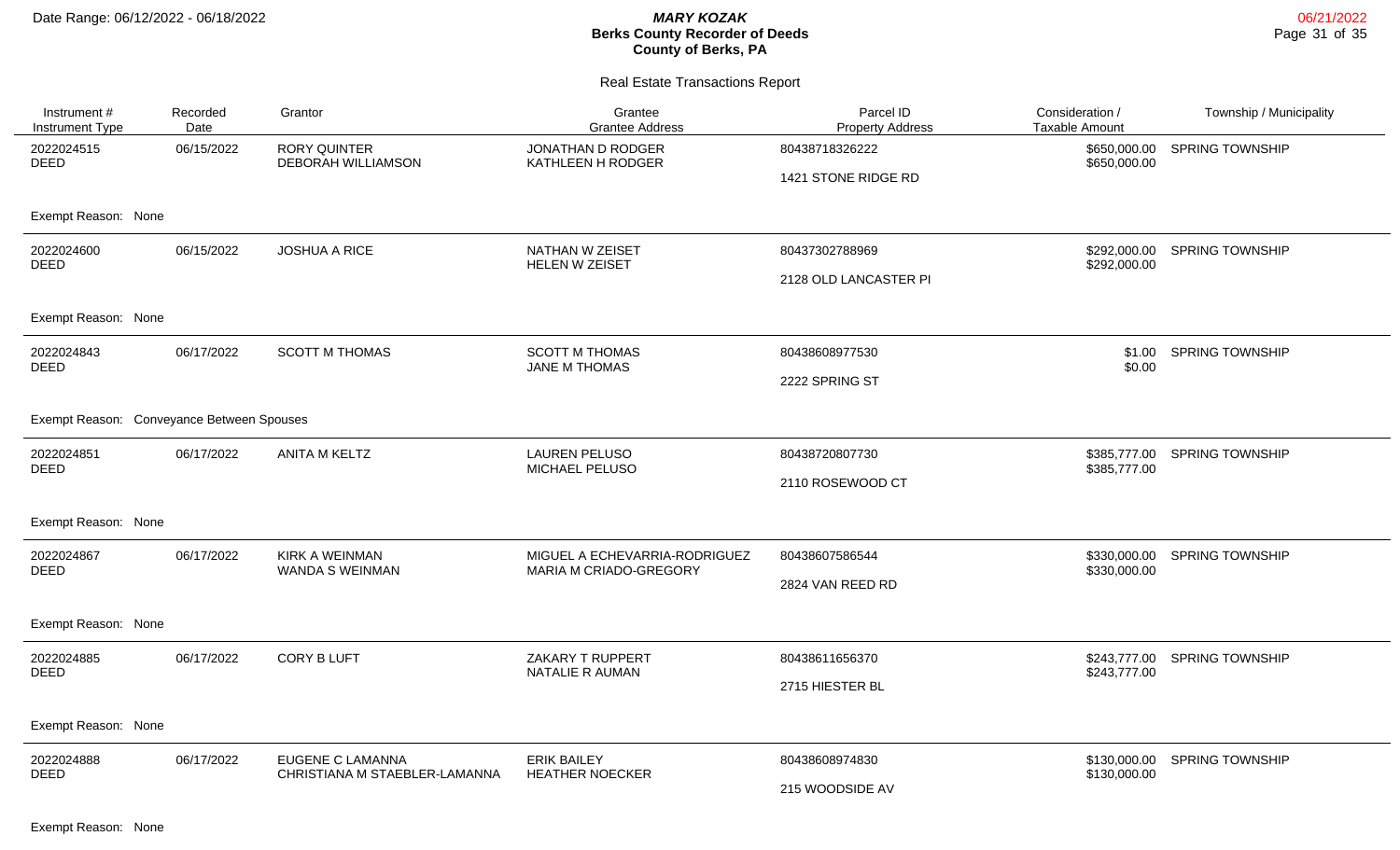| Instrument #<br>Instrument Type                  | Recorded<br>Date                      | Grantor                                                              | Grantee<br><b>Grantee Address</b>                    | Parcel ID<br><b>Property Address</b> | Consideration /<br><b>Taxable Amount</b> | Township / Municipality |
|--------------------------------------------------|---------------------------------------|----------------------------------------------------------------------|------------------------------------------------------|--------------------------------------|------------------------------------------|-------------------------|
| 2022024249<br><b>DEED</b>                        | 06/14/2022                            | DONNA J OBRIEN                                                       | TIMITHY MARK MCCLELLAN<br><b>KELSEY LAUREN TAMEZ</b> | 81532611565603<br>40 WALNUT ST       | \$220,000.00<br>\$220,000.00             | ST LAWRENCE BOROUGH     |
| Exempt Reason: None                              |                                       |                                                                      |                                                      |                                      |                                          |                         |
| 2022024789<br><b>DEED</b>                        | 06/16/2022                            | <b>FREDERICK S INDENBAUM</b><br><b>GERTRUDIS MORALES FAJARDO</b>     | ELIZABETH SPENCER BROOKS<br>MICHAEL ANTHONY DERRICO  | 81532611656025                       | \$222,000.00<br>\$222,000.00             | ST LAWRENCE BOROUGH     |
|                                                  |                                       | <b>GERTRUDIS MORALES FAJARDO</b><br><b>GERTRUDIS MORALES-FAJARDO</b> |                                                      | 3802 PENNS CT                        |                                          |                         |
| Exempt Reason: None                              |                                       |                                                                      |                                                      |                                      |                                          |                         |
| 2022024296<br>06/14/2022<br><b>DEED</b>          | ROBIN L HENRY<br><b>CRAIG W HENRY</b> | <b>ROBIN L HENRY</b>                                                 | 84448407596230                                       |                                      | \$100,000.00 TILDEN TOWNSHIP             |                         |
|                                                  |                                       |                                                                      |                                                      | <b>MAPLE DR</b>                      | \$0.00                                   |                         |
| Exempt Reason: Conveyance Between Family Members |                                       |                                                                      |                                                      |                                      |                                          |                         |
| 2022024302<br><b>DEED</b>                        | 06/14/2022                            | <b>GLENN A SHOLLENBERGER</b>                                         | AMY L WHITEHEAD<br><b>CAVIN A MELETA</b>             | 84448503027705                       | \$170,000.00<br>\$170,000.00             | <b>TILDEN TOWNSHIP</b>  |
|                                                  |                                       |                                                                      |                                                      | 2012 MOUNTAIN RD                     |                                          |                         |
| Exempt Reason: None                              |                                       |                                                                      |                                                      |                                      |                                          |                         |
| 2022024784<br><b>DEED</b>                        | 06/16/2022                            | RONALD L DELONG                                                      | <b>RODNEY E MILLER</b><br>ANN L MILLER               | 84448410459895                       | \$80,000.00<br>\$80,000.00               | <b>TILDEN TOWNSHIP</b>  |
|                                                  |                                       |                                                                      |                                                      | 743 HEX HWY                          |                                          |                         |
| Exempt Reason: None                              |                                       |                                                                      |                                                      |                                      |                                          |                         |
| 2022024530                                       | 06/15/2022                            | DAVID G SCHLIER                                                      | 125 CENTRE LLC                                       | 85547313031378                       | \$550,000.00                             | <b>TOPTON BOROUGH</b>   |
| <b>DEED</b>                                      |                                       |                                                                      |                                                      | 107 CENTRE AV                        | \$550,000.00                             |                         |
| Exempt Reason: None                              |                                       |                                                                      |                                                      |                                      |                                          |                         |
| 2022024498                                       | 06/15/2022                            | <b>ROBERT W KESSLER</b>                                              | <b>HAROLD B ZIMMERMAN</b>                            | 86441116831526                       | \$40,000.00                              | TULPEHOCKEN TOWNSHIP    |
| <b>DEED</b>                                      |                                       |                                                                      | JANICE L ZIMMERMAN                                   | 28 CHURCH ST                         | \$40,000.00                              |                         |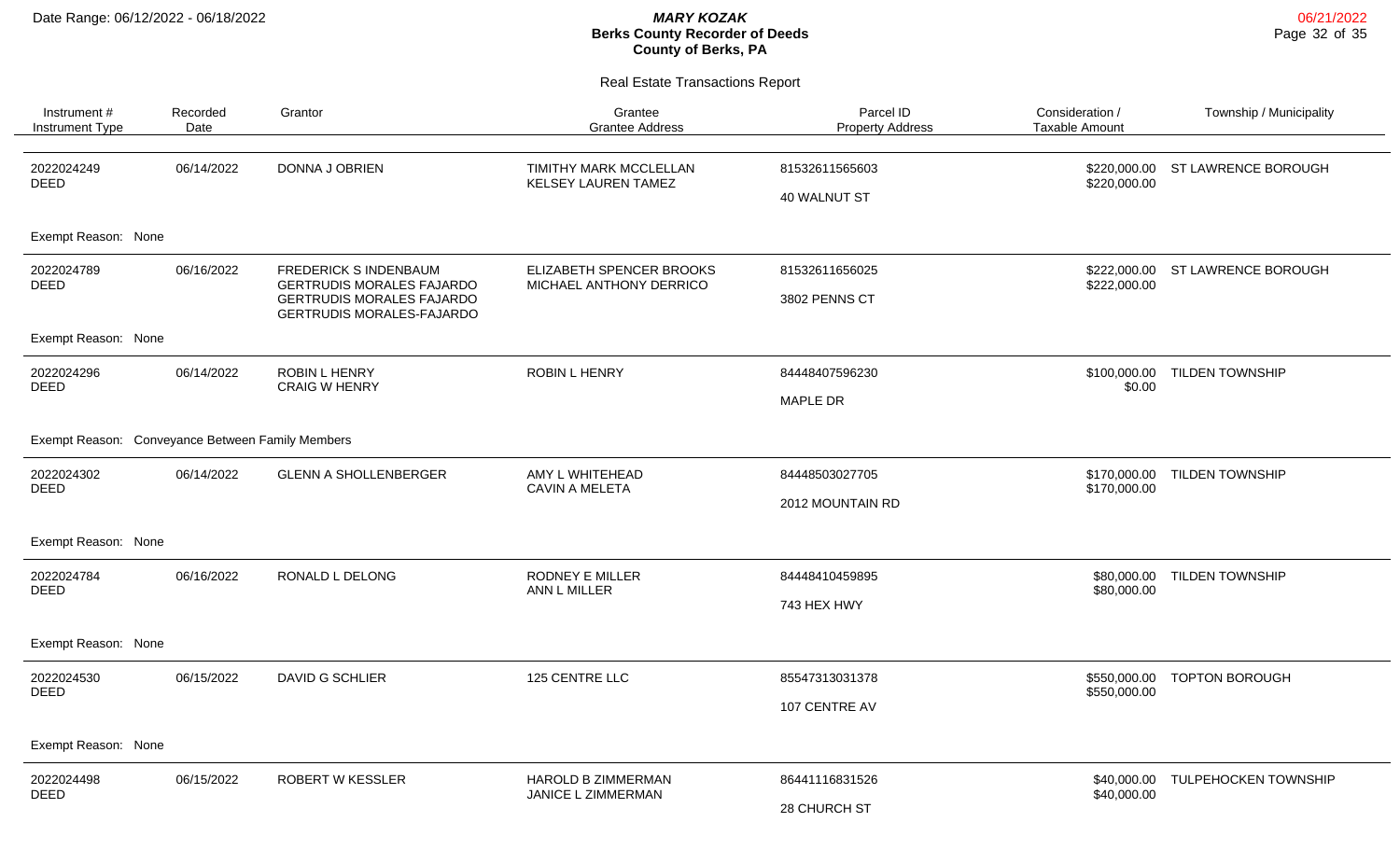Real Estate Transactions Report

| Instrument#<br>Instrument Type                     | Recorded<br>Date | Grantor                                                                 | Grantee<br><b>Grantee Address</b>                  | Parcel ID<br><b>Property Address</b>  | Consideration /<br>Taxable Amount | Township / Municipality     |
|----------------------------------------------------|------------------|-------------------------------------------------------------------------|----------------------------------------------------|---------------------------------------|-----------------------------------|-----------------------------|
| Exempt Reason: None                                |                  |                                                                         |                                                    |                                       |                                   |                             |
| 2022024007<br><b>DEED</b>                          | 06/13/2022       | DAWN I VANCE                                                            | <b>KEVIN J SCHRACK</b>                             | 28447300025335<br>LESHER MILL RD      | \$22,700.00<br>\$0.00             | UPPER BERN TOWNSHIP         |
| Exempt Reason: Conveyance Between Family Members   |                  |                                                                         |                                                    |                                       |                                   |                             |
| 2022024229<br><b>DEED</b>                          | 06/14/2022       | AMY L PLETZ<br><b>JASON W PLETZ</b>                                     | MILLICENT HIMMELREICH<br><b>STEVEN HIMMELREICH</b> | 53444100278240<br>87                  | \$591,024.00<br>\$591,024.00      | UPPER TULPEHOCKEN TOWNSHIP  |
|                                                    |                  |                                                                         |                                                    | 74 HENNE RD                           |                                   |                             |
| Exempt Reason: None                                |                  |                                                                         |                                                    |                                       |                                   |                             |
| 2022024077<br><b>DEED</b>                          | 06/13/2022       | <b>HENRY R NEIMAN</b>                                                   | SHIRLEY A NEIMAN                                   | 89538802661995<br>212 WISSINGER RD    | \$1.00<br>\$0.00                  | <b>WASHINGTON TOWNSHIP</b>  |
| Exempt Reason: Conveyance Between Parent and Child |                  |                                                                         |                                                    |                                       |                                   |                             |
| 2022024261<br><b>DEED</b>                          | 06/14/2022       | <b>MATTHEW F PEDRICK</b><br><b>NICOLE M PEDRICK</b>                     | CARTUS FINANCIAL CORPORATION                       | 89630800195880<br>1980 COUNTY LINE RD | \$650,000.00<br>\$650,000.00      | <b>WASHINGTON TOWNSHIP</b>  |
| Exempt Reason: None                                |                  |                                                                         |                                                    |                                       |                                   |                             |
| 2022024262<br><b>DEED</b>                          | 06/14/2022       | CARTUS FINANCIAL CORPORATION                                            | <b>MOLLY MACMILLAN</b>                             | 89630800195880<br>1980 COUNTY LINE RD | \$650,000.00<br>\$650,000.00      | <b>WASHINGTON TOWNSHIP</b>  |
| Exempt Reason: None                                |                  |                                                                         |                                                    |                                       |                                   |                             |
| 2022024196<br><b>DEED</b>                          | 06/14/2022       | JENNIFER DUHNKE COTHRON<br>JENNIFER N DUHNKE<br>JENNIFER DUHNKE COTHRON | TY CHARLES JOHNSON                                 | 93530606385916<br>213 SPRUCE ST       | \$158,000.00<br>\$158,000.00      | <b>WEST READING BOROUGH</b> |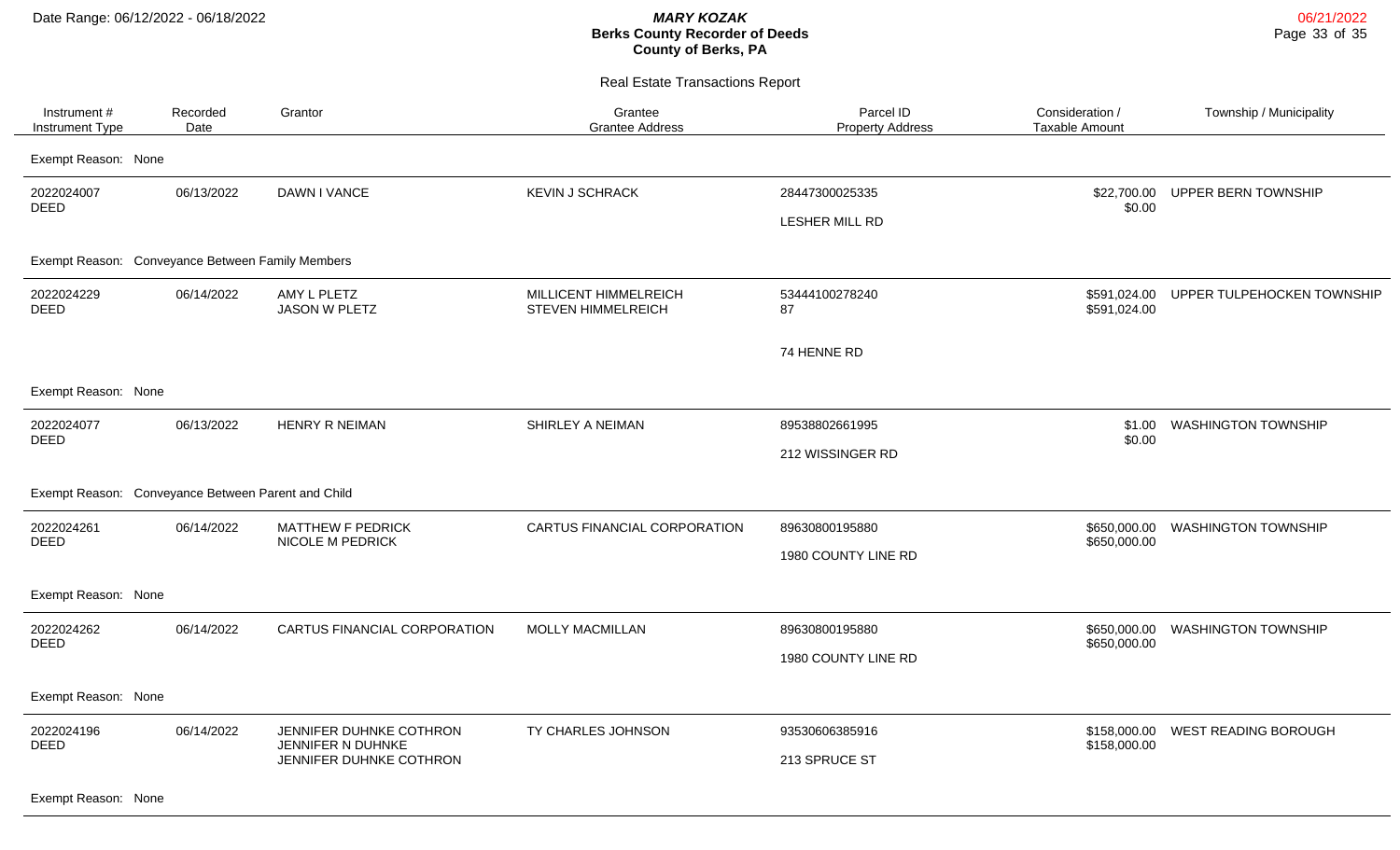| Instrument#<br>Instrument Type                          | Recorded<br>Date | Grantor                                          | Grantee<br><b>Grantee Address</b>                                                                                                                                                                                                                                                                                                                                  | Parcel ID<br><b>Property Address</b> | Consideration /<br><b>Taxable Amount</b> | Township / Municipality     |
|---------------------------------------------------------|------------------|--------------------------------------------------|--------------------------------------------------------------------------------------------------------------------------------------------------------------------------------------------------------------------------------------------------------------------------------------------------------------------------------------------------------------------|--------------------------------------|------------------------------------------|-----------------------------|
| 2022024375<br><b>DEED</b>                               | 06/14/2022       | <b>JOSH M HAYES</b><br><b>LILLIAN A OGLESBY</b>  | CHARLES E ODONNELL<br><b>ADRIENNE HERMES</b>                                                                                                                                                                                                                                                                                                                       | 93530717212027<br>157 TULPEHOCKEN AV | \$311,000.00<br>\$311,000.00             | WEST READING BOROUGH        |
| Exempt Reason: None                                     |                  |                                                  |                                                                                                                                                                                                                                                                                                                                                                    |                                      |                                          |                             |
| 2022024871<br><b>DEED</b>                               | 06/17/2022       | <b>GAIL GEHMAN</b>                               | <b>GAIL A GEHMAN</b>                                                                                                                                                                                                                                                                                                                                               | 93530606373843                       | \$0.00<br>\$0.00                         | <b>WEST READING BOROUGH</b> |
|                                                         |                  |                                                  |                                                                                                                                                                                                                                                                                                                                                                    | 302 PLAYGROUND DR                    |                                          |                             |
| Exempt Reason: Transfer To Self                         |                  |                                                  |                                                                                                                                                                                                                                                                                                                                                                    |                                      |                                          |                             |
| 2022024235<br>06/14/2022<br><b>DEED</b>                 |                  | <b>STEVEN C HIMMELREICH</b>                      | <b>COURTNEY MARTYNUIK</b><br><b>BRANDON MARTYNUIK</b>                                                                                                                                                                                                                                                                                                              | 94540500345527                       | \$320,000.00<br>\$320,000.00             | <b>WINDSOR TOWNSHIP</b>     |
|                                                         |                  |                                                  | 230 BLIELE RD                                                                                                                                                                                                                                                                                                                                                      |                                      |                                          |                             |
| Exempt Reason: None                                     |                  |                                                  |                                                                                                                                                                                                                                                                                                                                                                    |                                      |                                          |                             |
| 2022024450<br><b>DEED</b>                               | 06/15/2022       | DIANNE K LEIBENSPERGER ESTATE                    | LEIBENSPERGER 2008 FAMILY TRUST<br>DATED MARCH 3 2008 FBO DONNA M<br><b>PARR</b>                                                                                                                                                                                                                                                                                   | 46449518307077<br>94                 | \$0.00<br>\$0.00                         | <b>WINDSOR TOWNSHIP</b>     |
|                                                         |                  |                                                  | LEIBENSPERGER 2008 FAMILY TRUST<br>DATED MARCH 3 2008 FBO DELLA M<br><b>KENNEDY</b><br>LEIBENSPERGER 2008 FAMILY TRUST<br>DATED MARCH 3 2008 FBO DEREK M D<br><b>LEIBENSPERGER</b><br>LEIBENSPERGER 2008 FAMILY TRUST<br>DATED MARCH 3 2008 FBO DEBRA<br><b>KLOKIS</b><br><b>DONNA M PARR</b><br>DELLA M KENNEDY<br>DEREK M D LEIBENSPERGER<br><b>DEBRA KLOKIS</b> | 610 E PINE ST                        |                                          |                             |
| Exempt Reason: Conveyance through Will or Intestate Law |                  |                                                  |                                                                                                                                                                                                                                                                                                                                                                    |                                      |                                          |                             |
| 2022024435                                              | 06/15/2022       | <b>BRETT A HUCKABEE</b><br><b>TERRY D WEILER</b> | 1136 PENN AVENUE LLC                                                                                                                                                                                                                                                                                                                                               | 96439608891430                       | \$465,000.00<br>\$465,000.00             | <b>WYOMISSING BOROUGH</b>   |
| <b>DEED</b>                                             |                  | <b>BRETT A HUCKABEER</b>                         |                                                                                                                                                                                                                                                                                                                                                                    | <b>1136 PENN AV</b>                  |                                          |                             |